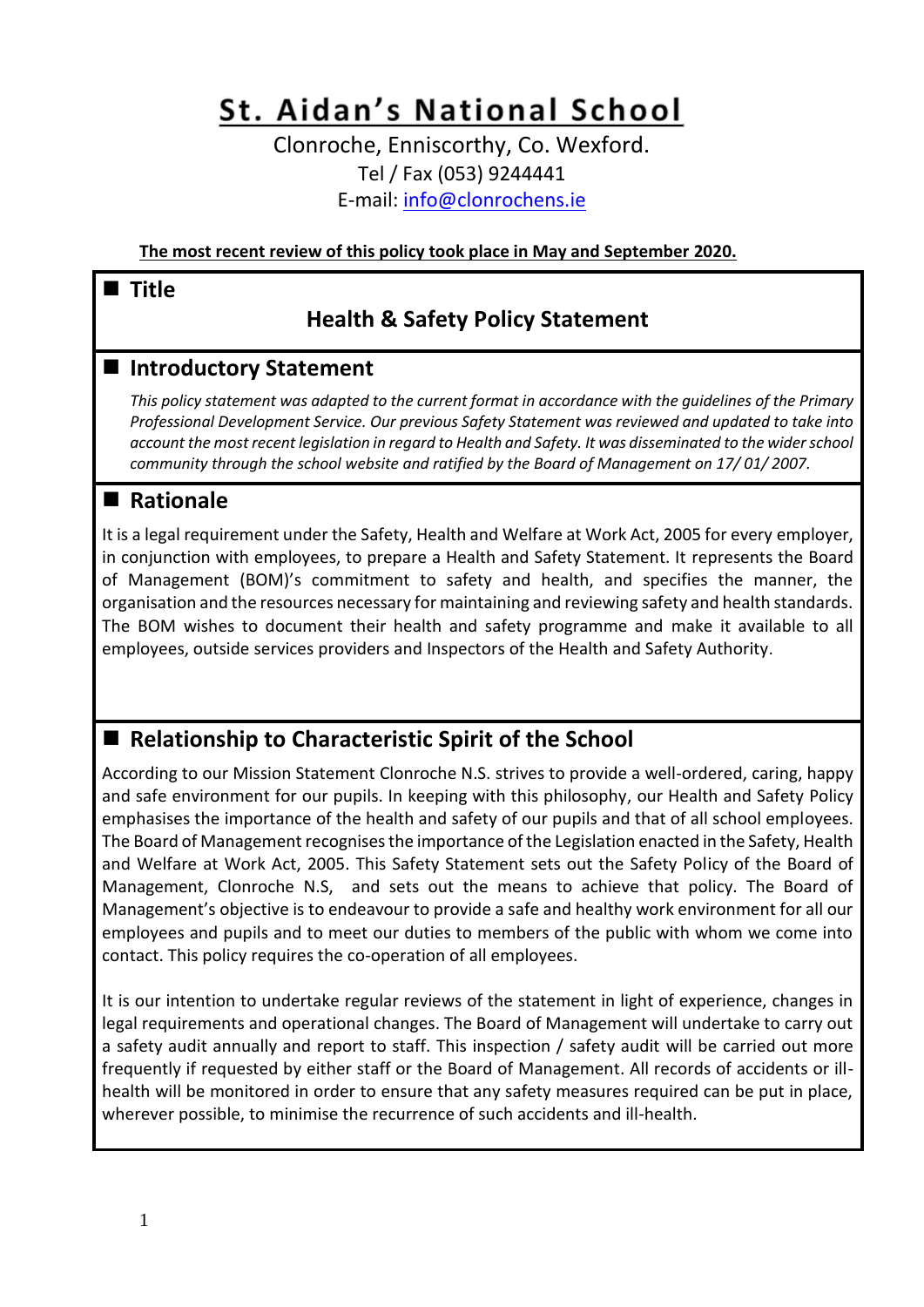# **Aims**

- to create a safe and healthy school environment by identifying, preventing and tackling hazards and their accompanying risks
- to ensure understanding of the school's duty of care towards pupils
- to protect the school community from workplace accidents and ill health at work
- to outline procedures and practices in place to ensure safe systems of work
- to comply with all relevant health and safety legislation (so far as is reasonably practicable) to include the following areas
	- o *Provision of a safe workplace for all employees – teachers, SNAs, secretary, caretaker, etc.*
	- o *To ensure competent employees, who will carry out safe work practices*
	- o *Safe access and egress routes*
	- o *Safe handling and use of hazardous substances and equipment*
	- o *Safe equipment including maintenance and use of appropriate guards*
	- o *Provision of appropriate personal protective equipment.*

# ■ Guidelines *(content of policy)*

**POLICY STATEMENT ON SAFETY, HEALTH AND WELFARE AT WORK OF THE BOARD OF MANAGEMENT OF XXXXXX**

1.1

The members of the Board of Management of Clonroche National School are:

Chairperson: Fr. Bernard M. Cushen

Secretary: Pamela Denton

Treasurer: Dolores Flood

Other Board Members: Paddy Murphy

Norma Doyle (Principal)

John Joyce

Mairead Furlong

Denise Murphy

The Board of Management will ensure that, in so far as is practicable, the highest standards of safety shall prevail and that, at a minimum, the provisions of the Safety, Health and Welfare at Work Act, 2005 are applied.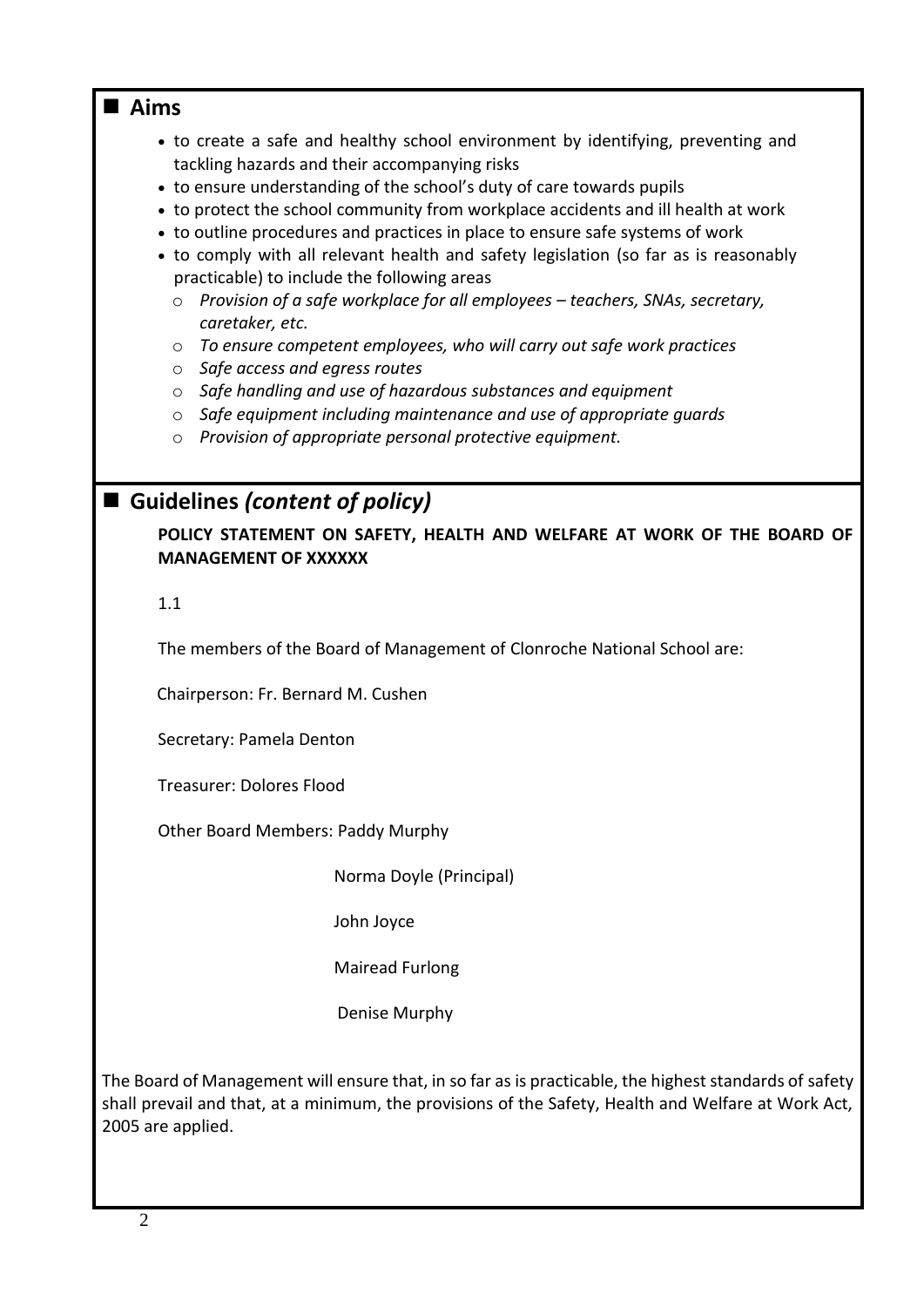- 1.3 Specifically, the Board of Management wishes to ensure so far as is reasonably practicable:
	- The design, provision and maintenance of all places in a condition that is safe and without risk to health.
	- The design, provision and maintenance of safe means of access to and egress from places of work
	- The provision of systems of work that are planned, organised, performed and maintained so as to be safe and without risk to health.
	- The provision of instruction to staff on proper lifting techniques of pupils and dealing with pupils with challenging behaviour when such children are enrolled.
	- The provision of such information, instruction, training and supervision as is necessary to ensure the safety and health at work of its employees.
	- The provision and maintenance of suitable protective clothing or equivalent as necessary to ensure the safety and health at works of its employees.
	- The preparation and revision as necessary of adequate plans to be followed in emergencies. e.g. fire evacuation, injuries etc..
	- The safety and prevention of risk to health at work in connection with use of any article or substance.
	- The provision and maintenance of facilities and arrangements for the welfare of employees at work.
	- Obtaining where necessary, the services of competent persons for the purpose of advising on the safety and health at work of the employees e.g. Advisors from the HSE, Fire Officers, ICT Advisors re equipment, ergonomics etc.
	- An annual review of this *Health & Safety Statement* and a log of issues raised and remediated.
	- The provision of arrangements for consultation with employees on matters of Health and Safety
	- The provision of arrangements for the selection from amongst its employees of a Health and Safety Representative.
- 1.4 The Board of Management recognises that its statutory obligations under legislation extend to employees, pupils, and any person legitimately conducting school business and the public.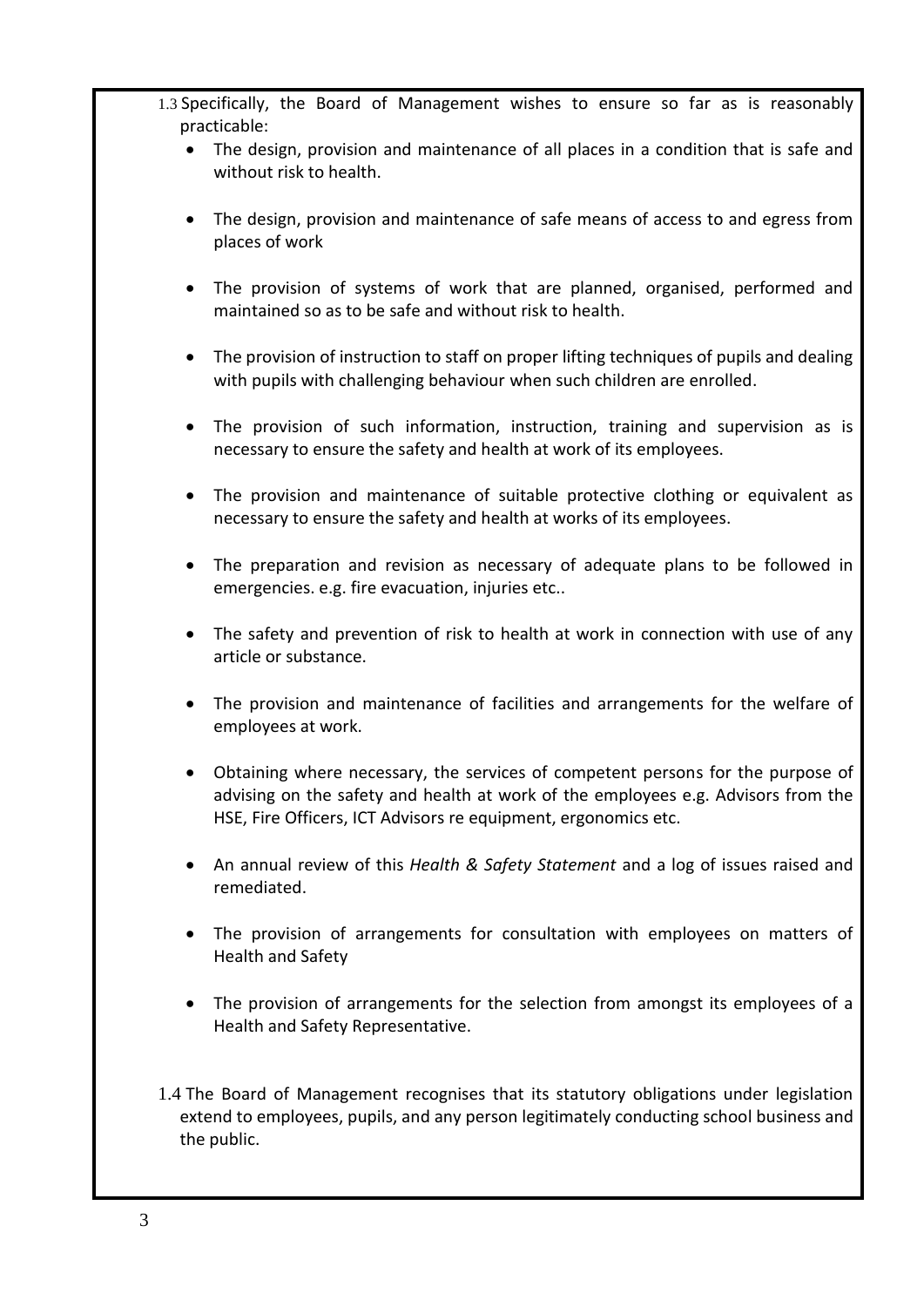- 1.5 The Board of Management of Clonroche National School will ensure that the provisions of the Safety, Health and Welfare at Work Act, 2005 are adhered to.
- 1.6 The Board of Management will form the Safety Committee to monitor the implementation of the Safety and Health policies of Clonroche National School and the requirement under the Safety, Health and Welfare at Work Act, 2005.
- 1.7 The Board of Management will appoint a Safety Representative from the School Staff, normally the School Caretaker and a Safety Officer from the BOM. (Pamela Denton, is the Safety Representative and Board Member, Pamela Denton was appointed as Safety Officer for the term 2015-2019)

# **CONSULTATION & INFORMATION**

It is the policy of the Board of Management of Clonroche National School :

- To consult with staff in the preparation and completion of the Health and Safety Statement.
- To make available the *Health & Safety Statement* to all present and future staff.
- That any additional information or instructions regarding safety, health and welfare at work not contained in the document will be conveyed to all staff as it becomes available.
- That Health, Safety and Welfare will form an integral part of any future staff training and development plans.

# **HAZARDS**

All staff will complete Hazard Control Forms (Appendix 3) as hazards are identified. Some hazards can be rectified but others remain constant. The hazards have been divided into two categories.

Hazards that can be rectified or minimised will be dealt with as a matter of urgency. Hazard Control Forms will be posted on the Staffroom Noticeboard. When a Staff Member notices a hazard, he/she will use the form to notify the Safety Representative (Caretaker), who will rectify the issue and sign with date and time of when the issue was resolved. Those hazards that cannot be rectified will be clearly indicated and appropriate procedures listed beside them.

The Board of Management in consultation with the employees will review and make recommendations on the elimination of hazards.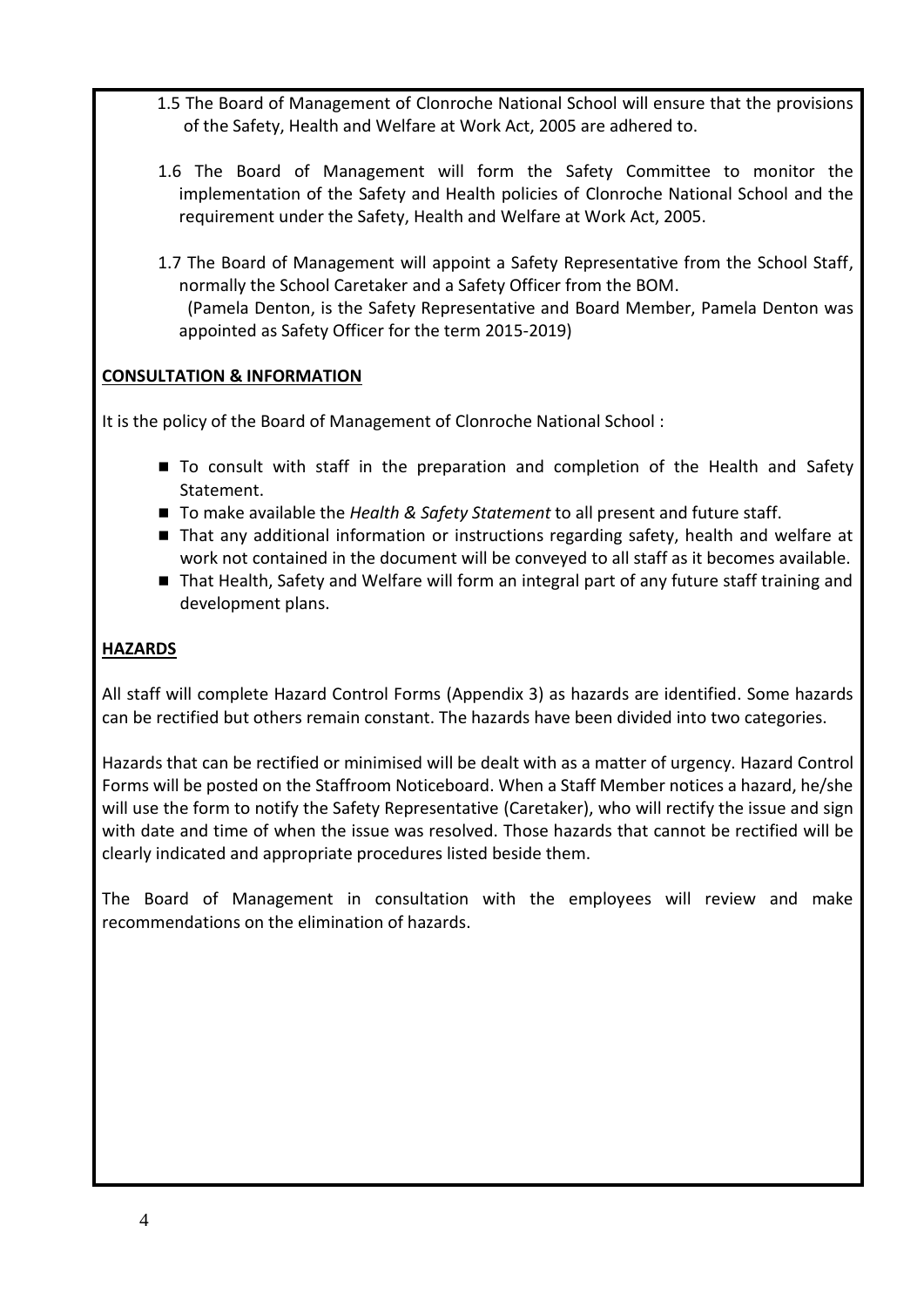# **SPECIFIC HAZARDS**

# **1. Fire**

It is the policy of the Board of Management of Clonroche National School that:

- There is an adequate supply of fire extinguishers, which will deal with any type of fire.
- All fire equipment is identified and regularly serviced.
- \* Regular fire drills take place at least twice a year. (See [Appendix 1](#page-8-0) for Fire Evacuation Procedure)
- Instruction is given in the use of fire extinguishers for specific materials/equipment.
- Signs will be clearly visible to ensure visitors are aware of exit doors.
- All electrical equipment be unplugged or turned off outside school hours and when classrooms are vacated for lengthy periods.
- An assembly area is designated (Grass Area at back of School)
- Those leaving buildings/classrooms should let someone know.
- Exit signs are clearly marked.
- The teacher in each classroom will be responsible for fire evacuation and fire drills procedures.
- A fire officer has checked the school and equipment and all recommendations made by him/her have been implemented.
- The special duties position of Jean Goff, has as one of its duties to act as Fire Marshall and oversee in conjunction with the Safety Officer and Representative the above aspects of the policy.

# **2. Other hazards**

- The surface of some of the playing areas is uneven, rocky and potentially hazardous.
- Some classroom windows open out at head level.
- On occasions the surface of hallways and toilets become slippery due to condensation and wet weather and pose a risk.
- Pupils are not allowed to play in the school grounds during weather which would pose a danger to their safety e.g. frost snow, and ice.
- During particularly inclement weather the Board of Management reserves the right to keep the school closed if it is felt that a risk is posed to staff and pupils by travelling to or attending school.

# **CONSTANT HAZARDS**

# **1. Electrical Appliances**

It is the policy of the Board of Management of Clonroche National School that only competent persons use Electrical Appliances. Such appliances and equipment will be subject to regular maintenance checks.

# **2. Chemicals**

It is the policy of the Board of Management of that all chemicals, detergents etc., be stored in clearly identifiable containers bearing instructions and precautions for their use and kept in a locked area, and protection provided for use when handling them.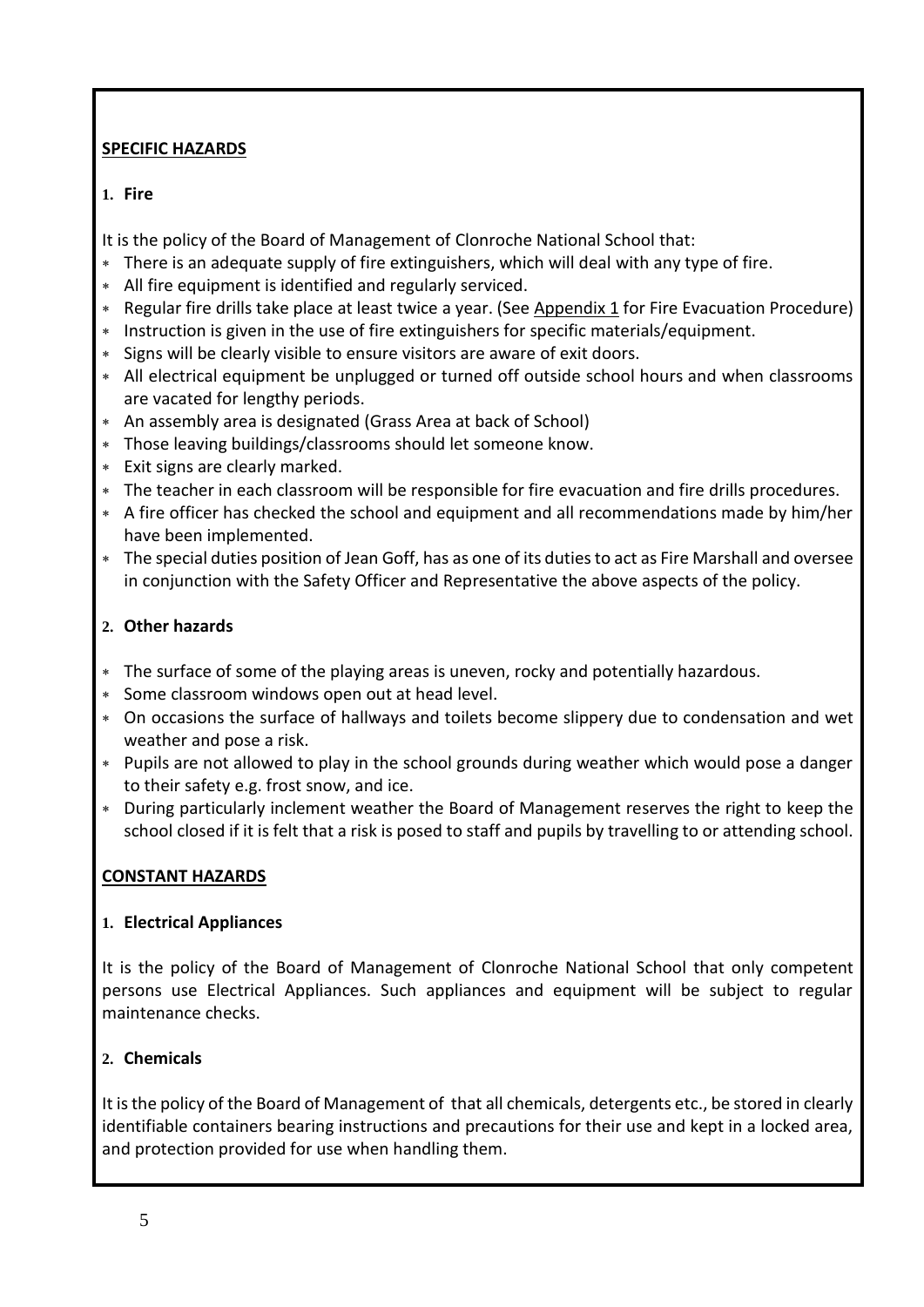# **3. Drugs/Medications**

It is the policy of the Board of Management of Clonroche National School that no drugs or medication be administered to pupils by members of school staff due to the fact that staff are not qualified to do so and therefore could pose a threat to the welfare of the pupils. In exceptional circumstances where emergency medication is required to safeguard a seriously ill child's welfare, a teacher or SNA may be requested to admister such medication. The procedure in such cases is included as Appendix 2.

# **4. Wet Floors**

It is the policy of the Board of Management of Clonroche National School that the washing of floors is conducted after school hours to ensure, as far as is reasonably practicable, elimination of danger of slipping. During wet weather floor areas inside main doors can become slippery.

# **5. The Code of Conduct**

The Code of Conduct in the school provides for a level of appropriate behaviour to minimise personal risk or stress to any employee.

### **6. Accidents and Injuries**

However vigilant the school staff is in relation to pupil safety, accidents will happen and correct procedures in the event of accidents can prevent or minimise injuries. Our accident/illness procedure is included as Appendix 5.

### **7. Bullying**

The Clonroche National School Anti-Bullying Policy is a stand-alone policy, which provides a framework for dealing with instances of bullying among pupils. The procedures for dealing with Adult Bullying are in accordance with the INTO publication **'Working Together: Procedures and Policies for Positive Staff Relations (2000),' Teaching Council Code of Conduct** and our **'Dignity at Work Statement'** included as Appendix 6.

**At all times, procedures and practices set out in both Child Protection Procedures for Primary and Post- Primary Schools 2017 and Children First Act will be adhered to.**

### **8. Access to Employees is by Consent**

When an employee feels at risk from or threatened by a particular person on school property, this must be drawn to the Board of Management's attention. The Board of Management will undertake to ensure that in such circumstances all appropriate measures will be taken to protect employees.

# **9. Trained First Aid Personnel**

It is the policy of the Board of Management that:

Employees will be trained to apply First Aid to pupils and other employees.

All required remedies and equipment are made available for first aid function.

There will be an adequate supply of properly equipped First Aid Boxes available at all times to staff which will contain:

Elastoplast plasters

Tape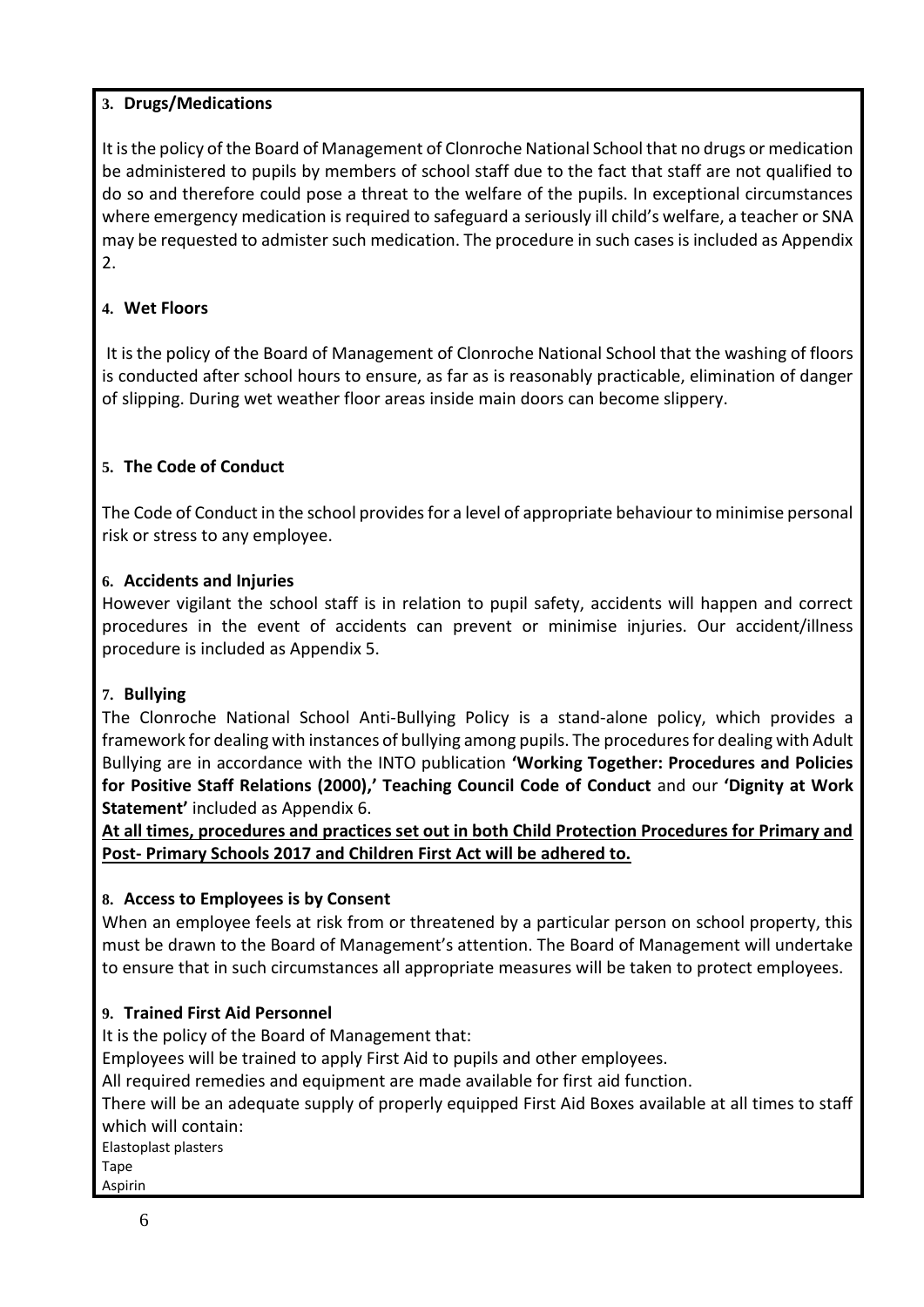Eye lotion(e.g) Optrex Selection of Cotton Bandages Antiseptic Wipes Scissors Gloves First Aid Chart Thermal blanket Vinegar

#### **10. Asbestos**

In August, 2007, Asbestos Removal Works were carried out at the school. After which the school was certified for re-occupation. The accompanying report forms part of this Health & Safety Statement and is available for inspection in the school.

### **OTHER PROCEDURES**

### **1. Educational Visits**

Educational visits will be booked with a reputable, properly insured coach service with fully seatbelted coaches. We will aim for a ratio of ten pupils per adult (teacher or parent) but not more than fifteen. Every effort will be made to ensure the safety of the pupils at events or activities they are participating in i.e. the theatre, swimming pool, playground, etc. will be properly equipped and manned by qualified staff.

### **2. Visitors to the School**

Persons coming onto the school premises must identify themselves clearly to whoever answers the door before gaining admittance to the school premises. Any contractor should make direct contact with the Principal, or Vice Principal before initiating any work on the school premises. All outside facilitators, teachers, coaches etc. who are delivering workshops to pupils will do so under the supervision and direction of the class teacher. Any outside professionals working with children must have appropriate qualifications and Garda vetting.

### **3. Wet Days**

On wet days, children will be supervised indoors. The pupils stay in their classroom, where they read, draw, play board games or chat.

### **4. Emergency Closures**

On occasions where school is in progress and it becomes necessary to close the school for safety reasons, the school bus operators and parents who bring their children to school are contacted. Every effort is made to ensure that all parents are made aware of the situation through Text-a-Parent, local media, school website etc. Transport home is arranged and where there is nobody at home pupils can stay with neighbouring parents with their own parents' consent. In instances of staff members' vehicles being used to bring pupils home, it is policy to carry additional pupils to ensure that a pupil will not be alone in the vehicle with a staff member at any time.

### **5. A full Hazard Identification and Risk Assessment is included as Appendix 3.**

# ■ Success Criteria

Our success criteria will be based on the achievement of our aims to provide a safe environment for our employees, pupils and visitors. We will use staff observation and parental feedback in addition to Health Inspector's Reports and our safety record as our benchmark for success or otherwise of the policy.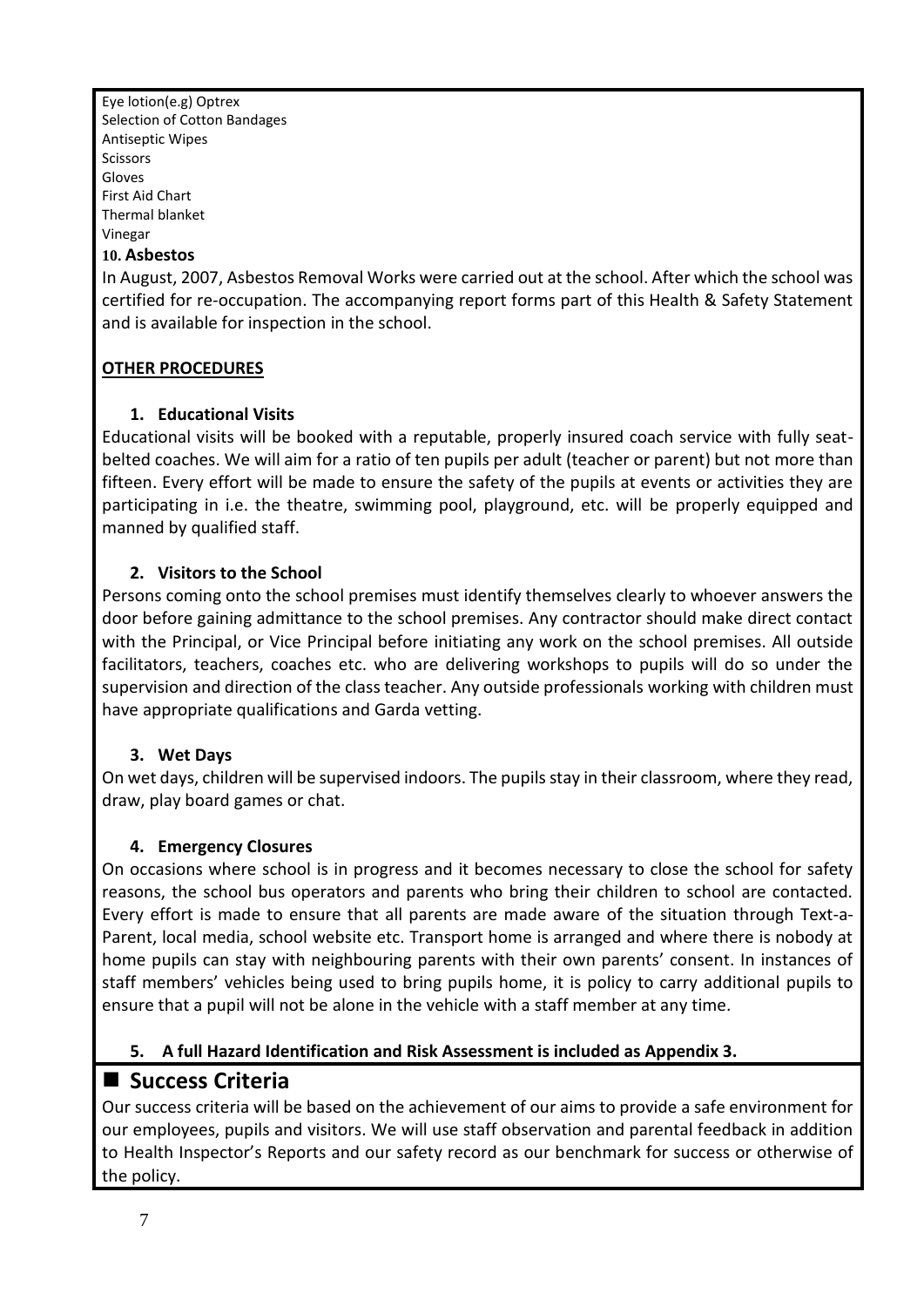# ■ Roles and Responsibility

# **DUTIES OF ALL EMPLOYEES**

- 1. It is the duty of every employee while at work:
	- (a) To take reasonable care for his/her own safety, health and welfare and that of any person who may be affected by his/her acts or omissions while at work.
	- (b) To co-operate with his/her employer and any other person to such an extent as will enable his/her employer and the other person to comply with any of the relevant statutory obligations.
	- (c) To use in such manner so as to provide the protection intended, any suitable appliance, protective clothing, convenience, equipment or anything provided (whether for his/her use alone or for use by him/her in common with others) for securing his/her safety, health and welfare while at work.
	- (d) To report to the Board of Management without unreasonable delay, any defects in plant, equipment, place of work or system of work, which might endanger safety, health or welfare, of which he/she might become aware.
- 2. No person will intentionally or recklessly interfere with or misuse any appliance, protective clothing, convenience, equipment or anything provided in pursuance of any of the relevant statutory provisions or otherwise, for securing safety, health and welfare arising out of work activities.
- 3. Employees will, by using available facilities and equipment provided, ensure that work practices are performed in the safest manner possible.

# **DUTIES OF SAFETY REPRESENTATIVE**

- Conduct an assessment to identify all hazards on the appropriate form (Appendix 3). A Sample Checklist is included as Appendix 4.
- Assess the risks associated with these hazards.
- Detail arrangements made, resources supplied, and responsibility required to deal with the hazards and to keep them under review.

# **DUTIES OF SAFETY OFFICER**

- To liaise with the Safety Rep on matters of Health and Safety.
- To make recommendations for the alleviation of potential hazards.
- To monitor progress in relation to dealing with hazards.
- Report on all of the above at appropriate BOM meetings.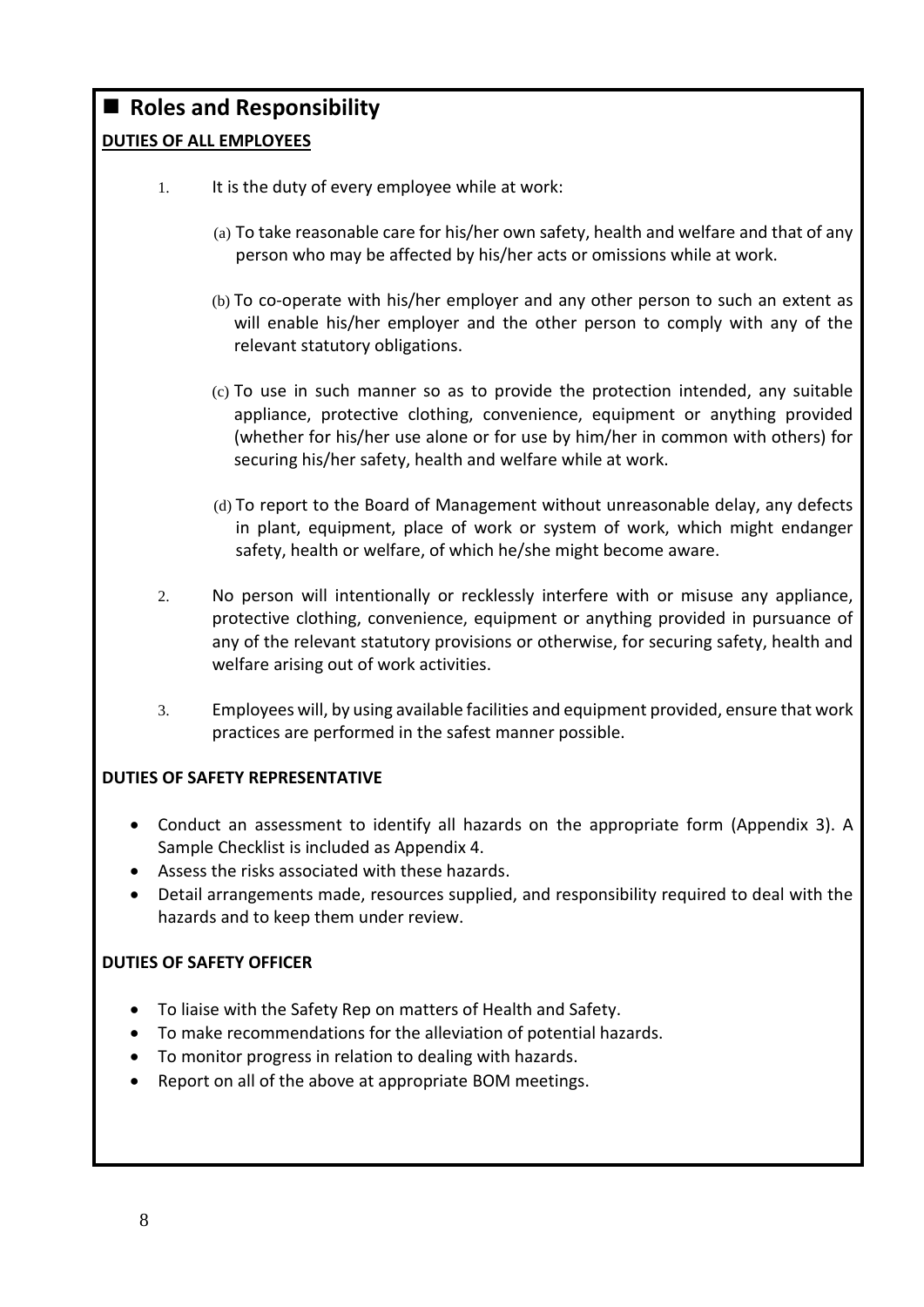<span id="page-8-0"></span>

| ■ Timeframe for Implementation                                                                                                                                                                                                                                                                                                                                                                                |
|---------------------------------------------------------------------------------------------------------------------------------------------------------------------------------------------------------------------------------------------------------------------------------------------------------------------------------------------------------------------------------------------------------------|
| The revised policy will be implemented from May 2019                                                                                                                                                                                                                                                                                                                                                          |
|                                                                                                                                                                                                                                                                                                                                                                                                               |
| ■ Timeframe for Review                                                                                                                                                                                                                                                                                                                                                                                        |
| This policy is reviewed annually.                                                                                                                                                                                                                                                                                                                                                                             |
|                                                                                                                                                                                                                                                                                                                                                                                                               |
| <b>Responsibility for Review</b>                                                                                                                                                                                                                                                                                                                                                                              |
| The BOM will be responsible for reviewing the policy.                                                                                                                                                                                                                                                                                                                                                         |
| <b>Ratification and Communication</b>                                                                                                                                                                                                                                                                                                                                                                         |
| The Board of Management ratified this policy review on the $7th$ of May 2020.                                                                                                                                                                                                                                                                                                                                 |
| Signed:<br>(Chairperson, BOM), (Chairperson, 2000)                                                                                                                                                                                                                                                                                                                                                            |
| (Principal),                                                                                                                                                                                                                                                                                                                                                                                                  |
| Clonroche National School does not have adequate resources to disseminate all of its policies<br>to all the concerned members of the wider school community. The policy is communicated to<br>the members of the BOM and is available to the wider school community through the parents'<br>representatives on the BOM. All Clonroche National School policies are available for inspection<br>in the school. |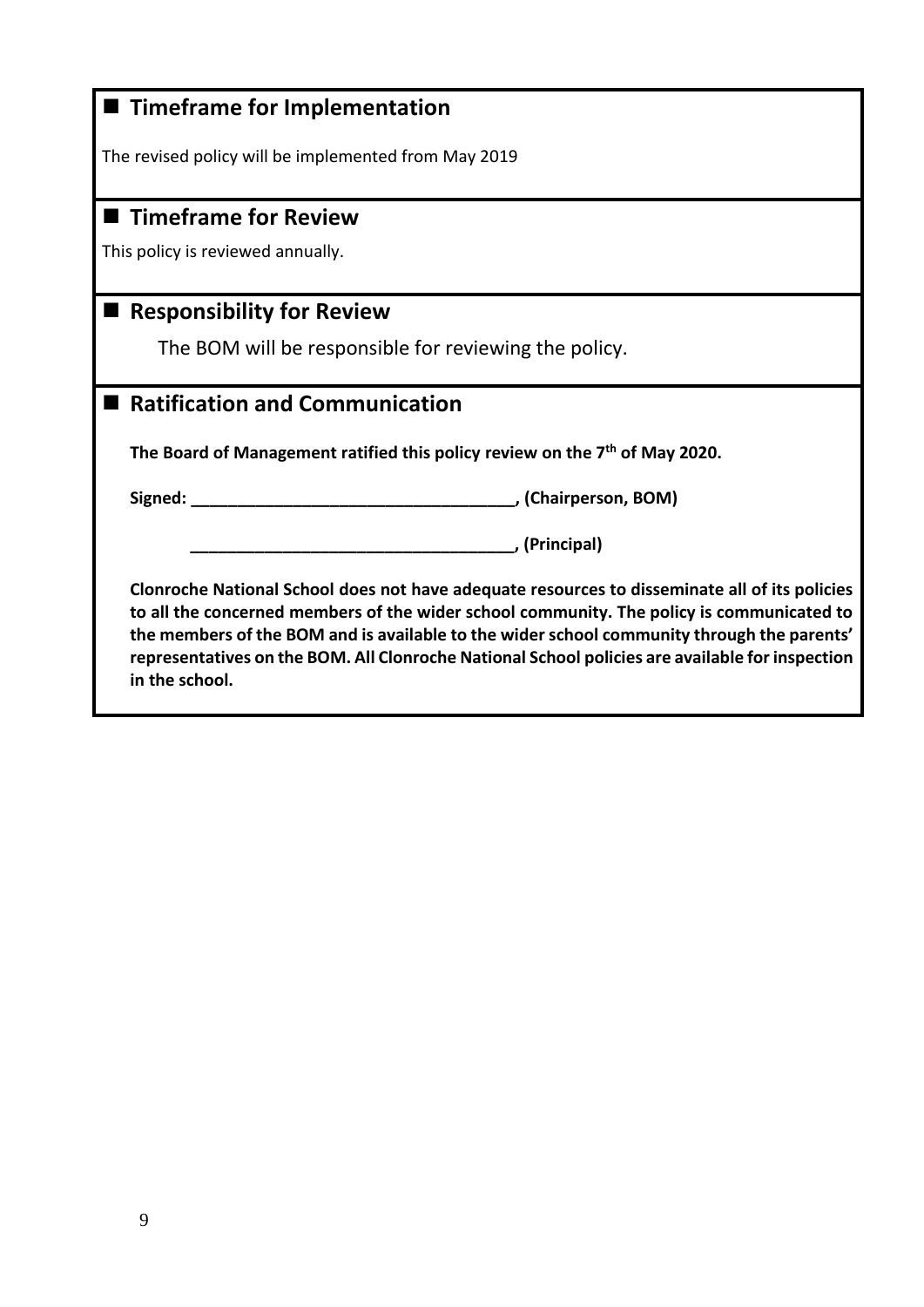#### **APPENDIX 1**

#### FIRE EVACUATION PROCEDURE

#### **Sequence**

- Alarm
- Call the fire brigade
- Evacuation
- Assembly
- Roll Call
- Tackle the fire

#### **Aim**

To prevent panic and ensure the safe, orderly and efficient evacuation of all the occupants of the school using all the exit facilities available and to train the mind to react rationally when confronted with a fire or other emergency at school or elsewhere.

#### **Alarm**

Anyone discovering an outbreak of fire will raise the alarm at once by informing a teacher. The teacher will immediately sound the fire alarm six times.

#### **Call the Fire Brigade**

All outbreaks of fire however small, or any suspected fire will be reported immediately to the Fire Brigade by the emergency phone number.

#### **Evacuation**

On hearing the alarm, pupils will stand to attention by their desks and, when instructed by the teacher in charge of the class as to the exit route to be followed, will leave the classroom in single file. Classes will then proceed at a steady uniform pace to the place of assembly followed by the teacher who will bring the Roll Book and close the classroom door and any other doors used to exit. The principal will, if safe to do so, 'sweep' the main building to ensure no pupils remain in toilet or other areas. He will carry the school register to the assembly area. The Deputy Principal will, if safe to do so, 'sweep' the Junior Block to ensure no pupils remain in toilet or other areas.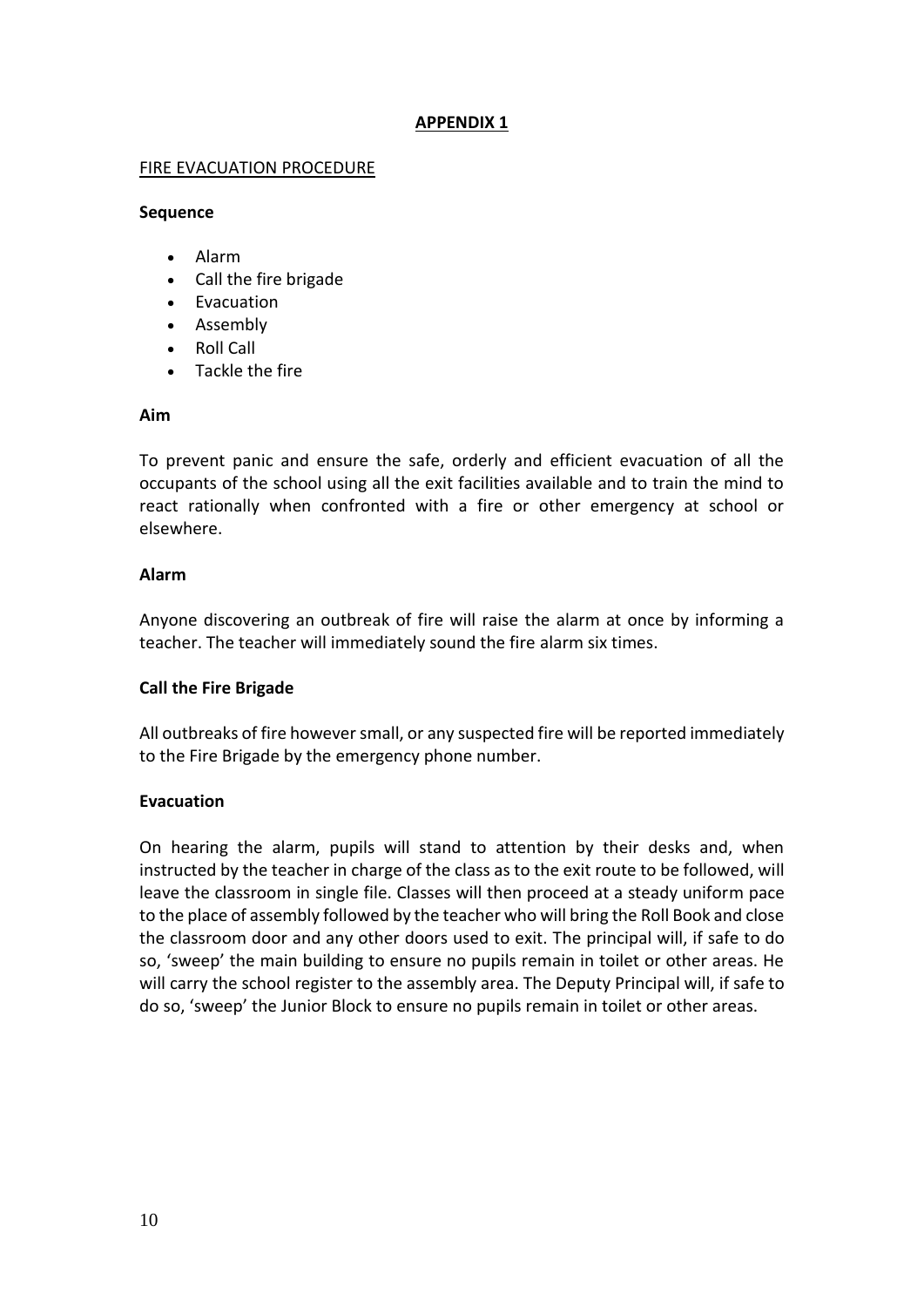### **Assembly**

The place of assembly is the grass area behind the main building and all classes will stand together in lines according to class.

#### **Roll Call**

Immediately when the classes have gathered at the place of assembly, a roll call or count will be taken, from the roll book/ class list. If anyone is missing an immediate search by the staff will be made. As far as is practicable, no place to which pupils have access being overlooked.

The officer in charge of the Fire Brigade will be met on arrival and immediately informed whether or not all persons have been safely evacuated.

#### **Attacking Fire**

Circumstances will dictate whether fire-fighting operations will be attempted. Fire fighting will always be secondary to life safety. While small fires may be dealt with summarily, in the case of a sizeable fire, safe evacuation will be the primary concern.

#### **Fire Drills and Testing Alarms**

A Test fire drill will be held once per term. It will be carried out according to the above procedure with the exception of 'Calling the Fire Brigade' and 'Tackling the Fire'. A record of all fire drills will be kept. It will include details of drills including date, time, weather conditions, time taken for evacuation and any other relevant information. Fire Alarms will be tested once a term outside of school hours.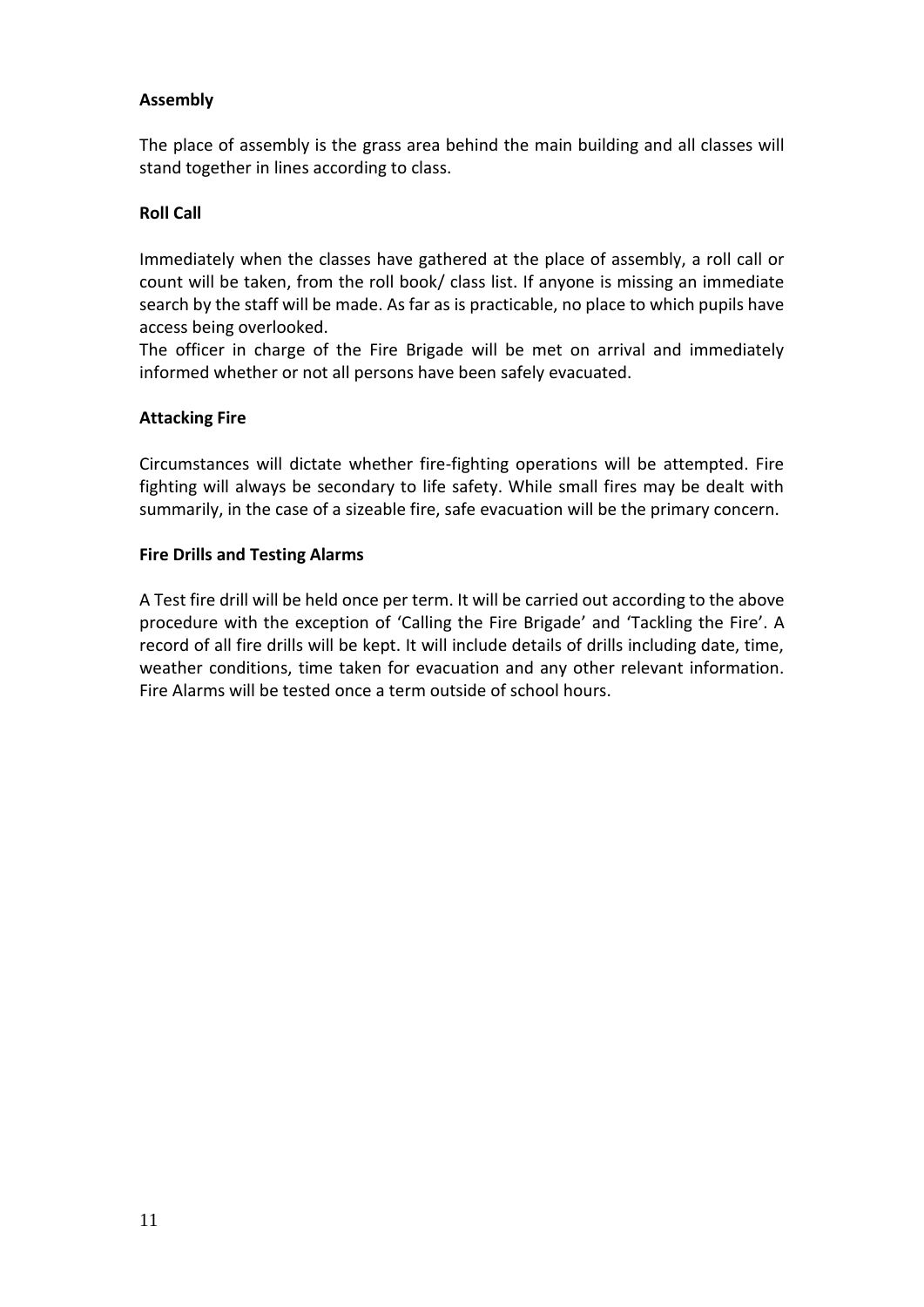#### **APPENDIX 2**

#### ADMINISTRATION OF MEDICATIONS

As a general rule, teachers will not be involved in the administration of medication to pupils. There are, however, exceptional circumstances where there is an ongoing condition such as diabetes, epilepsy etc. or a condition necessitating emergency treatment. In such circumstances and where a teacher or SNA is willing to become involved in the administration of medication a set procedure will be followed:

- The parents of the pupils concerned will write to the board of management requesting the board to authorise a teacher to administer the medication. The request should also contain written instructions of the procedure to be followed in administering the medication.
- The board of management, having considered the matter, may authorise a teacher to administer medication to a pupil. If the teacher is so authorised s/he should be properly instructed by the board of management.
- A teacher should not administer medication without the specific authorisation of the board.
- In administering medication to pupils, teachers should exercise the standard of care of a reasonable and prudent parent.
- The board of management will inform the school's insurers accordingly.
- The board of management will seek an indemnity from the parent(s) in respect of any liability that may arise regarding the administration of medication.

Arrangements will be made for the safe storage of medication.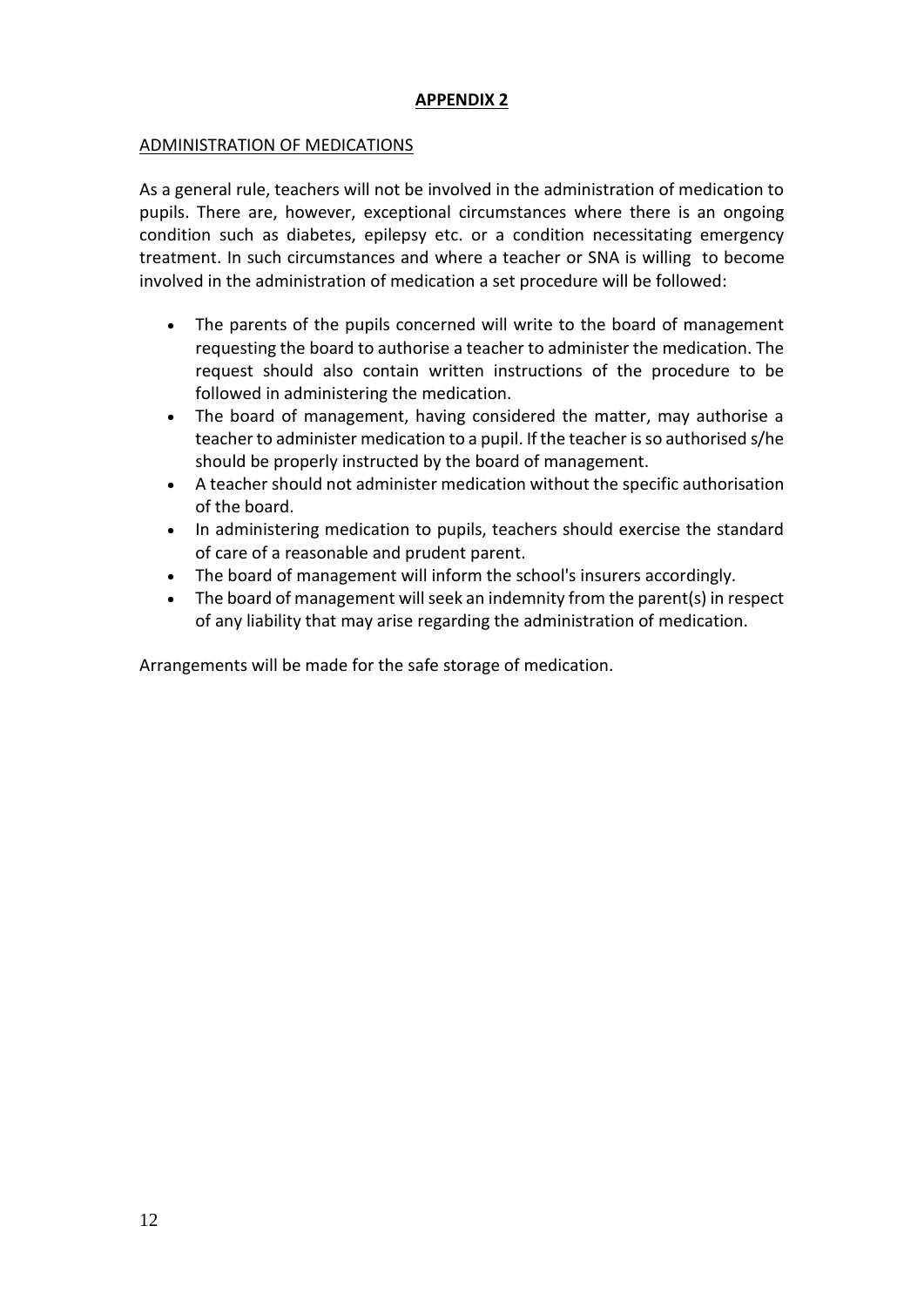# **Appendix 3**

# **Hazard Identification and Risk Assessment System:**

**Hazard:** Generally means anything that can cause harm. Clonroche National School has identified foreseeable workplace hazards, so far as reasonably practicable, associated with the school.

**Risk:** is the likelihood high, medium or low, that someone will be harmed by a hazard, together with the severity of the harm suffered. Risk is also dependent on the number of people exposed to the hazard.

**Risk Assessment:** Is a careful examination of what could cause harm to people at work so that the employer can decide whether enough control measures are in place or if more are required.

The list of hazards and controls in this Safety Statement are non- exhaustive and it is foreseeable that additional hazards will be encountered. If this situation occurs, then the work will stop and **Clonroche National School** must carry out a risk assessment and complete the hazards not identified section of in the Safety Statement to ensure that adequate control measures are in place and implemented.

**If the work to be carried out is not safe, workers must not perform any tasks until the Board of Management has been informed and the control measures are put in place.**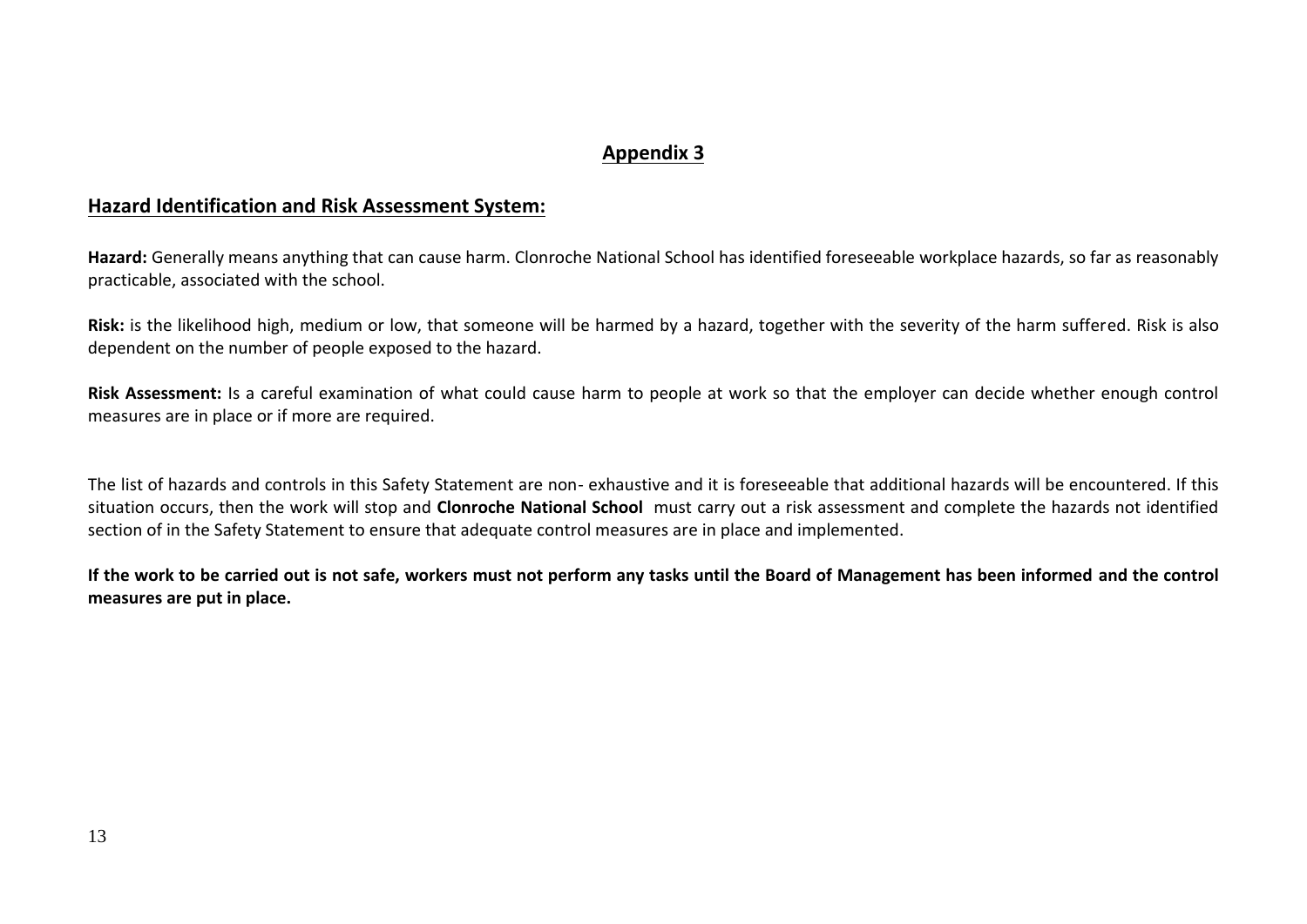# **General Hazards**

#### **Manual Handling**

| <b>Identified Hazard</b> | <b>Risk Rating</b> | <b>Controls in Place</b>                            | Controls to be put in Place                        |
|--------------------------|--------------------|-----------------------------------------------------|----------------------------------------------------|
| 1. Ergonomic             | Medium             | Training for kinetic lifting technique is necessary | This training will be arranged and will be held in |
| type                     |                    | to comply manual handling regulations.              | the coming school year 2019-2020.                  |
| injuries                 |                    |                                                     |                                                    |
|                          |                    | Ensure that a copy of the certificate of Manual     |                                                    |
| 2. Cuts and              |                    | Handling Training for each member of staff is       |                                                    |
| abrasions                |                    | kept on file and updated every three years.         |                                                    |
|                          |                    |                                                     |                                                    |
| 3.<br>Slips, trips       |                    | Never lift any load which is too heavy or           |                                                    |
| and falls                |                    | awkward.                                            |                                                    |
|                          |                    |                                                     |                                                    |
| Injury from<br>4.        |                    | Use mechanical aids and/ or get help whenever       |                                                    |
| dropping                 |                    | possible.                                           |                                                    |
| load                     |                    |                                                     |                                                    |
|                          |                    | Note: All injury or damage to your back at work     |                                                    |
| <b>Persons at Risk:</b>  |                    | must be reported on the accident report sheet.      |                                                    |
| Workers carrying         |                    |                                                     |                                                    |
| out manual               |                    |                                                     |                                                    |
| handling tasks.          |                    |                                                     |                                                    |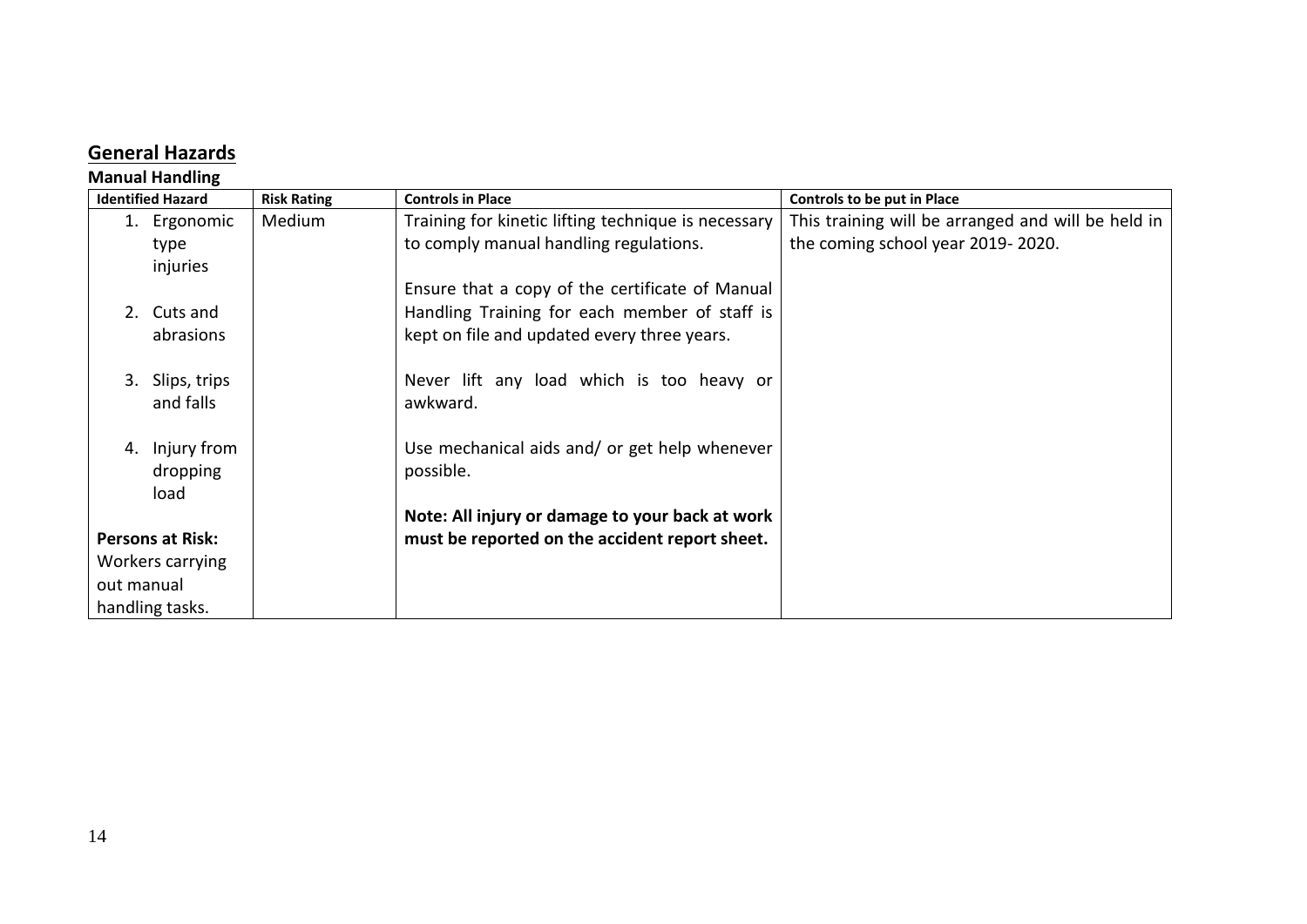| <b>IIUUJCNCCNIIIK</b>           |                    |                                                    |                                                 |
|---------------------------------|--------------------|----------------------------------------------------|-------------------------------------------------|
| <b>Identified Hazard</b>        | <b>Risk Rating</b> | <b>Controls in Place</b>                           | Controls to be put in Place                     |
| Slips, trips and falls          | Medium             | A designated area for waste material will be       | Wet floor signs to be purchased. These will be  |
|                                 |                    | allocated and all waste material will be stored    | purchased in the coming school year, 2019-2020. |
| Back injuries                   |                    | here until it is removed from the work area.       |                                                 |
| Hand injuries                   |                    | Once a spillage occurs, ensure it is cleaned up    |                                                 |
|                                 |                    | immediately and wet floor warning signs are out    |                                                 |
| Head injuries                   |                    | up to warn all pupils, staff and member of the     |                                                 |
|                                 |                    | public.                                            |                                                 |
| Persons at risk:                |                    |                                                    |                                                 |
| All persons in the<br>work area |                    | All work areas will be kept clear of obstructions. |                                                 |
|                                 |                    | All waste material will be removed from the work   |                                                 |
|                                 |                    | area as soon as practicable.                       |                                                 |
|                                 |                    | All storage areas must be kept tidy and            |                                                 |
|                                 |                    | housekeeping must be monitored at all times.       |                                                 |
|                                 |                    | A place for everything and everything in it's      |                                                 |
|                                 |                    | place.                                             |                                                 |

# **Housekeeping**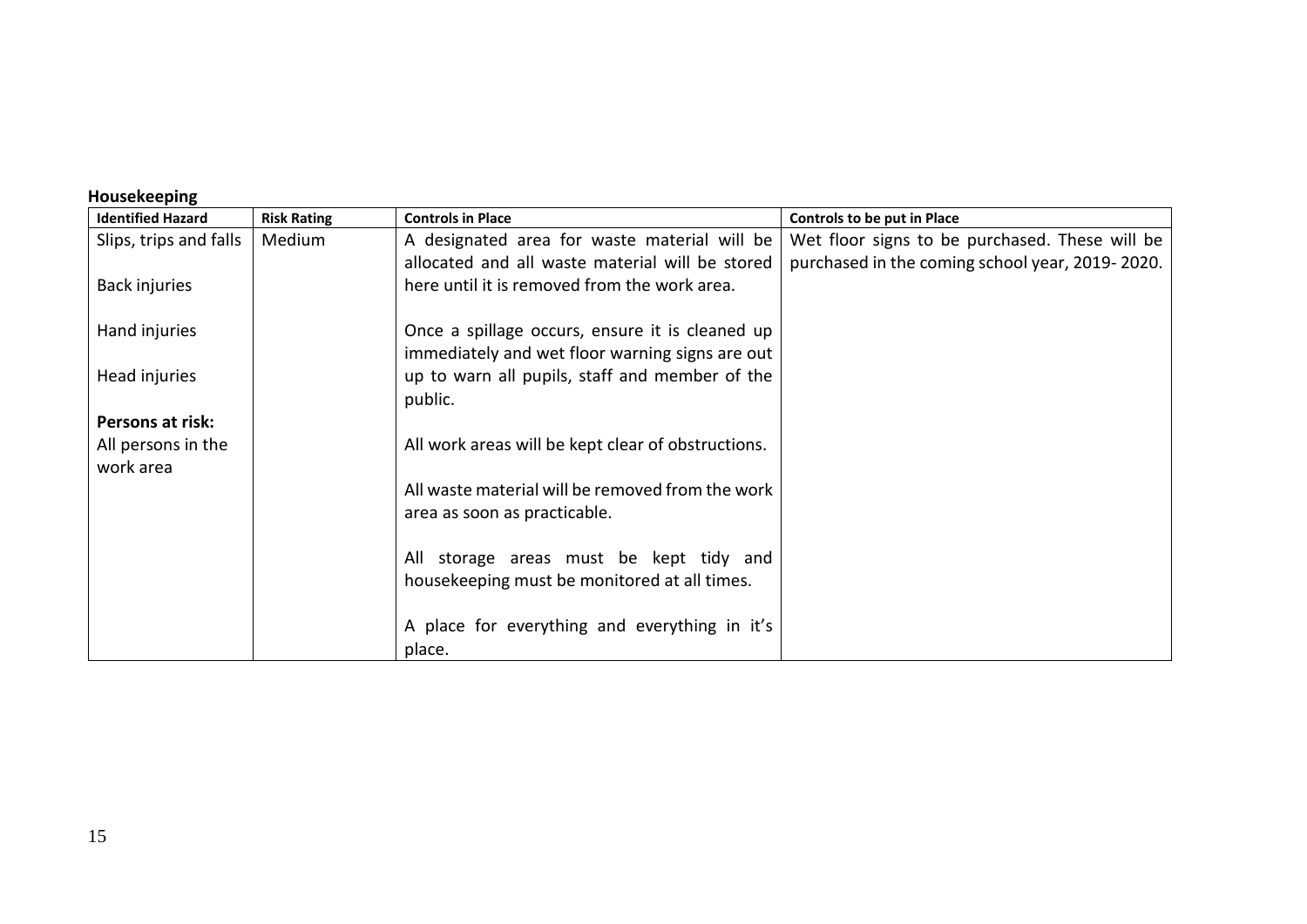| <b>Identified Hazard</b>                                                                                                    | <b>Risk Rating</b> | <b>Controls in Place</b>                                                                                                                                                                                                                                                                                             | Controls to be put in Place |
|-----------------------------------------------------------------------------------------------------------------------------|--------------------|----------------------------------------------------------------------------------------------------------------------------------------------------------------------------------------------------------------------------------------------------------------------------------------------------------------------|-----------------------------|
| Slips, trips and falls                                                                                                      | Medium             | Adopt a "clean as you go," policy in all areas                                                                                                                                                                                                                                                                       |                             |
| There is a potential<br>for trips and falls in<br>all areas from wet<br>floors, loose, torn<br>or damaged floor<br>covering |                    | Wet floors will be mopped as soon as they are noted<br>Ensure trailing cables are eliminated where possible<br>Ensure all staff warn pupils, visitors and members of the public of the potential<br>to slip/ fall in icy conditions on tarmac in yard areas<br>All incidents/ accidents must be reported immediately |                             |
| Unlawful access                                                                                                             |                    | All windows must be secured so that children cannot climb through them                                                                                                                                                                                                                                               |                             |
| <b>Persons at Risk:</b><br>All persons in the<br>area                                                                       |                    | All doors must be secured to ensure children's fingers are not trapped in doors<br>Floors must be inspected daily to make sure they are clean and are not uneven<br>or damaged                                                                                                                                       |                             |
|                                                                                                                             |                    | All gates/ doors/rails must be firmly secured and undergo regular inspections                                                                                                                                                                                                                                        |                             |
|                                                                                                                             |                    | Flammable or dangerous substances will be locked away in secure storage<br>places                                                                                                                                                                                                                                    |                             |
|                                                                                                                             |                    | All doors, entry and exit points will be well secured at the end of each working<br>day to ensure that trespassers cannot gain access.                                                                                                                                                                               |                             |

# **Access, Egress and Trespass**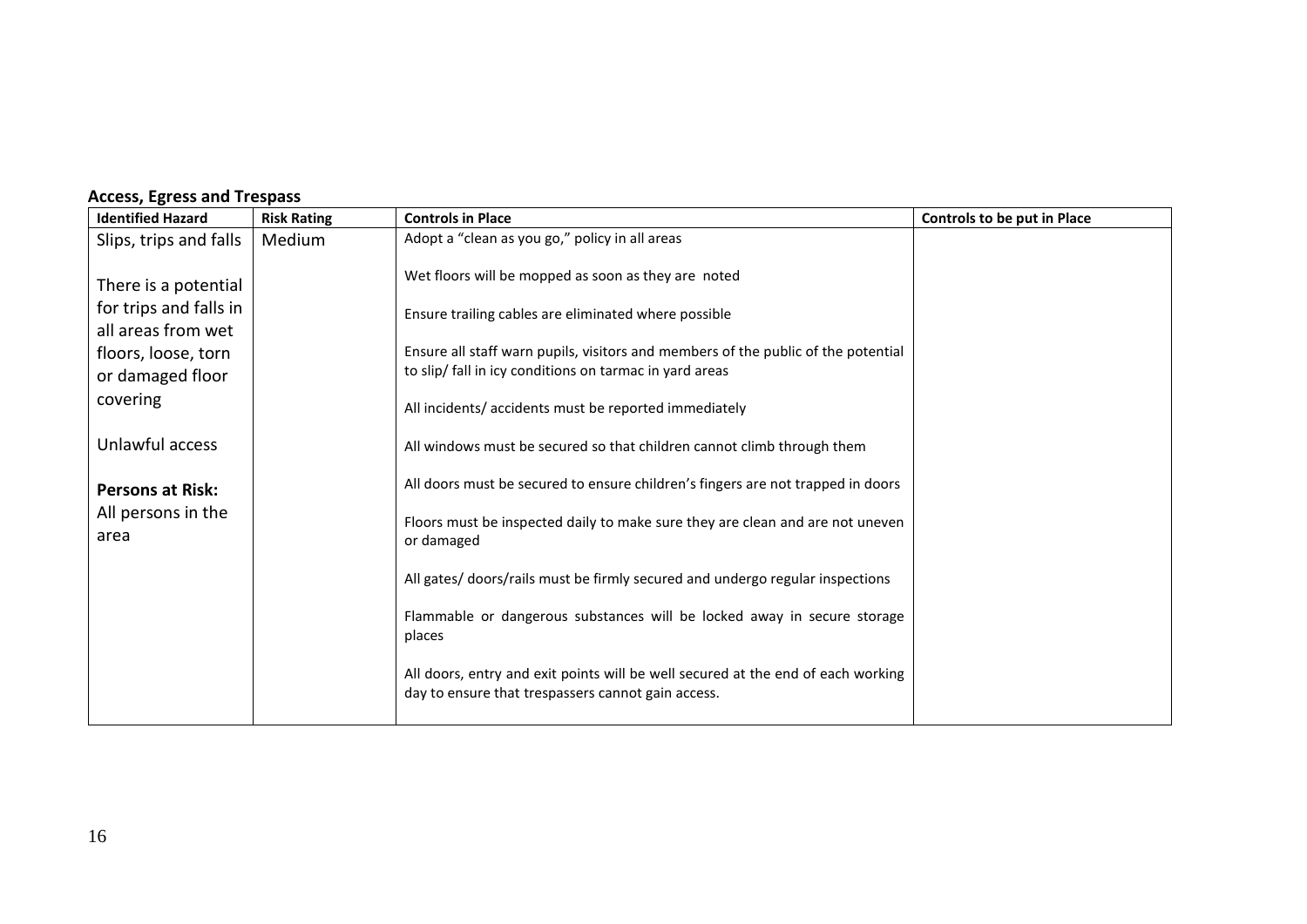# **Welfare**

| <b>Identified Hazard</b> | <b>Risk Rating</b> | <b>Controls in Place</b>                            | Controls to be put in Place |
|--------------------------|--------------------|-----------------------------------------------------|-----------------------------|
| Welfare facilities       | Low                | Suitable washing and toilet facilities will be      |                             |
|                          |                    | provided.                                           |                             |
| Toilet and canteen       |                    |                                                     |                             |
|                          |                    | There will be adequate supply of wholesome          |                             |
| Slips, trips and falls   |                    | drinking water                                      |                             |
|                          |                    |                                                     |                             |
| Burns and scalds         |                    | Employees will leave toilets and canteen facilities |                             |
|                          |                    | in the condition that they themselves would like    |                             |
| <b>Persons at Risk:</b>  |                    | to find them                                        |                             |
| Workers in the           |                    |                                                     |                             |
| welfare areas.           |                    |                                                     |                             |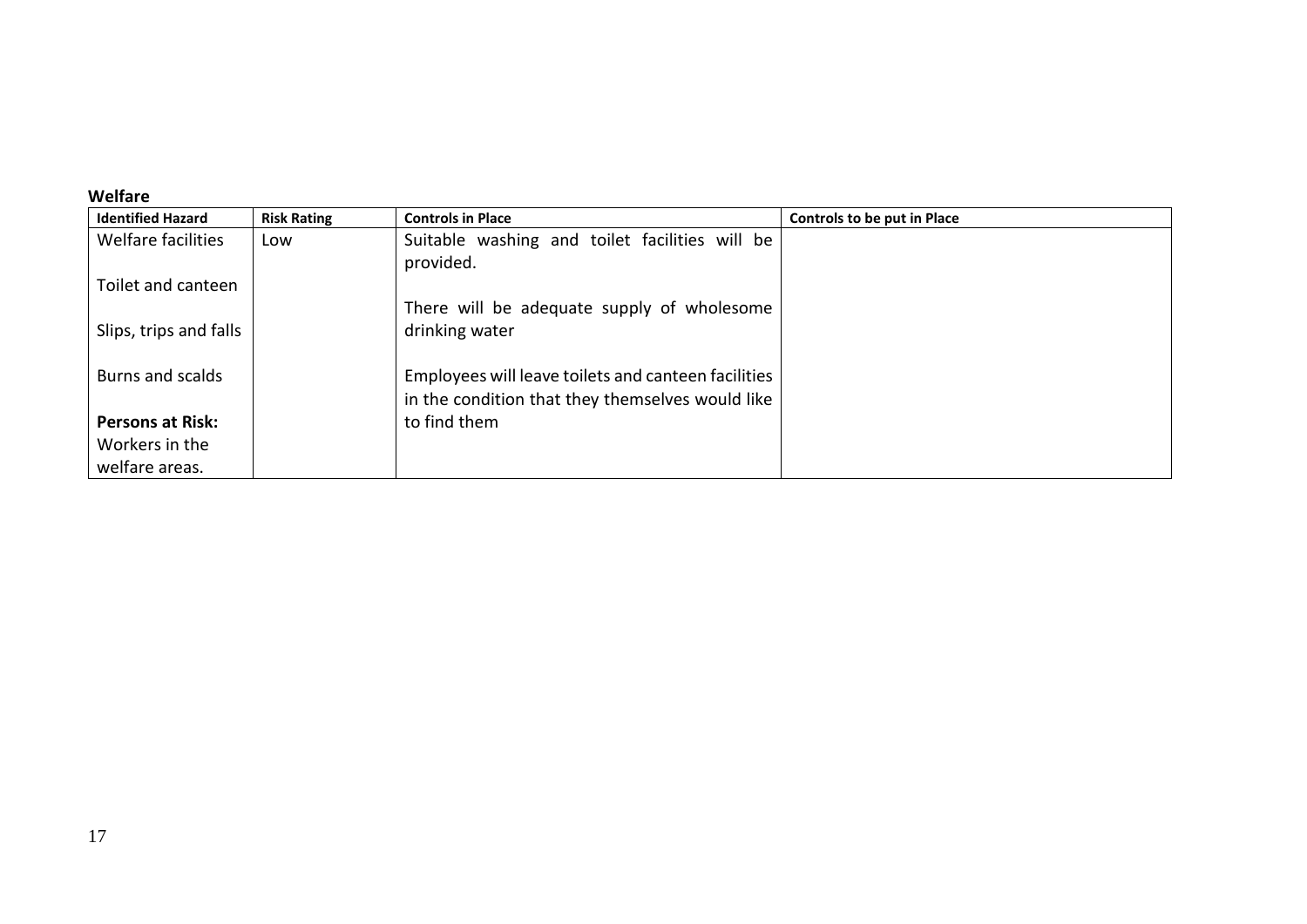| <b>Identified Hazard</b>    | <b>Risk Rating</b> | <b>Controls in Place</b>                           | <b>Controls to be put in Place</b> |
|-----------------------------|--------------------|----------------------------------------------------|------------------------------------|
| Back injury                 | Low                | Ensure that the safety officer carries out a       |                                    |
|                             |                    | written risk assessment of all chemicals/ physical |                                    |
| Miscarriage                 |                    | agents and systems of work that may be a hazard    |                                    |
|                             |                    | to the pregnant employee                           |                                    |
| Collision                   |                    |                                                    |                                    |
|                             |                    | Take the necessary protective and preventative     |                                    |
| Fatigue                     |                    | measures to safeguard the pregnant employee        |                                    |
|                             |                    |                                                    |                                    |
| <b>Stress</b>               |                    | Pregnant employees will inform the employer as     |                                    |
|                             |                    | soon as practicable after they become aware of     |                                    |
| <b>Physical limitations</b> |                    | their condition, with the appropriate medical      |                                    |
|                             |                    | certification                                      |                                    |
|                             |                    |                                                    |                                    |
| <b>Persons at Risk:</b>     |                    | Adjust the work conditions of the employee         |                                    |
| All persons who             |                    | temporarily, based on the risk assessment          |                                    |
| are pregnant                |                    |                                                    |                                    |
|                             |                    |                                                    |                                    |
|                             |                    |                                                    |                                    |

# **Pregnant Employees**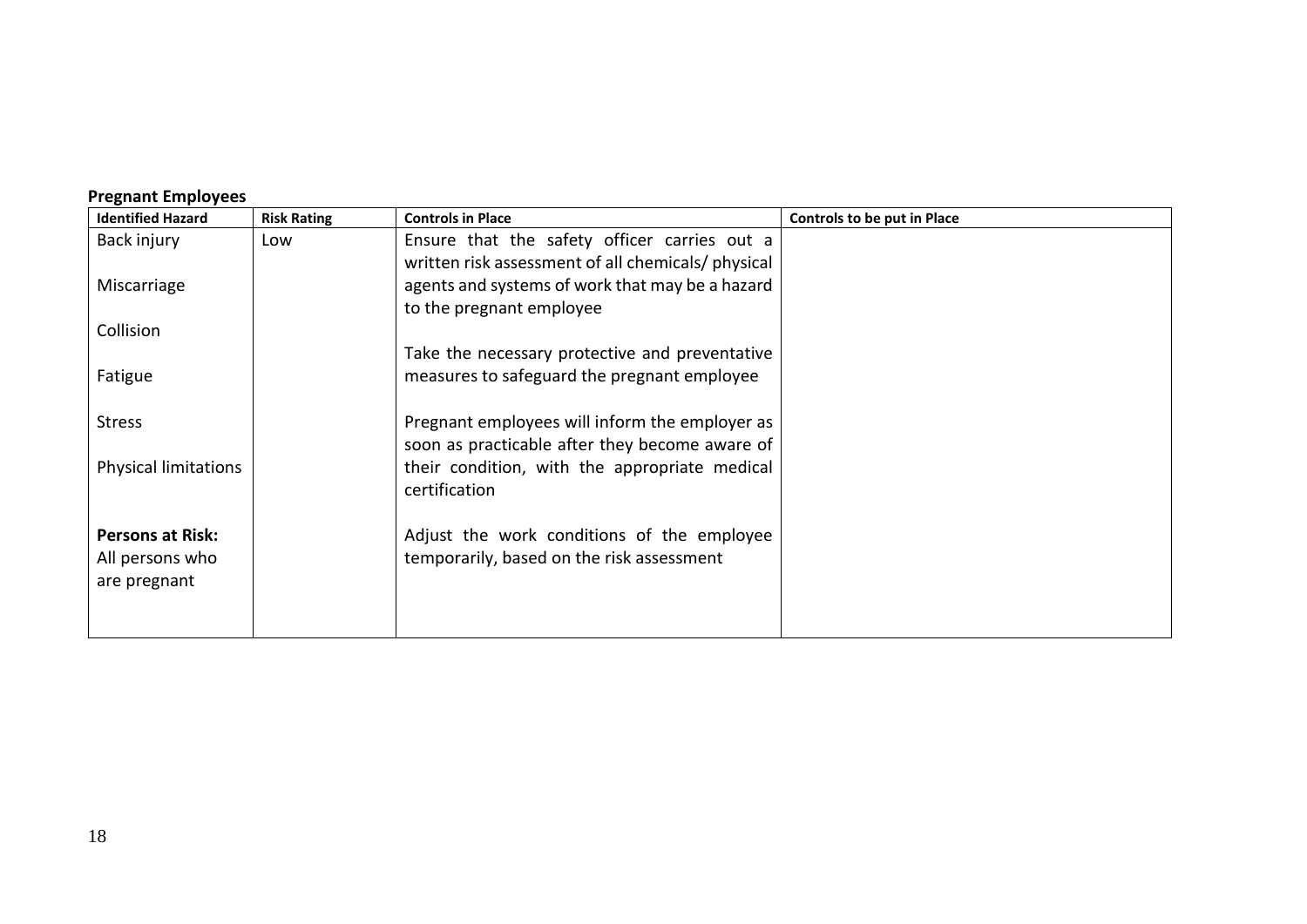| <b>Identified Hazard</b> | <b>Risk Rating</b> | <b>Controls in Place</b>                                                                                                                                               | Controls to be put in Place |
|--------------------------|--------------------|------------------------------------------------------------------------------------------------------------------------------------------------------------------------|-----------------------------|
| Equipment:               | Low                | Minimum Requirements for Compliance with Display Screen                                                                                                                |                             |
| Display                  |                    | <b>Equipment (Regulation 72)</b>                                                                                                                                       |                             |
| screen                   |                    |                                                                                                                                                                        |                             |
|                          |                    | The characters on the screen are well defined and clearly                                                                                                              |                             |
|                          |                    | formed, of adequate size and with adequate spacing between                                                                                                             |                             |
|                          |                    | the characters and lines.                                                                                                                                              |                             |
|                          |                    | The image(s) on the screen are stable, with no flickering or<br>other forms of instability                                                                             |                             |
|                          |                    | The brightness or contrast (or both) between the characters<br>and the background are easily adjustable by the employee and<br>easily adjustable to ambient conditions |                             |
|                          |                    | The screen is free of reflective glare and reflections liable to<br>cause discomfort to a user                                                                         |                             |
|                          |                    | The screen is able to swivel and tilt easily and freely to suit the<br>needs of the user                                                                               |                             |
|                          |                    |                                                                                                                                                                        |                             |

# **Use of Computers/ Laptops- VDU Regulations**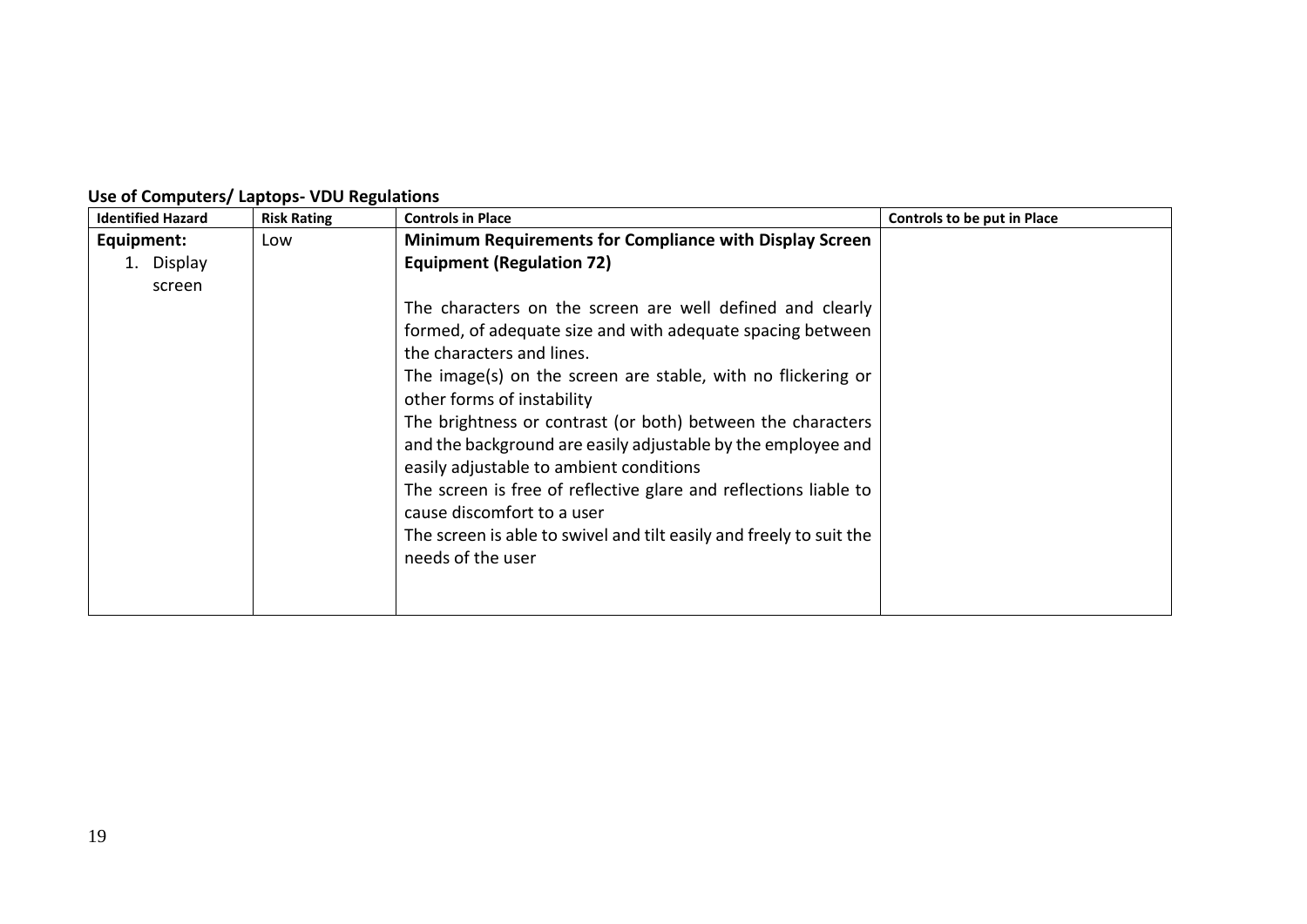| <b>Identified Hazard</b>     | <b>Risk Rating</b> | <b>Controls in Place</b>                                                                                                   | Controls to be put in Place |
|------------------------------|--------------------|----------------------------------------------------------------------------------------------------------------------------|-----------------------------|
|                              |                    | Minimum Requirements for Compliance with Display Screen<br><b>Equipment (Regulation 72)</b>                                |                             |
| Equipment:                   |                    |                                                                                                                            |                             |
|                              |                    | The keyboard has a matt surface to avoid reflective glare                                                                  |                             |
| 2. Keyboard                  | Low                | The symbols on the keys are adequately contrasted and legible                                                              |                             |
|                              |                    | from the design working position                                                                                           |                             |
|                              |                    |                                                                                                                            |                             |
| Work/ desk<br>$\mathbf{3}$ . | Low                |                                                                                                                            |                             |
| surface                      |                    | The work desk or work surface has a sufficiently large, low-<br>reflective surface and allow a flexible arrangement of the |                             |
|                              |                    | screen, keyboard, documents and related equipment                                                                          |                             |
|                              |                    | There is adequate space for users to find a comfortable                                                                    |                             |
|                              |                    | position.                                                                                                                  |                             |
|                              |                    |                                                                                                                            |                             |
| Work chair                   | Low                | The work chair is stable and allows the user easy freedom of                                                               |                             |
|                              |                    | movement and a comfortable position.                                                                                       |                             |
|                              |                    | The seat is adjustable in height.                                                                                          |                             |
|                              |                    | The seat back is adjustable in both height and tilt.                                                                       |                             |
|                              |                    | A foot rest is available to any user who requires one.                                                                     |                             |
|                              |                    |                                                                                                                            |                             |
|                              |                    |                                                                                                                            |                             |
|                              |                    |                                                                                                                            |                             |

# **Use of Computers/ Laptops- VDU Regulations**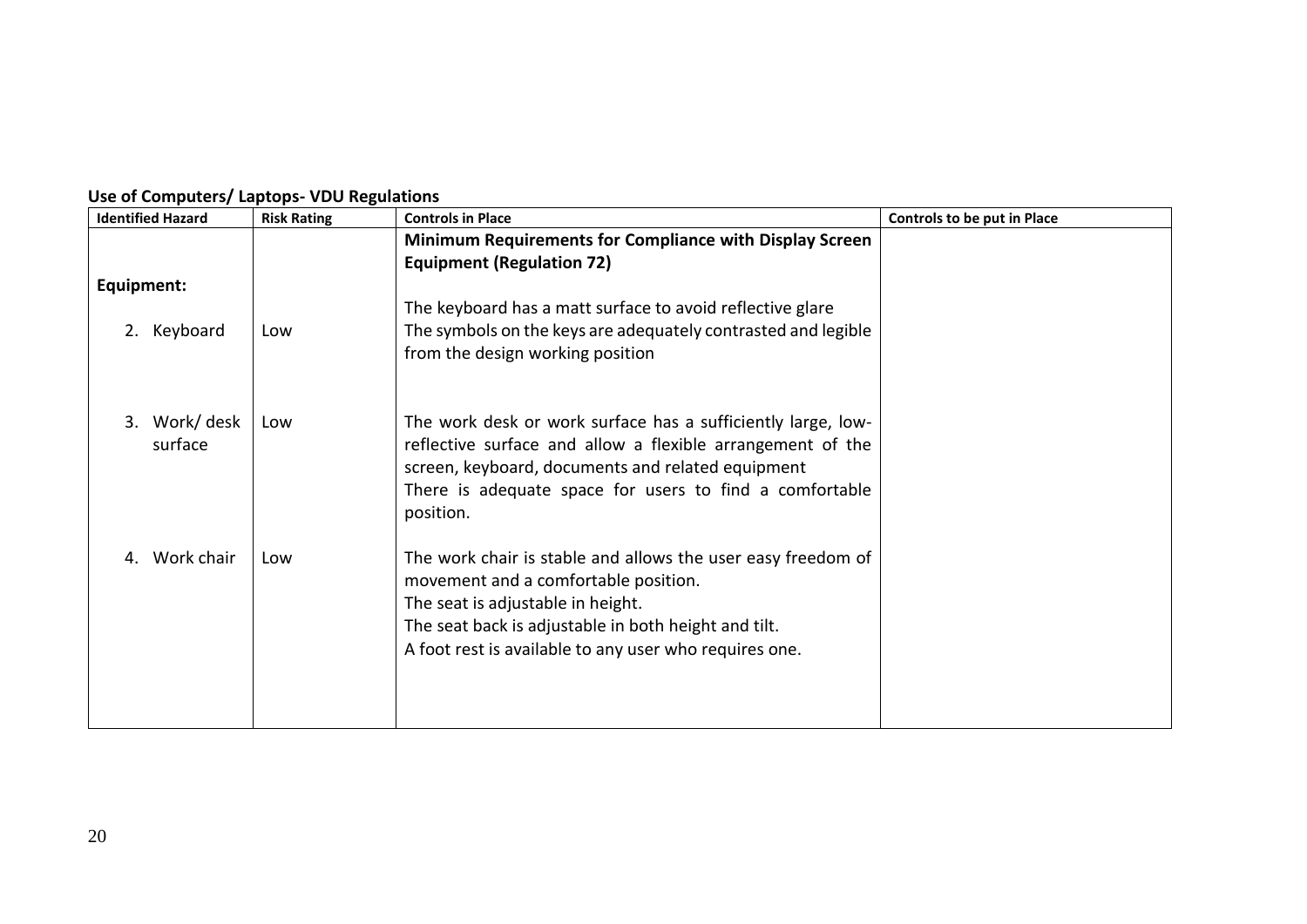#### **Environment**

| <b>Identified Hazard</b> | <b>Risk Rating</b> | <b>Controls in Place</b>                                                                                                                                                                                                                                                                                                                                                                                                                                                                                                                   | Controls to be put in Place |
|--------------------------|--------------------|--------------------------------------------------------------------------------------------------------------------------------------------------------------------------------------------------------------------------------------------------------------------------------------------------------------------------------------------------------------------------------------------------------------------------------------------------------------------------------------------------------------------------------------------|-----------------------------|
| Space                    |                    | The workstation is dimensioned and designed in                                                                                                                                                                                                                                                                                                                                                                                                                                                                                             |                             |
| requirements             | Low                | so far as to provide sufficient space for the user                                                                                                                                                                                                                                                                                                                                                                                                                                                                                         |                             |
|                          |                    | to change position and vary movements.                                                                                                                                                                                                                                                                                                                                                                                                                                                                                                     |                             |
| <b>Noise</b>             | Low                | Noise emitted by equipment belonging to a                                                                                                                                                                                                                                                                                                                                                                                                                                                                                                  |                             |
|                          |                    | workstation has been taken into account when a                                                                                                                                                                                                                                                                                                                                                                                                                                                                                             |                             |
|                          |                    | workstation is being equipped, in particular so as                                                                                                                                                                                                                                                                                                                                                                                                                                                                                         |                             |
|                          |                    | not to distract attention or disturb speech.                                                                                                                                                                                                                                                                                                                                                                                                                                                                                               |                             |
| Lighting                 | Low                | Lighting (including room lighting, spot lighting or<br>work lamps) provide satisfactory lighting<br>conditions and an appropriate contrast between<br>the screen and the background environment,<br>taking into account the type of work and the<br>user's vision requirements.<br>Possible disturbing glare and reflections on the<br>screen or other equipment are prevented by<br>coordinating the layout of workstations within<br>the place of work with the positioning of<br>technical characteristics of artificial light sources. |                             |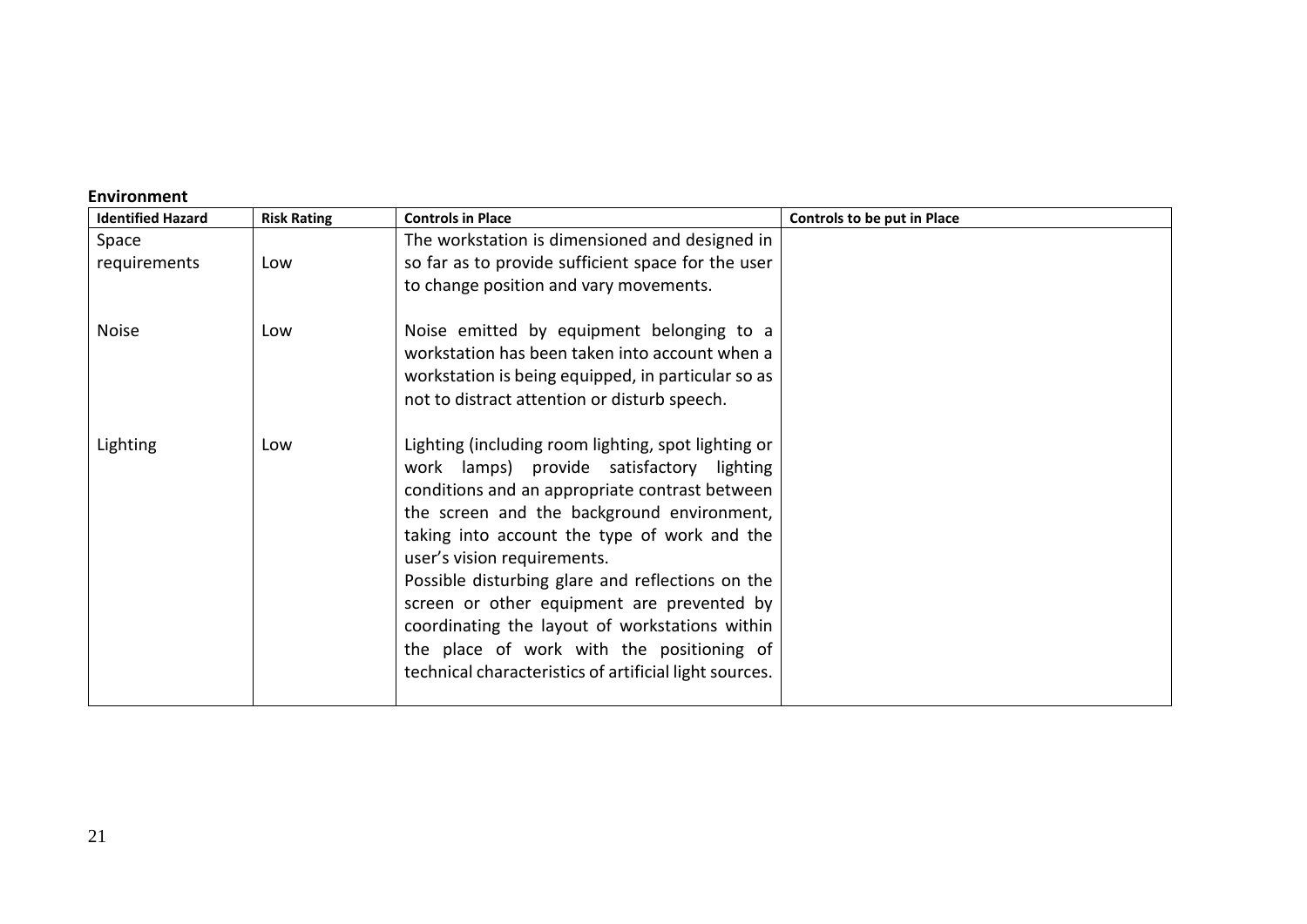#### **Environment**

| <b>Identified Hazard</b> | <b>Risk Rating</b> | <b>Controls in Place</b>                                                                                                                                                                                                                                                                                                                                            | <b>Controls to be put in Place</b> |
|--------------------------|--------------------|---------------------------------------------------------------------------------------------------------------------------------------------------------------------------------------------------------------------------------------------------------------------------------------------------------------------------------------------------------------------|------------------------------------|
| Radiation                | Low                | All radiation, with the exception of the visible<br>part of the electromagnetic spectrum, has been<br>reduced to negligible levels from the point of<br>view of the protection of employees' safety and<br>health.                                                                                                                                                  |                                    |
| Reflections and<br>glare | Low                | Workstations are so designed that sources of<br>light, such as translucent walls and brightly<br>coloured fixtures or walls cause no direct glare<br>and, as far as possible, no distracting reflections<br>on the screen.<br>Windows shall be fitted with a suitable system of<br>adjustable covering to attenuate the daylight<br>which falls on the workstation. |                                    |
| Heat                     | Low                | Equipment belonging to a workstation does not<br>produce excess heat which could cause<br>discomfort to employees.                                                                                                                                                                                                                                                  |                                    |
| Humidity                 | Low                | An adequate level of humidity shall be<br>established and maintained.                                                                                                                                                                                                                                                                                               |                                    |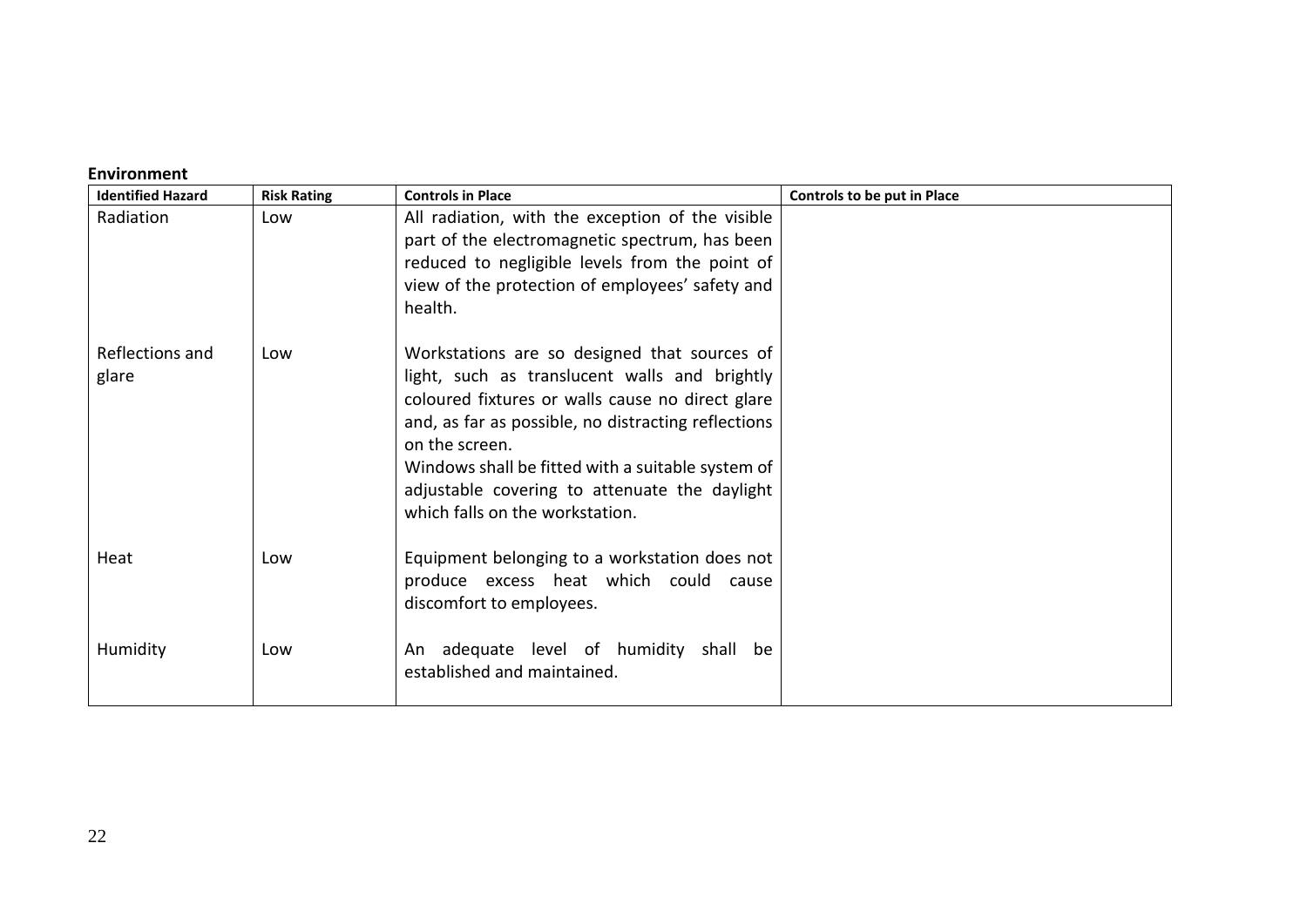#### **Equipment**

| <b>Identified Hazard</b>                                   | <b>Risk Rating</b> | <b>Controls in Place</b>                                                                                                                                                                                                                                                        | <b>Controls to be put in Place</b> |
|------------------------------------------------------------|--------------------|---------------------------------------------------------------------------------------------------------------------------------------------------------------------------------------------------------------------------------------------------------------------------------|------------------------------------|
| Defective sockets,                                         | Medium             | Ensure all electrical installations and maintenance are carried                                                                                                                                                                                                                 |                                    |
| plugs                                                      |                    | out by a competent electrician.                                                                                                                                                                                                                                                 |                                    |
| Overloading of<br>sockets                                  | Medium             | Carry out your own visual inspections of plugs and leads and<br>get them repaired as necessary. Faults to look out for include<br>physical damage to the cable, failure of the cord grip at the<br>plug and signs of overheating.                                               |                                    |
| Fire                                                       | Medium             | Switch off equipment before unplugging and before cleaning.                                                                                                                                                                                                                     |                                    |
| <b>Persons at Risk</b><br>All persons in the<br>work area. |                    | Provide sufficient socket outlets and avoid or minimise the<br>use of adapters. Overloaded sockets can lead to fire hazards                                                                                                                                                     |                                    |
|                                                            |                    | Do not use taped joints to connect cables since they have<br>neither the mechanical strength needed nor sufficient<br>insulation protection from liquids. Damaged cables should be<br>replaced completely but if cables have to be joined, proper<br>connectors should be used. |                                    |
|                                                            |                    | Do not ignore obvious tell- tale signs such as faulty switching<br>or intermittent stopping. These may indicate an internal fault<br>such as a loose wire which could cause external metal work<br>to become live.                                                              |                                    |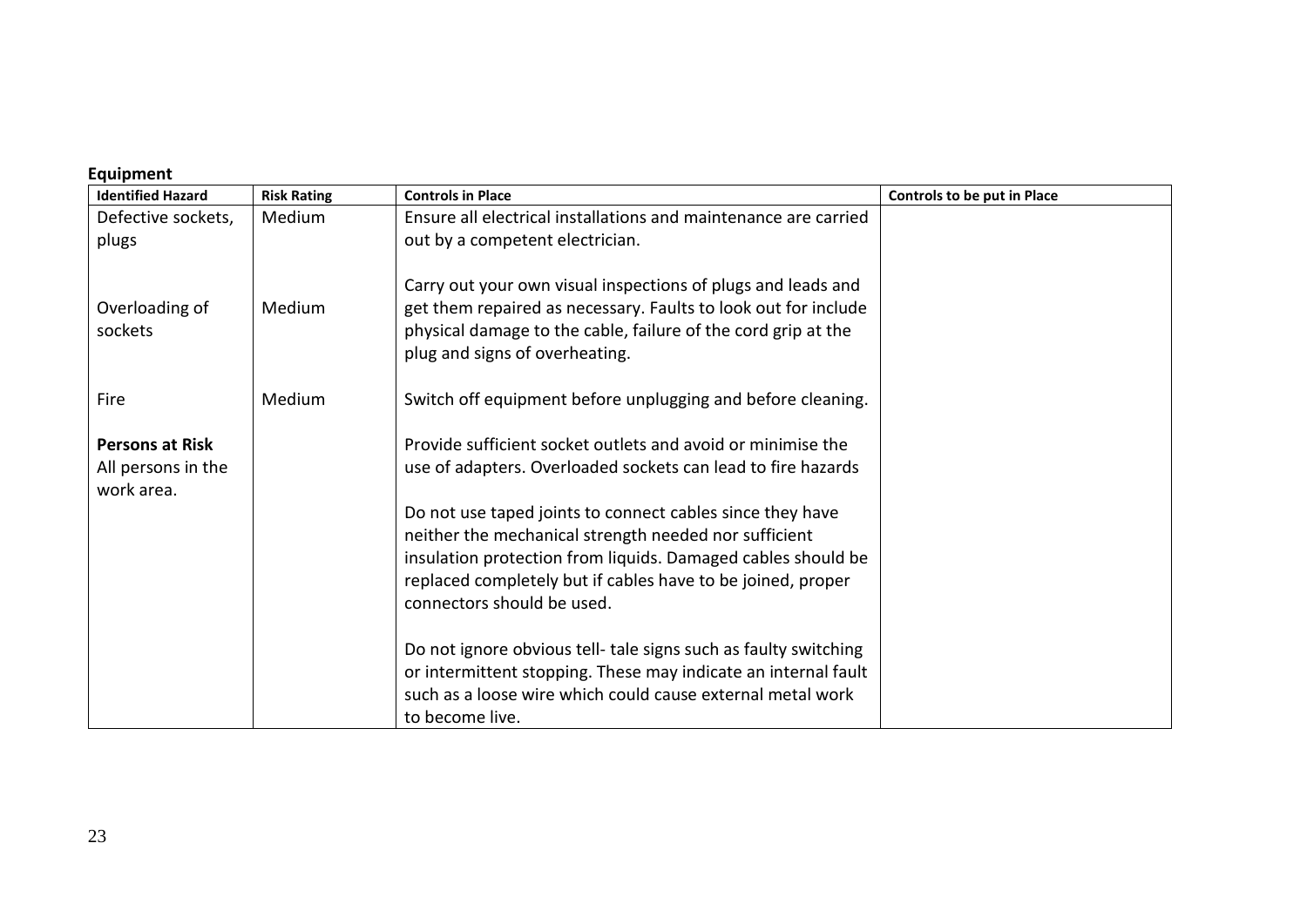# **Fire Risks**

| <b>Identified Hazard</b>                      | <b>Risk Rating</b> | <b>Controls in Place</b>                                                     | Controls to be put in Place                      |
|-----------------------------------------------|--------------------|------------------------------------------------------------------------------|--------------------------------------------------|
|                                               |                    | Fire escape routes are clear and fire exits are                              | Ensure that the persons responsible for the fire |
| Fires can occur                               | High               | unblocked at all times.                                                      | and emergency procedures are named in the        |
| from electrical and                           |                    |                                                                              | Health and Safety Statement.                     |
| gas faults, smoking                           |                    | Fire Drills are carried out at least once a term and                         |                                                  |
| and vandalism                                 |                    | records are kept on file.                                                    |                                                  |
| <b>Persons at Risk:</b><br>All persons in the |                    | Staff are trained in the use of fire- fighting<br>equipment.                 |                                                  |
| work area                                     |                    | All staff are aware of what they have to do in the                           |                                                  |
|                                               |                    | event of fire or any emergency evacuation.                                   |                                                  |
|                                               |                    | Adequate fire-fighting equipment are available.                              |                                                  |
|                                               |                    | Ensure all unnecessary electrical appliances are                             |                                                  |
|                                               |                    | switched off before closing each evening.                                    |                                                  |
|                                               |                    | Ensure that fire extinguishers are inspected as<br>per the fire regulations. |                                                  |
|                                               |                    | Ensure the fire alarm is monitored<br>and                                    |                                                  |
|                                               |                    | maintained as per fire regulations.                                          |                                                  |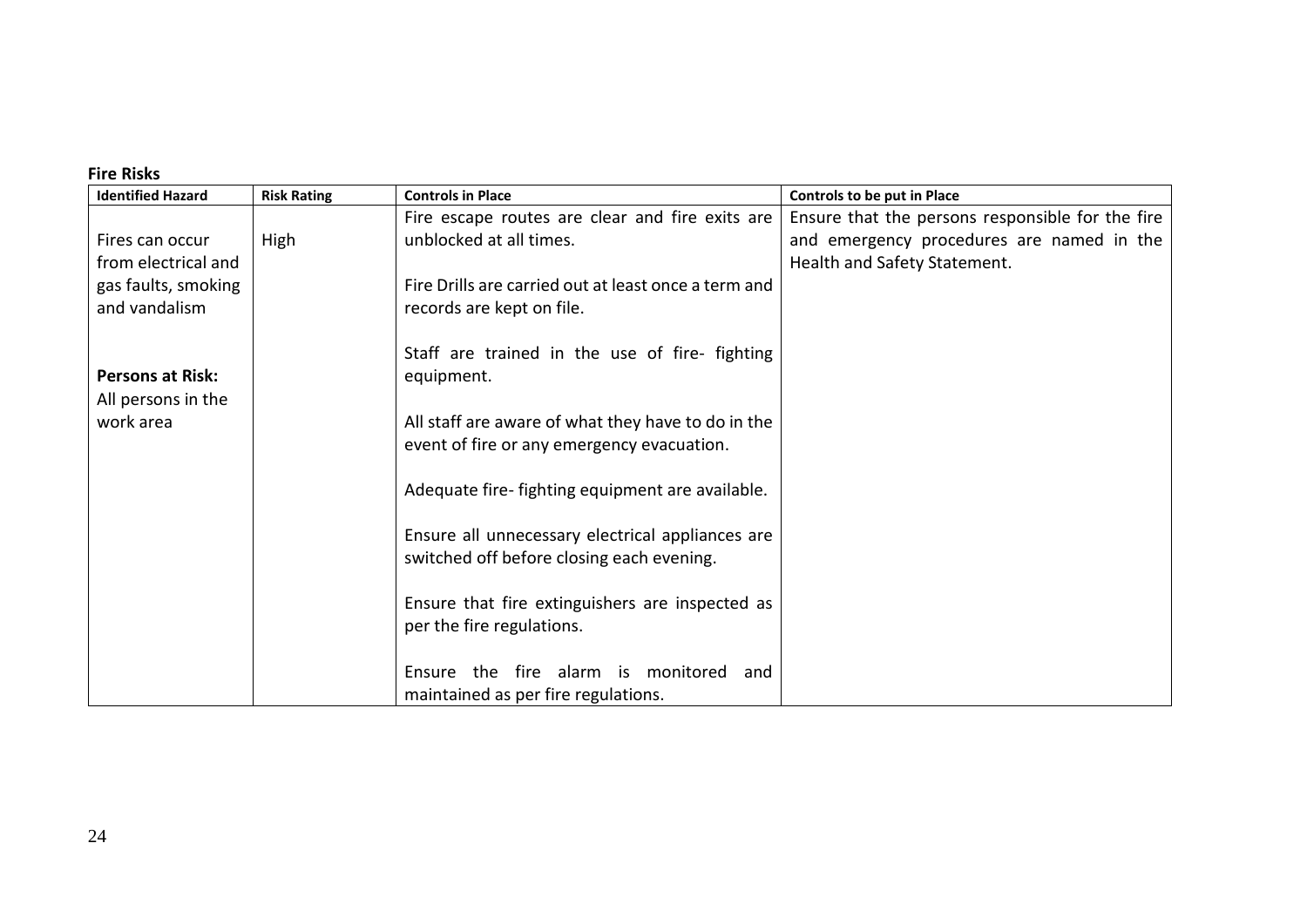| <b>Identified Hazard</b>   | <b>Risk Rating</b> | <b>Controls in Place</b>                                                  | Controls to be put in Place      |
|----------------------------|--------------------|---------------------------------------------------------------------------|----------------------------------|
| <b>Emotional Effects</b>   |                    | Anti- Bullying Policy is in up to date and ratified by the Board          | Mandatory Templates are used for |
| (severe anxiety)           | Medium             | of Management. It addresses the following:                                | Policies concerned.              |
| Cognitive Effects          |                    | $\triangleright$ The management will not tolerate bullying                |                                  |
| (making mistakes,          |                    | Indicates what behaviours will be regarded as<br>➤                        |                                  |
| accidents)                 |                    | bullying                                                                  |                                  |
| <b>Behavioural Effects</b> |                    | $\triangleright$ Staff are aware of the policy and a copy is available to |                                  |
| (smoking, excess           |                    | them                                                                      |                                  |
| drinking,                  |                    | Who should be notified<br>➤                                               |                                  |
| overeating)                |                    | What procedures should be followed<br>➤                                   |                                  |
| Physiological              |                    | Clearly state the actions to be taken against those<br>➤                  |                                  |
| Effects                    |                    | found in breach of the Anti- Bullying Policy                              |                                  |
| (contributing to           |                    |                                                                           |                                  |
| raised blood               |                    | Child Safeguarding Statement and Risk Assessment are up to                |                                  |
| pressure, heart            |                    | date, in writing and ratified by the Board of Management.                 |                                  |
| disease)                   |                    |                                                                           |                                  |
|                            |                    | Mandatory annual checklists are carried out by the Board of               |                                  |
| <b>Persons at Risk:</b>    |                    | Management regarding these policies.                                      |                                  |
| Persons in the area        |                    |                                                                           |                                  |
|                            |                    |                                                                           |                                  |
|                            |                    |                                                                           |                                  |

#### **Bullying, Harassment and Violence to Staff**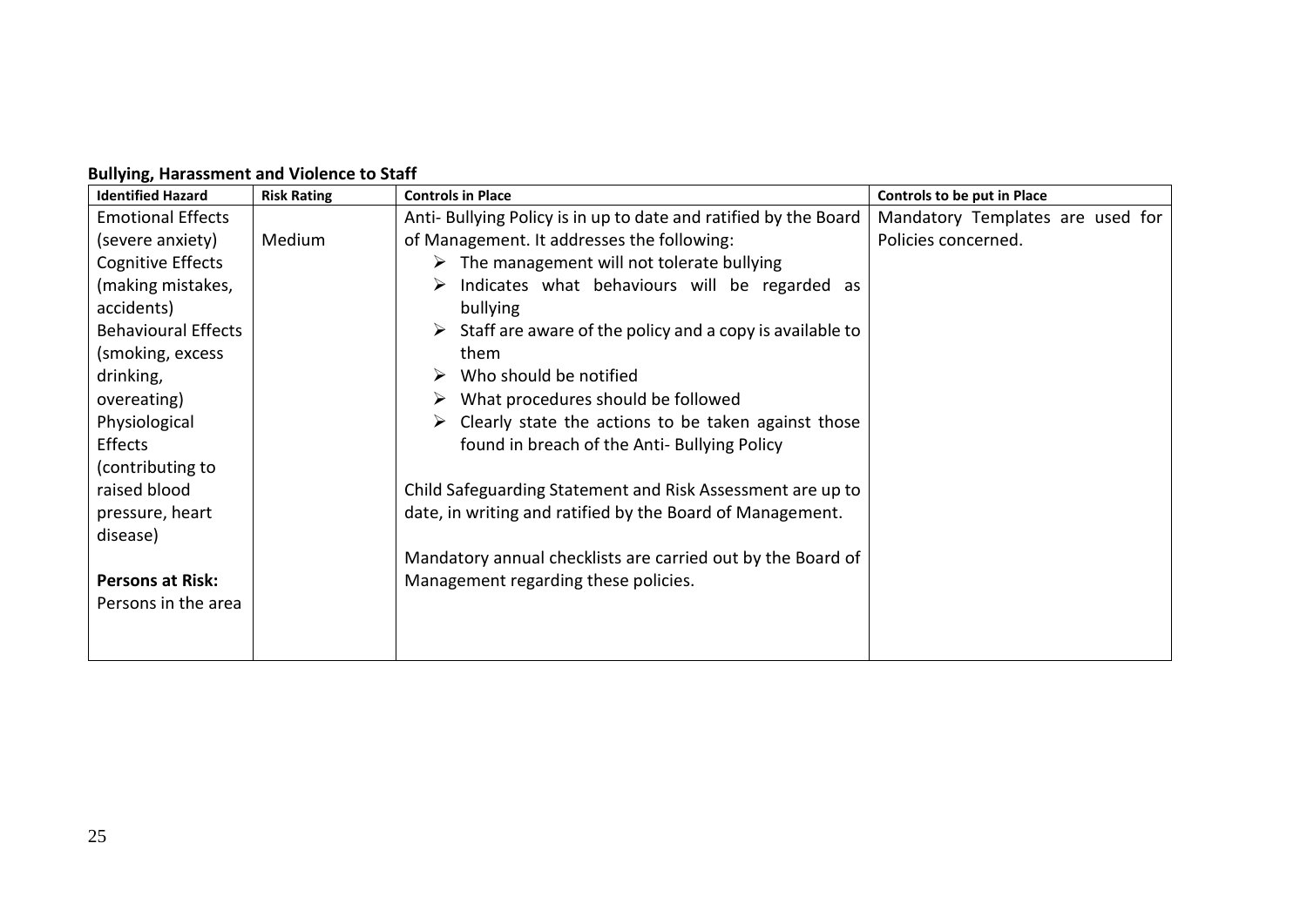# **General Cleaning**

| <b>Identified Hazard</b>                                                                               | <b>Risk Rating</b> | <b>Controls in Place</b>                                                                                                                                                                              | Controls to be put in Place |
|--------------------------------------------------------------------------------------------------------|--------------------|-------------------------------------------------------------------------------------------------------------------------------------------------------------------------------------------------------|-----------------------------|
| <b>Cleaning Chemicals</b><br>are potentially<br>dangerous and can<br>cause burns and/<br>or irritation | Low                | Use the safest possible cleaning agents. Follow<br>manufacturers instructions for safe use.<br>Obtain information on all substances used in the<br>premises from manufacturers hazard data<br>sheets. |                             |
| <b>Dermatitis</b>                                                                                      |                    |                                                                                                                                                                                                       |                             |
| <b>Persons at Risk:</b><br>All persons in the<br>area                                                  |                    | Staff must use appropriate protective clothing.<br>Ensure that all cleaning material is locked away<br>at all times and members of the public cannot<br>gain access to the storage area.              |                             |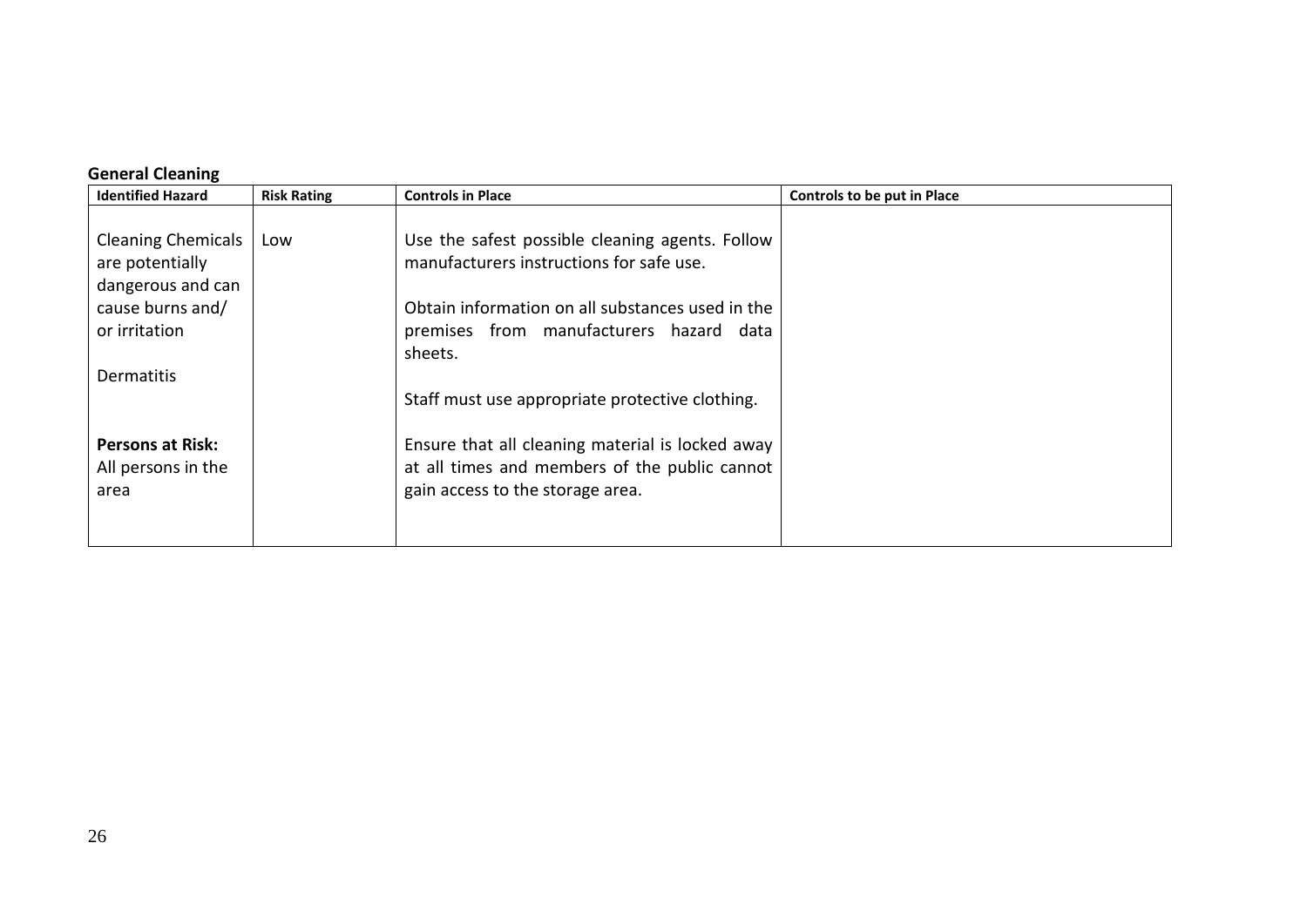| <b>Storage of Cleaning Materials and Hazardous Substances</b> |  |  |  |
|---------------------------------------------------------------|--|--|--|
|---------------------------------------------------------------|--|--|--|

| <b>Identified Hazard</b> | <b>Risk Rating</b> | <b>Controls in Place</b>                           | Controls to be put in Place |
|--------------------------|--------------------|----------------------------------------------------|-----------------------------|
|                          |                    | Ensure that where a spill occurs that the spill is |                             |
| Skin irritation,         | High               | contained and that any spillages are cleaned up    |                             |
| chemical poisoning       |                    | immediately in accordance<br>with<br>the           |                             |
|                          |                    | manufacturers recommendations.                     |                             |
|                          |                    | Ensure all hazardous substances are stored away    |                             |
| Risk of injury to        |                    | and are secured and locked when not in use.        |                             |
| face, hands and          |                    | Ensure hazardous substances are stored in the      |                             |
| eyes                     |                    | correct containers and labelled clearly.           |                             |
|                          |                    | Ensure personal protective equipment is worn       |                             |
|                          |                    | where necessary.                                   |                             |
| <b>Persons at Risk:</b>  |                    | If in doubt NEVER:                                 |                             |
| All persons in the       |                    | Handle substances unless you are aware of the      |                             |
| area                     |                    | potential dangers.                                 |                             |
|                          |                    | Smoke where hazardous substances are used.         |                             |
|                          |                    | Eat without washing your hands after handling      |                             |
|                          |                    | hazardous substances.                              |                             |
|                          |                    |                                                    |                             |
|                          |                    |                                                    |                             |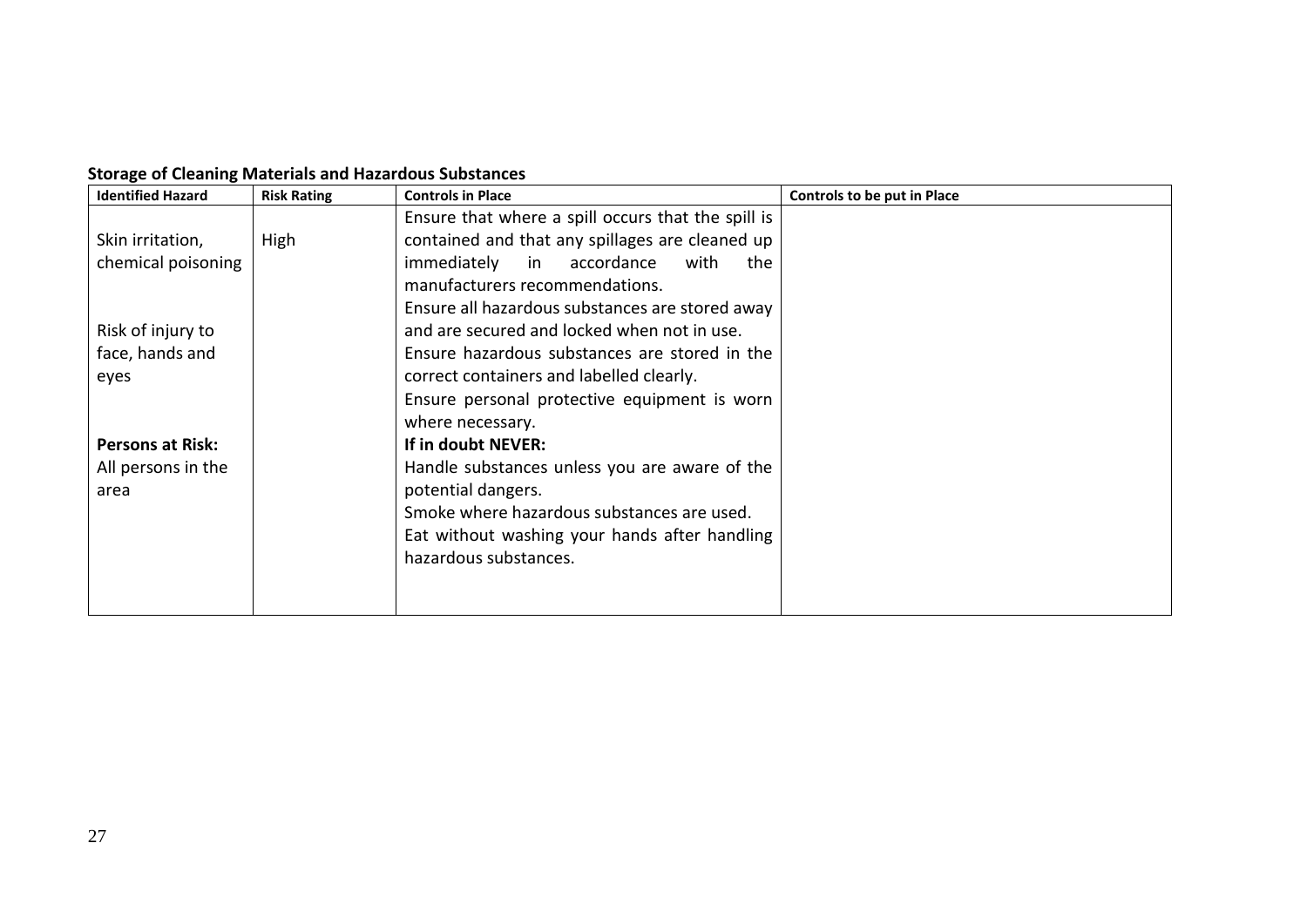# **Security/ Cash Handling**

| <b>Identified Hazard</b>              | <b>Risk Rating</b> | <b>Controls in Place</b>                                                                         | Controls to be put in Place |
|---------------------------------------|--------------------|--------------------------------------------------------------------------------------------------|-----------------------------|
| Security of workers<br>handling money | Medium             | Handling of money, in so far as is possible, should<br>not be carried out by lone staff members. |                             |
| Robbery                               |                    | Cash/ cheques must be kept in a secure place.                                                    |                             |
| <b>Staff intimidation</b>             |                    | Incidents report sheets can be completed if any<br>suspicious activities are evident.            |                             |
| <b>Stress</b>                         |                    |                                                                                                  |                             |
|                                       |                    | All workers must be familiar with the emergency                                                  |                             |
| <b>Persons at Risk:</b>               |                    | exits and evacuation procedures.                                                                 |                             |
| All persons who                       |                    |                                                                                                  |                             |
| handle money                          |                    |                                                                                                  |                             |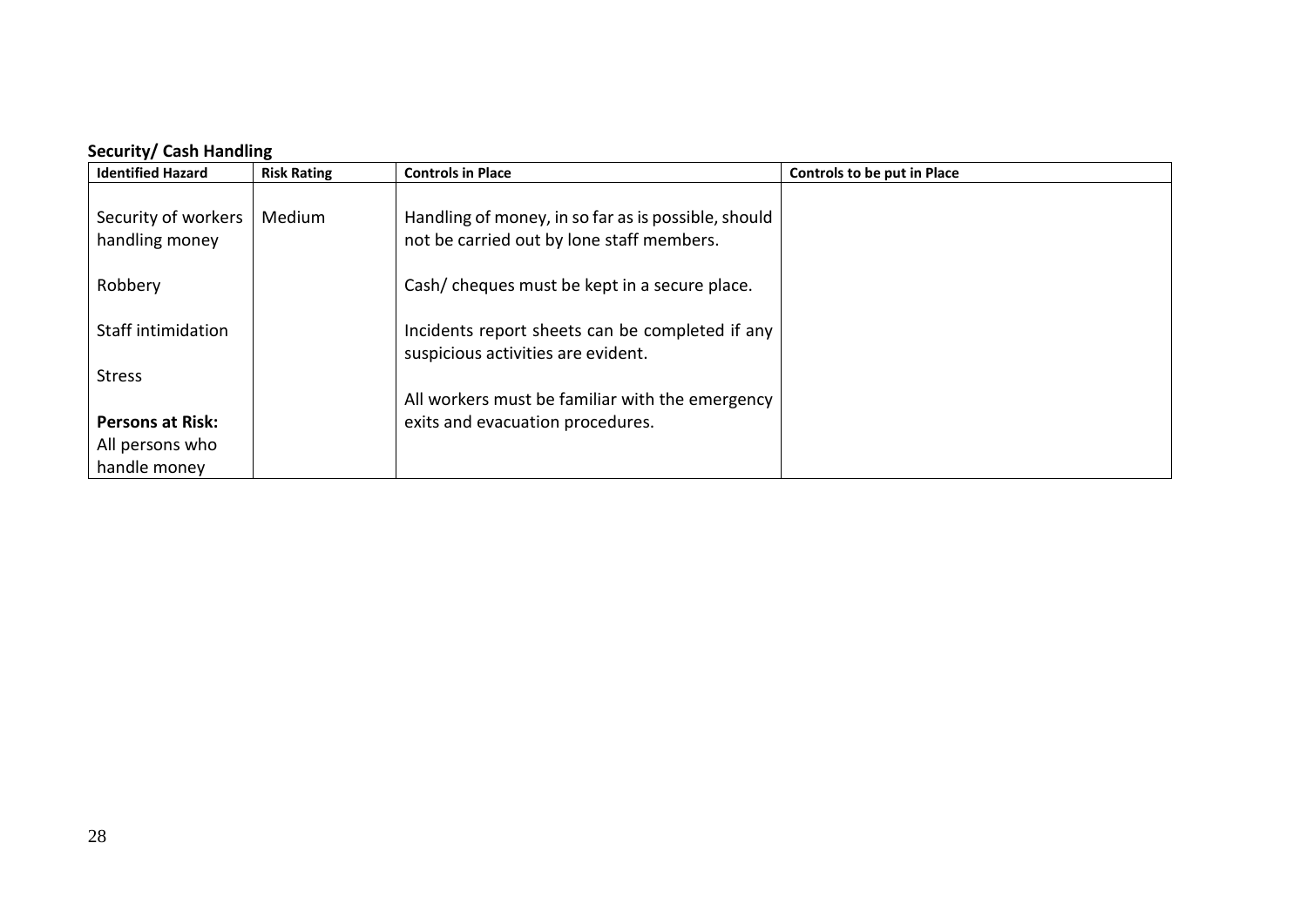#### **General Kitchen Work**

| <b>Identified Hazard</b> | <b>Risk Rating</b> | <b>Controls in Place</b>                                  | Controls to be put in Place           |
|--------------------------|--------------------|-----------------------------------------------------------|---------------------------------------|
|                          |                    | Do not put metal dishes in the microwave.                 | First aid refresher course for staff. |
| Microwave Oven           | Medium             |                                                           |                                       |
| Kettle                   |                    | Do not cook food in a sealed container unless it has been |                                       |
| Burns or                 |                    | specifically manufactured for use in a microwave oven.    |                                       |
| scalds                   |                    |                                                           |                                       |
| Fire if                  |                    | Keep inside surfaces of the microwave and the door clean. |                                       |
| misused                  |                    |                                                           |                                       |
|                          |                    | Do not use the microwave if it does not switch off        |                                       |
|                          |                    | automatically when the door is opened.                    |                                       |
| <b>Persons at Risk:</b>  |                    |                                                           |                                       |
| Persons working in       |                    | Exercise caution when taking lids off hot material        |                                       |
| the kitchen. Any         |                    | containers.                                               |                                       |
| person in the            |                    |                                                           |                                       |
| kitchen.                 |                    | Remove cling film carefully and keep out of the way of    |                                       |
|                          |                    | steam.                                                    |                                       |
|                          |                    |                                                           |                                       |
|                          |                    | Be familiar with first aid treatment for burns.           |                                       |
|                          |                    |                                                           |                                       |
|                          |                    | Do not over fill kettle.                                  |                                       |
|                          |                    |                                                           |                                       |
|                          |                    | Report all incidents and accidents.                       |                                       |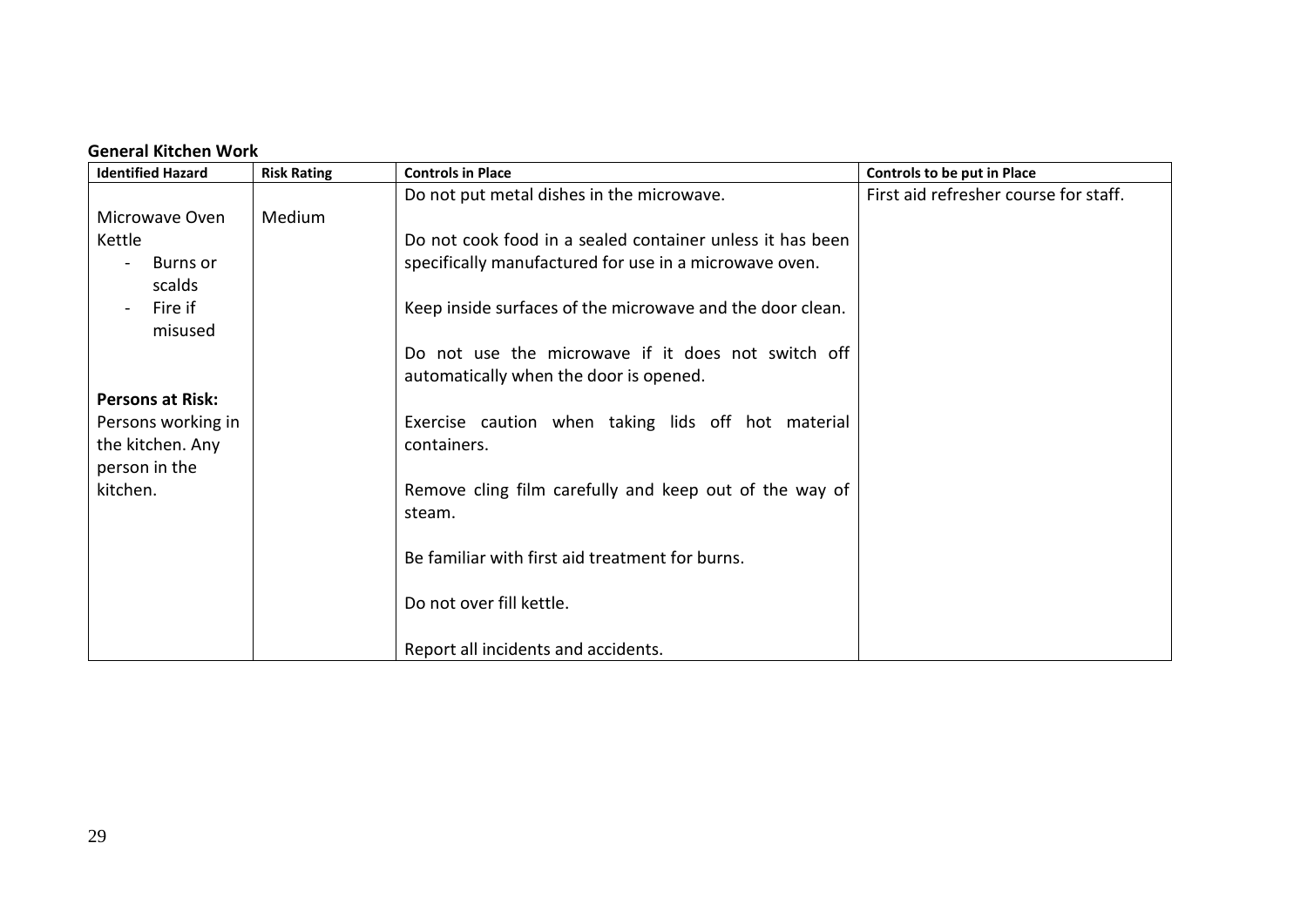### **Slips, Trips and Falls**

| <b>Identified Hazard</b> | <b>Risk Rating</b> | <b>Controls in Place</b>                                 | Controls to be put in Place |
|--------------------------|--------------------|----------------------------------------------------------|-----------------------------|
| <b>Spillages</b>         | Medium             | Maintain equipment to prevent leaks, fit drip trays,     | Purchase wet floor signs.   |
|                          |                    | supply lids.                                             |                             |
|                          |                    |                                                          |                             |
| Wet Floors               |                    | When a spillage occurs, clean it up immediately, dry     |                             |
|                          |                    | the floor. DO NOT IGNORE THEM.                           |                             |
|                          |                    |                                                          |                             |
| Inappropriate            |                    | Don't cut corners, follow instructions, use the right    |                             |
| flooring                 |                    | equipment and leave floor DRY.                           |                             |
|                          |                    |                                                          |                             |
|                          |                    | If not possible to leave the floor area dry, use         |                             |
| <b>Persons at Risk:</b>  |                    | appropriate warning signs.                               |                             |
| Students and             |                    |                                                          |                             |
| workers in the           |                    | Wear shoes with good grip, that will stay firmly on your |                             |
| area.                    |                    | feet and keep soles clean to prevent slips.              |                             |
|                          |                    |                                                          |                             |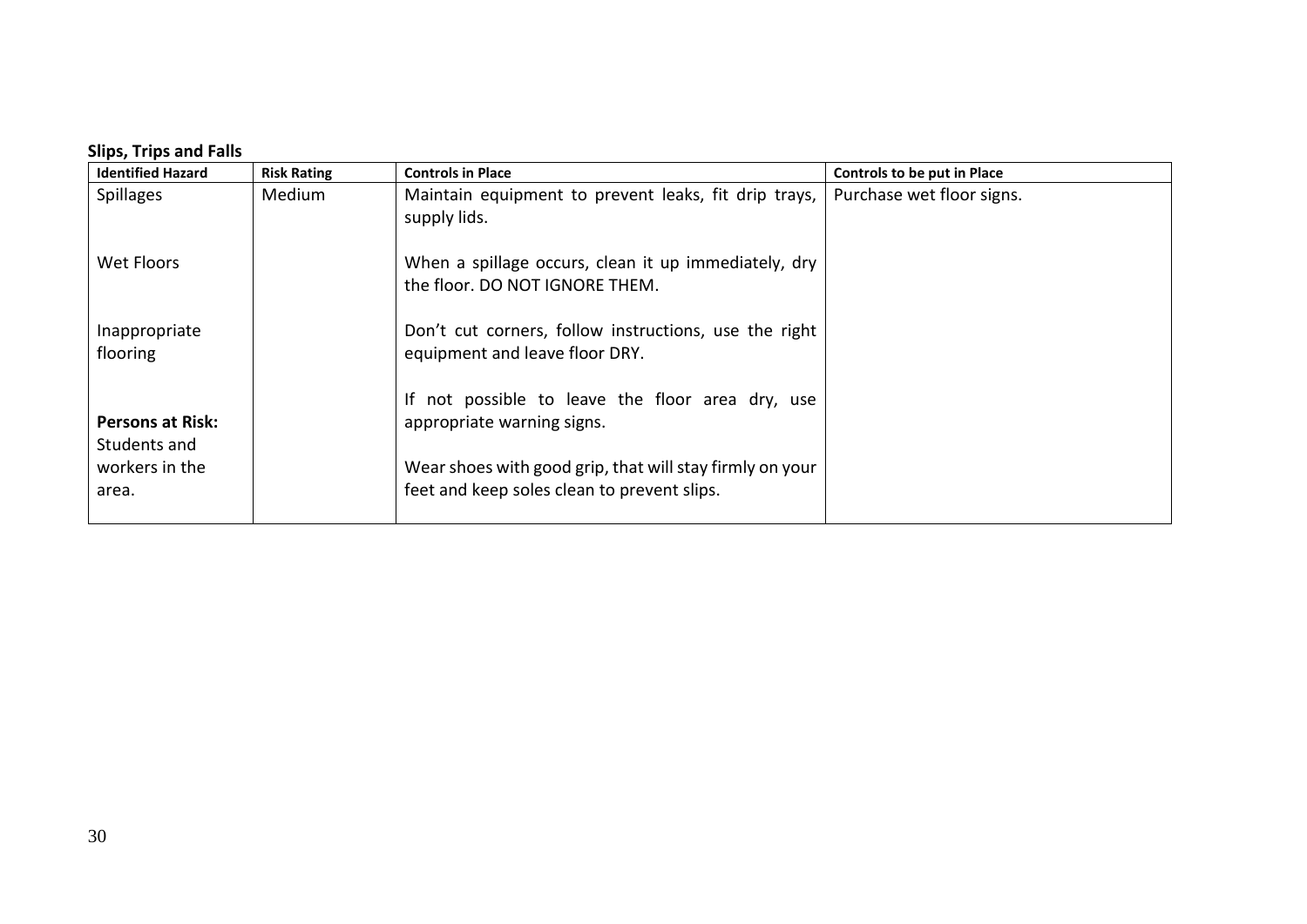# **Electricity (Canteen)**

| <b>Identified Hazard</b> | <b>Risk Rating</b> | <b>Controls in Place</b>                             | Controls to be put in Place |
|--------------------------|--------------------|------------------------------------------------------|-----------------------------|
| <b>Misuse</b>            | Medium             | Know the electrical system within the premises       |                             |
|                          |                    | and ensure that it is soundly constructed and        |                             |
| Poor maintenance         |                    | properly installed. If necessary, hire a competent   |                             |
| of electrical            |                    | person to carry out a safety check.                  |                             |
| equipment                |                    |                                                      |                             |
|                          |                    | Secure switchboards and fuse boards in a room        |                             |
| Increased danger         |                    | or cupboard. Ensure fuses are properly identified    |                             |
| during cleaning          |                    | and clearly labelled.                                |                             |
| due to presence of       |                    |                                                      |                             |
| water/ wet surface       |                    | Provide adequate sockets to prevent overloading      |                             |
|                          |                    | or the need to use adaptors. Use suitably fused      |                             |
| <b>Persons at Risk:</b>  |                    | multi- plug socket outlets where additional          |                             |
| Persons working in       |                    | sockets cannot be provided.                          |                             |
| the area.                |                    |                                                      |                             |
|                          |                    | Ensure all persons engaged in electrical work are    |                             |
|                          |                    | competent for the tasks and are not placed at risk   |                             |
|                          |                    | due to the lack of skills or information on the part |                             |
|                          |                    | of themselves or others.                             |                             |
|                          |                    |                                                      |                             |
|                          |                    | Consider the use of pneumatic or double              |                             |
|                          |                    | insulated tools, or reduced voltage supplies.        |                             |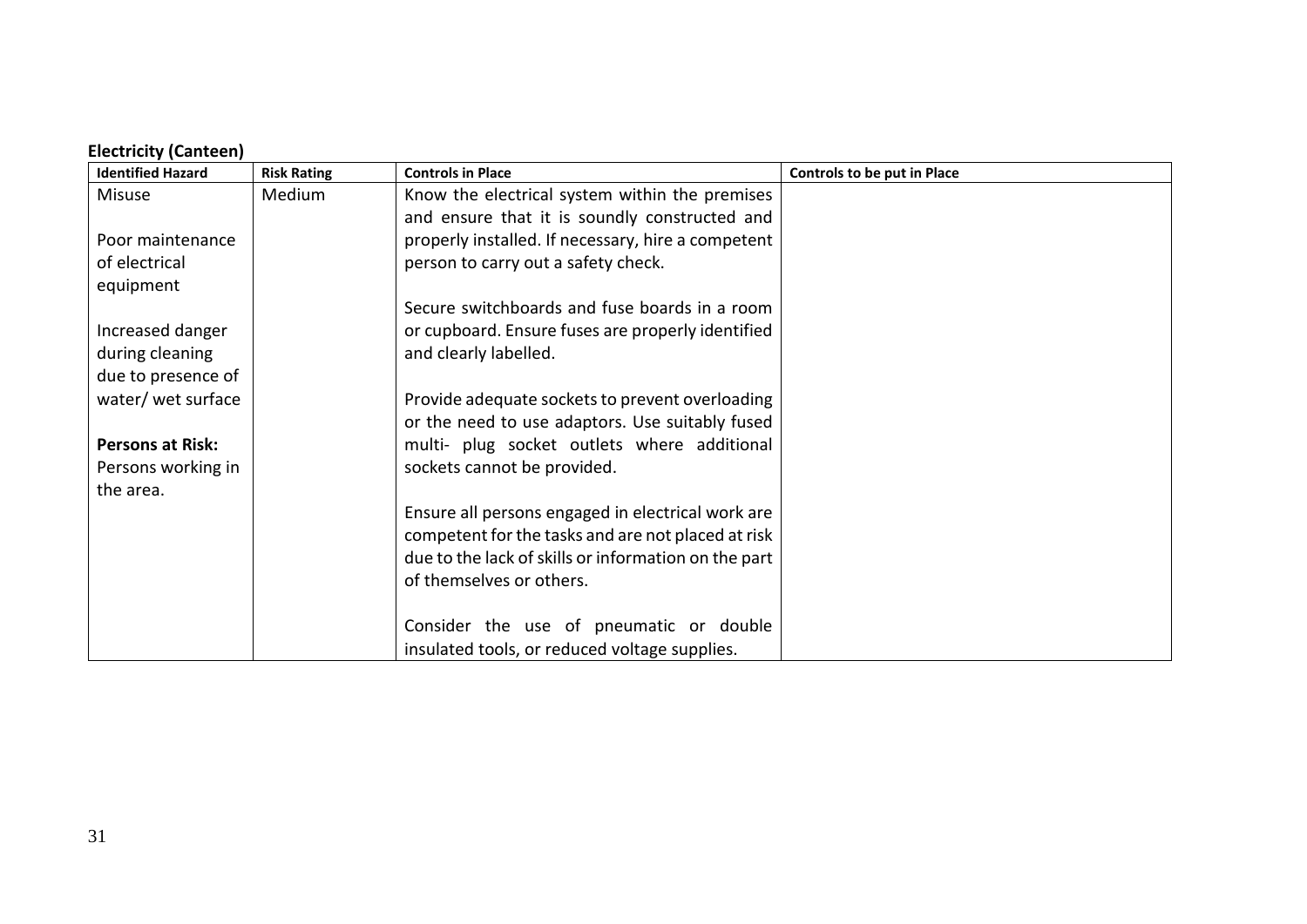| <b>Identified Hazard</b> | <b>Risk Rating</b> | <b>Controls in Place</b>                            | <b>Controls to be put in Place</b>         |
|--------------------------|--------------------|-----------------------------------------------------|--------------------------------------------|
| <b>Misuse</b>            | Medium             | Train staff to carry out visual inspections and     | Have a recorded inspection and maintenance |
|                          |                    | report faults.                                      | programme.                                 |
| Poor maintenance         |                    |                                                     |                                            |
| of electrical            |                    | Ensure faulty equipment is taken out of use until   |                                            |
| equipment                |                    | repaired.                                           |                                            |
|                          |                    |                                                     |                                            |
| Increased danger         |                    | Do NOT undertake makeshift repairs or attempt       |                                            |
| during cleaning          |                    | to clean equipment while it is still connected.     |                                            |
| due to presence of       |                    |                                                     |                                            |
| water/ wet surface       |                    | When using electricity supply outside, ensure       |                                            |
|                          |                    | that external cables are properly rated and         |                                            |
| <b>Persons at Risk:</b>  |                    | protected against damage and the environment.       |                                            |
| Persons working in       |                    | Protect against shock by fitting a residual current |                                            |
| the area.                |                    | device.                                             |                                            |
|                          |                    |                                                     |                                            |
|                          |                    | Alert staff to the risks of electric shock by       |                                            |
|                          |                    | promoting the following safety message: Never       |                                            |
|                          |                    | touch light switches or appliances with wet         |                                            |
|                          |                    | hands.                                              |                                            |

# **Electricity (canteen) continued**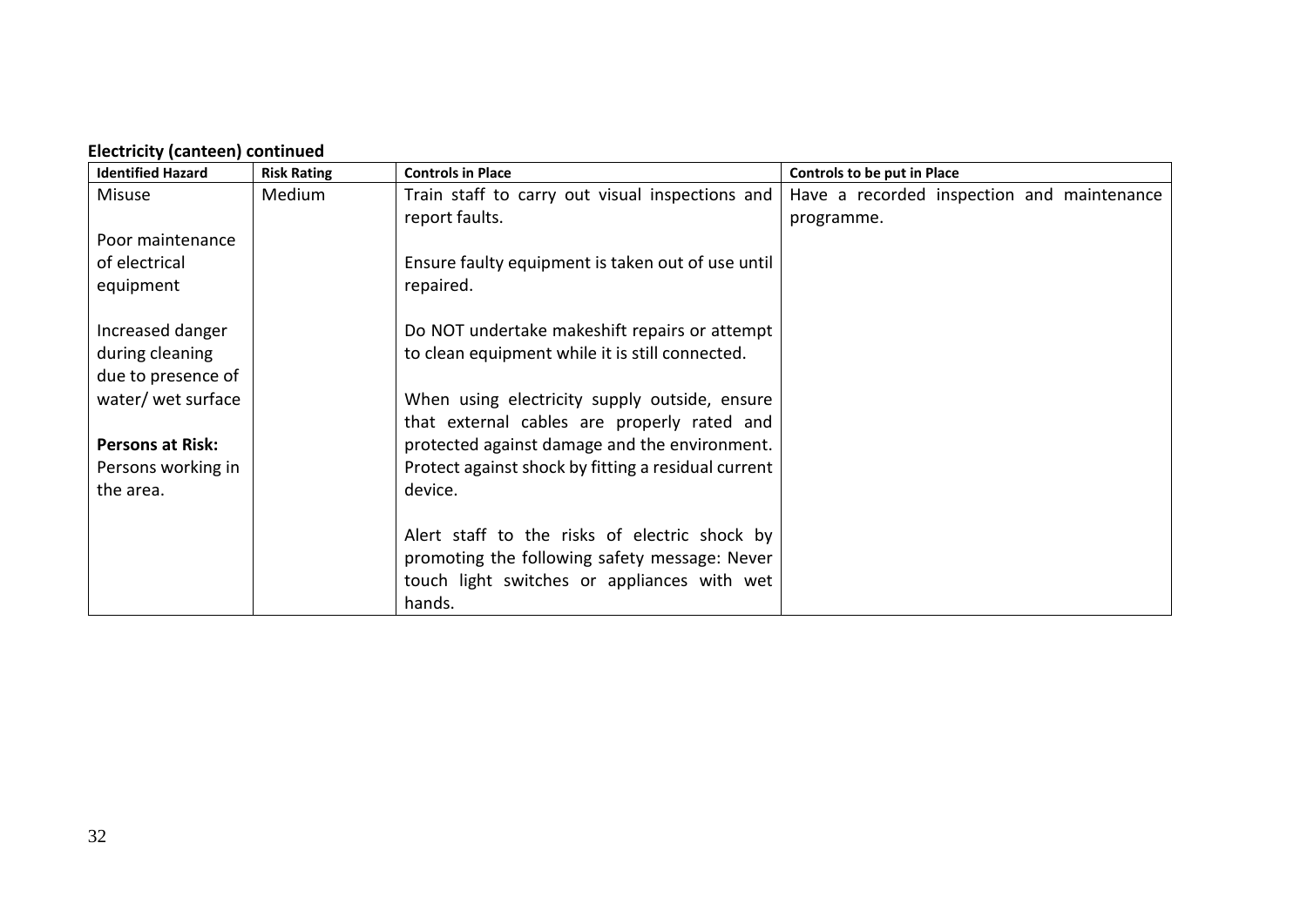# **Classrooms (childcare)**

| <b>Identified Hazard</b>                                 | <b>Risk Rating</b> | <b>Controls in Place</b>                                                                                                                       | Controls to be put in Place |
|----------------------------------------------------------|--------------------|------------------------------------------------------------------------------------------------------------------------------------------------|-----------------------------|
| Accident involving<br>children<br>Slips, trips and falls | Medium             | All rooms are supervised when children are<br>present. Supervision Policies are in place and<br>have been ratified by the Board of Management. |                             |
| Manual handling                                          |                    | All staff are fully trained.                                                                                                                   |                             |
|                                                          |                    | Housekeeping is monitored at all times, to<br>ensure slips, trips and falls do not occur.                                                      |                             |
| <b>Persons at Risk:</b><br>Staff, members of             |                    | All fire equipment is checked regularly and any<br>defects are reported immediately.                                                           |                             |
| the public, children                                     |                    | incidents and accidents<br>All<br>reported<br>are<br>immediately.                                                                              |                             |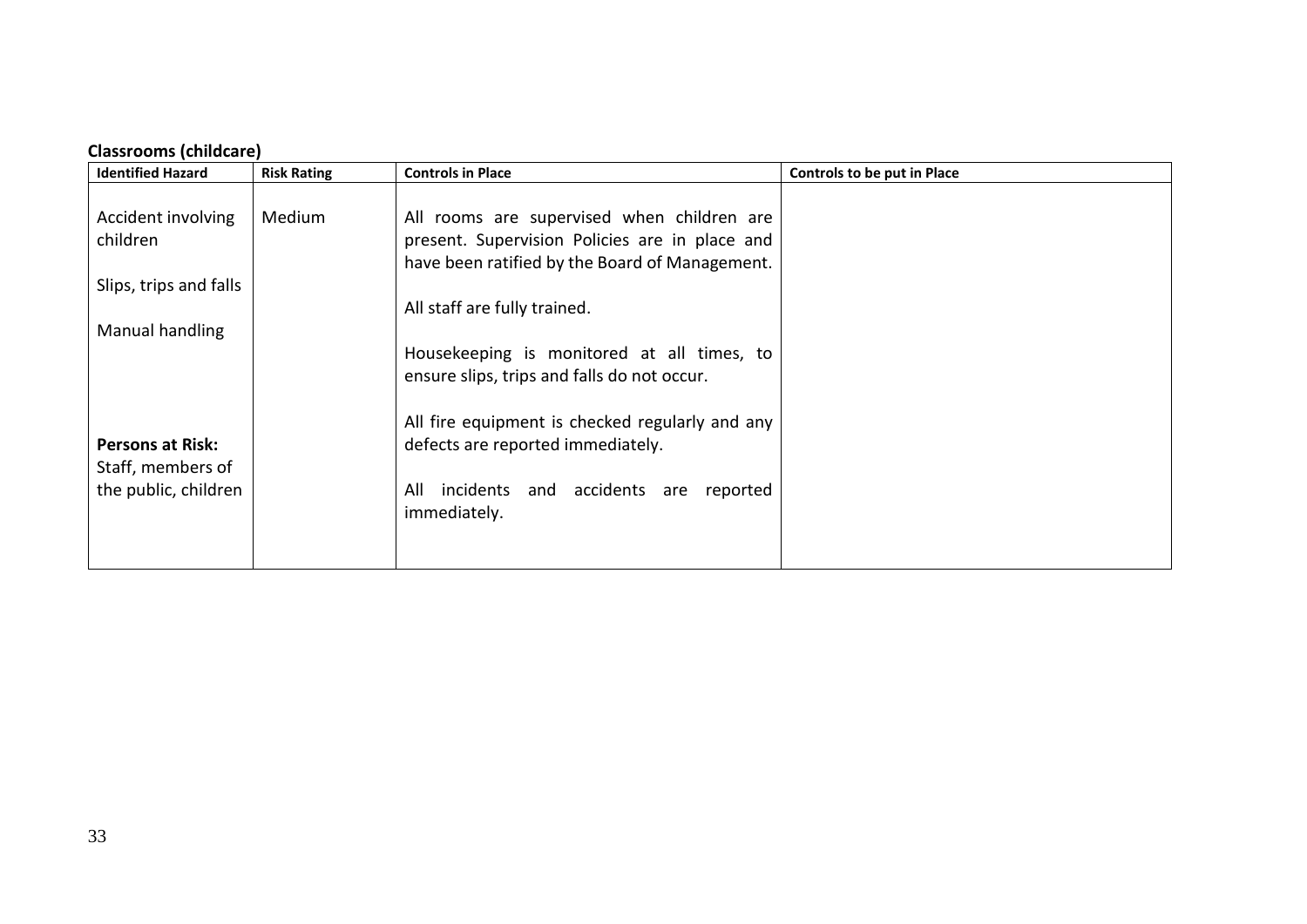#### **Play Areas**

| <b>Identified Hazard</b>   | <b>Risk Rating</b> | <b>Controls in Place</b>                                                                          | Controls to be put in Place    |
|----------------------------|--------------------|---------------------------------------------------------------------------------------------------|--------------------------------|
| Accident involving         | Manual             | All areas are supervised when children are                                                        | Records of visual inspections. |
| children                   |                    | present.                                                                                          |                                |
| Slips, trips and falls     |                    | Inspections of play areas and equipment is<br>carried out regularly and a record of this is kept. |                                |
| Manual handling            |                    |                                                                                                   |                                |
|                            |                    | Housekeeping is monitored at all times, to<br>ensure slips, trips and falls do not occur.         |                                |
| <b>Persons at Risk:</b>    |                    |                                                                                                   |                                |
| Staff, members of          |                    | All fire equipment is checked regularly and any                                                   |                                |
| the public and<br>children |                    | defects are reported immediately.                                                                 |                                |
|                            |                    | incidents and accidents<br>All<br>reported<br>are<br>immediately.                                 |                                |
|                            |                    |                                                                                                   |                                |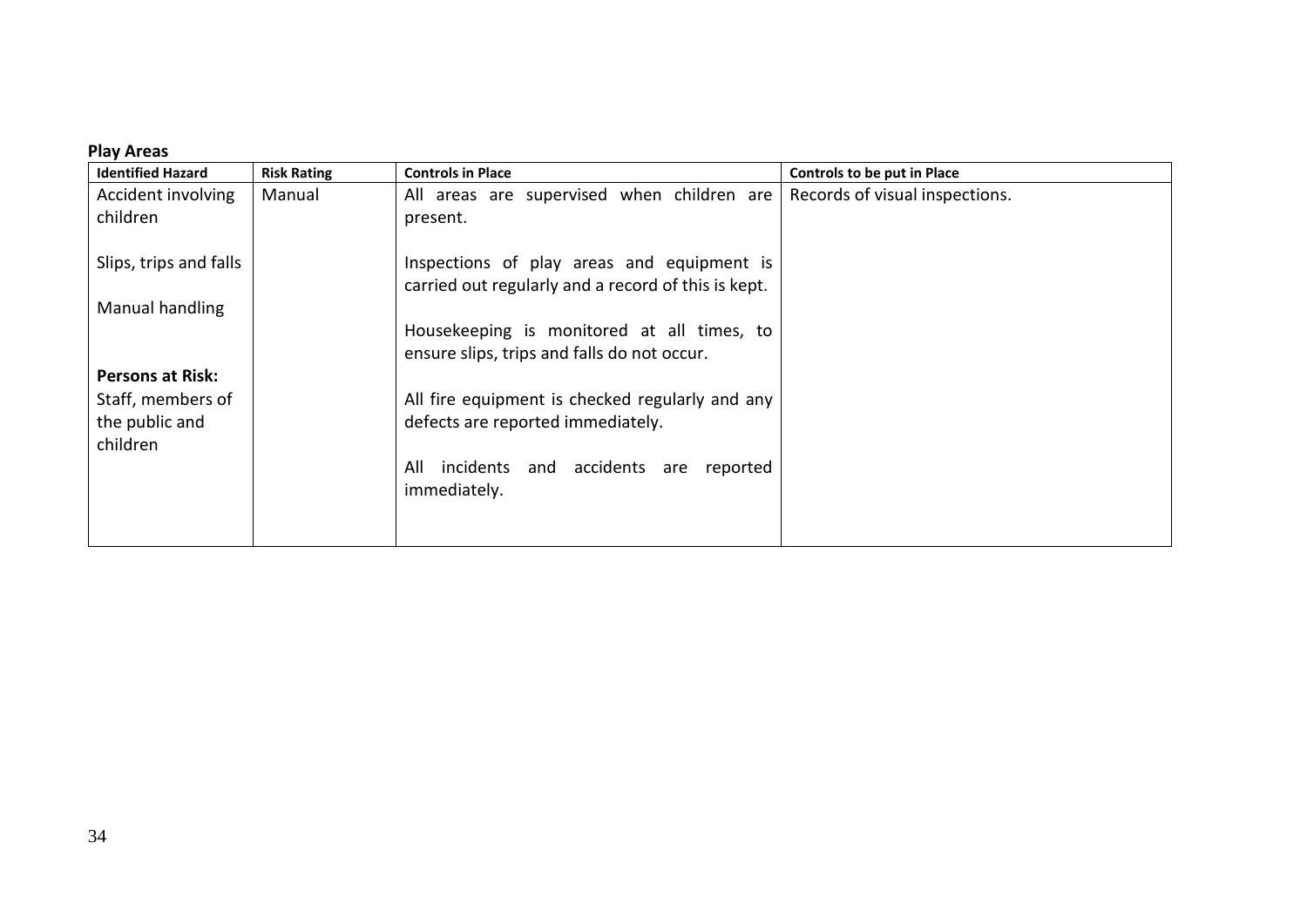# **Hazards Not Identified**

**It is foreseeable that additional hazards will be identified. In the event that additional hazards are identified the following procedures will apply:**

**1. STOP WORK UNTIL THE HAZARD HAS BEEN IDENTIFIED**

**2. ASSESS THE RISK**

**3. PUT IN PLACE PROTECTIVE AND PREVENTATIVE MEASURES**

**4. BRIEF THE WORKERS INVOLVED**

**5. MEASURE EFFECTIVENESS OF CONTROLS**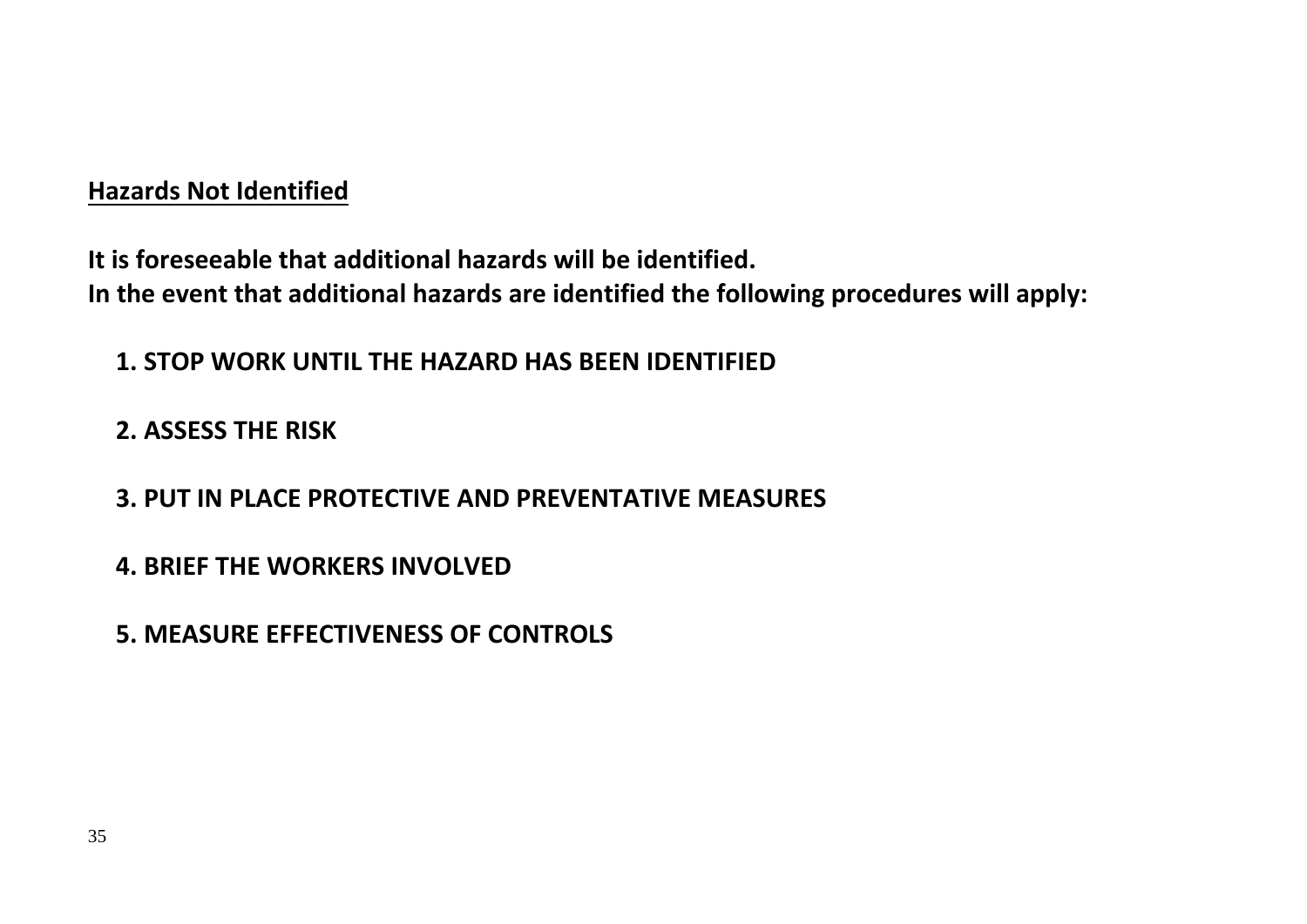| <b>Identified Hazard</b><br><b>Risk Rating</b> | <b>Controls in Place</b> | Controls to be put in Place |
|------------------------------------------------|--------------------------|-----------------------------|
|                                                |                          |                             |
|                                                |                          |                             |
|                                                |                          |                             |
|                                                |                          |                             |
|                                                |                          |                             |
|                                                |                          |                             |
|                                                |                          |                             |
|                                                |                          |                             |
|                                                |                          |                             |
|                                                |                          |                             |
|                                                |                          |                             |
|                                                |                          |                             |
|                                                |                          |                             |
|                                                |                          |                             |
|                                                |                          |                             |
|                                                |                          |                             |
|                                                |                          |                             |
|                                                |                          |                             |
|                                                |                          |                             |
|                                                |                          |                             |
|                                                |                          |                             |
|                                                |                          |                             |
|                                                |                          |                             |

# **Hazards Not Identified**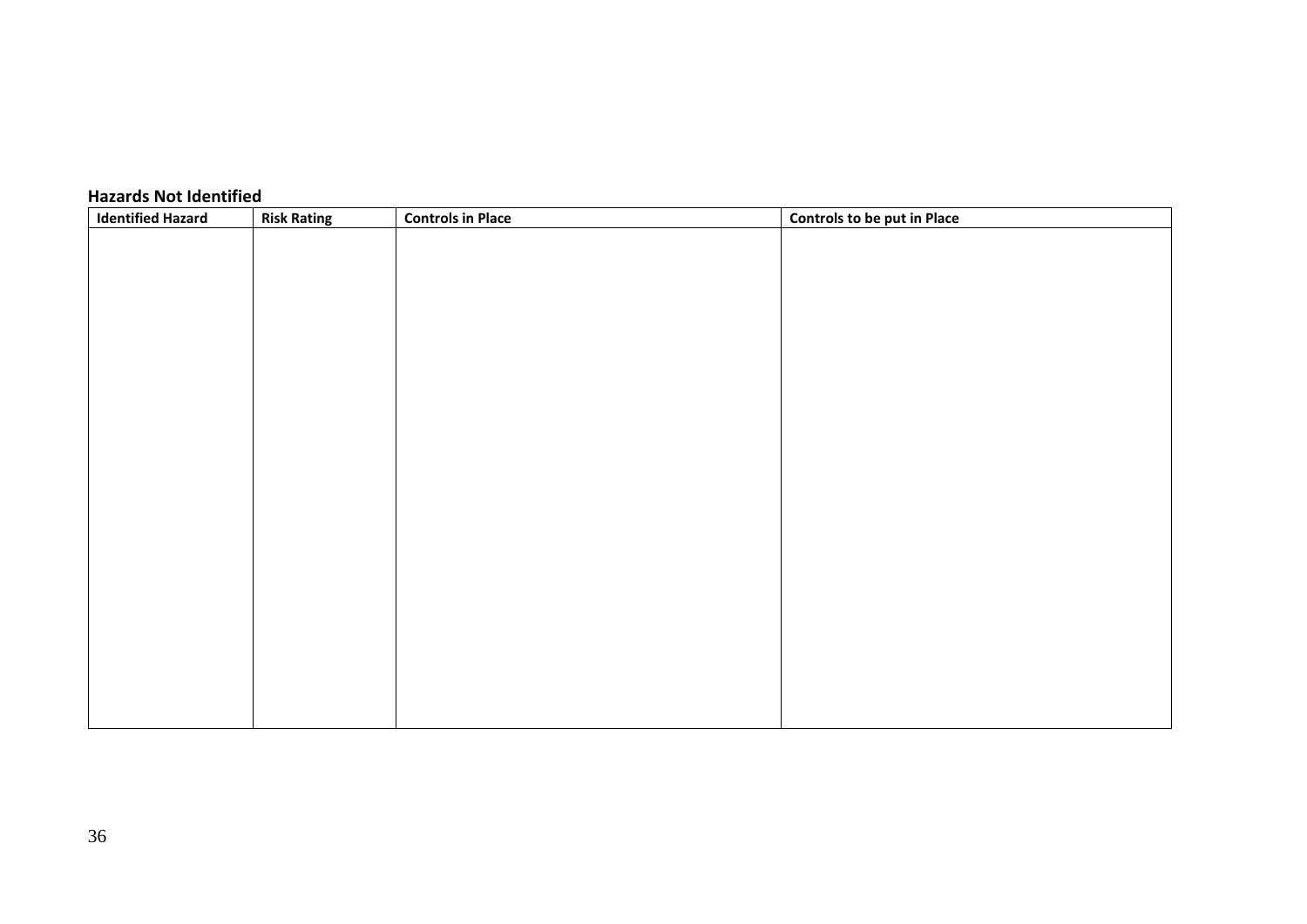#### **APPENDIX 4**

#### SAFETY REPRESENTATIVES' CHECKLIST

#### **1 CIRCULATION AREAS**

**1.1** Stairways

*Check that:*

1.1.1. stairways are fitted with sound banisters or rails;

1.1.2 stairways are adequately lit;

1.1.3 steps are not worn or broken or slippery.

#### **1.2 Passages**

*Check that:*

1.2.1 floor surfaces are even and are not slippery;

1.2.2 passages are adequately lit;

1.2.3 litter or rubbish has not been allowed to accumulate;

1.2.4 mats, etc, are not positioned in such a way as to be tripping hazards;

1.2.5 there are no areas of loose, flaking or damaged paint, plaster or plasterboard.

#### **1.3 Doors and Windows**

*Check that:*

1.3.1 doors are unobstructed;

1.3.2 doors with glass windows have toughened or laminated glass;

- 1.3.3 doors with a fire resistance requirement have wire reinforced glass;
- 1.3.4 there are no doors with:
- loose or broken hinges;
- damaged or sticking catches;
- broken wood panels or glass panels;
- loose or stiff handles;
- 1.3.5 doors are not allowed to swing freely without restraint;

1.3.6 windows are not broken or cracked;

1.3.7 windows open easily without undue force being applied;

1.3.8 windows do not jut out dangerously when open;

1.3.9 windows are cleaned regularly;

1.3.10 windows do not have broken fastenings or cords;

1.3.11 where necessary, a window pole is available.

#### **2 HEATING AND VENTILATION**

*Check that:*

2.1 the heating system is regularly serviced and maintained in good order.

2.2 the heating system is adequate to comply with the requirements of circular 24/82;

2.3 where there are large areas of glass facing direct sunlight, there is provision for shading, e.g. Venetian blinds;

2.4 windows can be easily opened to allow for adequate ventilation.

Further advice on heating and ventilation is given in the next section.

#### **3 FIRE SAFETY**

*Check that:*

3.1 the fire exits and escape routes are clear from obstructions;

3.2 fire doors are kept unlocked and unobstructed whilst people are on the premises;

3.3 all designated fire exits are clearly marked;

3.4 evacuation procedures are clearly displayed;

3.5 staff and children are familiar with evacuation procedures;

3.6 staff are familiar with and have been adequately trained in the procedure to be followed when using fire fighting equipment;

3.7 there have been practice evacuations/fire drills held at least once per term;

3.8 fire doors open outwards and are not held or wedged open;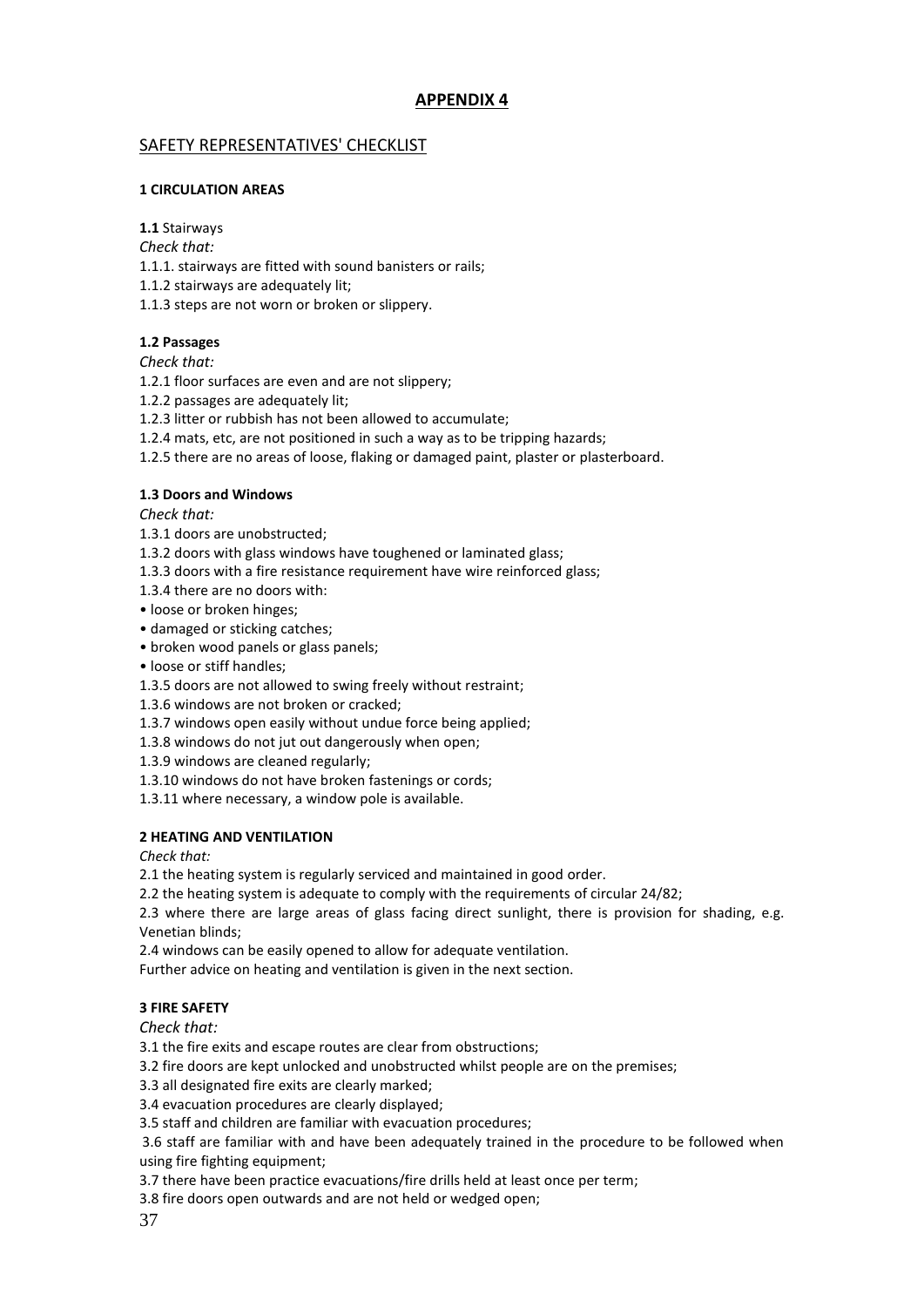3.9 fire extinguishers and fire blankets are checked and maintained in accordance with manufacturer's instructions;

3.10 the fire fighting equipment available is that recommended by the local authority's fire officer and is located in accordance with the fire officers recommendations;

3.11 the fire alarm system is tested at regular intervals whilst the school is in session to ensure that it works and is audible in all parts of the building;

3.12 flammable substances e.g. cleaning fluids, photocopying chemicals etc, are stored correctly, away from any sources of heat.

More detailed advice on fire safety is given in the next section.

#### **4 ELECTRICAL EQUIPMENT**

#### **4.1 General**

All electrical equipment should be maintained and checked regularly by a competent person. Such maintenance should include checking that:

• equipment is correctly wired and earthed;

• plugs are correctly wired;

• use ratings that are correct for the type of equipment being used (fuse ratings should be marked on the equipment and the plug).

• the mains supply is still capable of meeting the maximum demand;

• the distribution system (i.e. sockets, bench supplies etc) is suitable for the type of work being carried out;

• the isolating switches are marked, well-sited, accessible and known to staff;

• residual current (earth leakage) circuit breakers are used where appropriate.

#### **4.2 Lighting**

*Visually check that:*

4.2.1 all the light fittings are working and are kept in a clean condition;

4.2.2 light switches are not broken and appear to be in a safe condition;

4.2.3 the lighting is adequate for the type of work being undertaken as specified in Circular 24/82.

#### **4.3 Plugs/Sockets/Leads**

*Visually check that:*

4.3.1 plugs are in good condition with no cracks or pieces missing;

4.3.2 sockets are in good condition with no cracks or pieces missing;

4.3.3 socket screws and mountings are secure;

4.3.4 sockets are situated in safe positions, convenient for the equipment to be used and not subject to damp;

4.3.5 indicator lights on sockets function correctly;

4.3.6 insulation on leads is not cracked or frayed;

4.3.7 leads are without knots or joins and are reasonably free of 'kinks';

4.3.8 Leads are the correct length for the equipment being used;

4.3.9 there are no trailing leads;

4.3.10 surge protection adaptors are being used and not overloaded;

4.3.11 leads and flexible cable are securely fixed at both equipment and plug ends.

#### **4.4 Equipment**

*Check that:*

4.4.1 fixed and portable electrical equipment is not damaged and, as far as you are aware, is operating correctly;

4.4.2 copies of manufacturers' instructions/operating manuals are easily accessible;

4.4.3 equipment is only being used for purposes for which it was intended;

4.4.4 where appropriate, all electrical equipment is switched off and, unplugged when not in use;

4.4.5 mains isolating switches are easily accessible and known to staff;

4.4.6 on/off indicator lights function correctly;

4.4.7 equipment incorporating heating has a thermal safety cut-out in addition to a thermostat;

4.4.8 equipment containing liquid has a leakage detector;

4.4.9 all items of electrical equipment are properly and regularly maintained and serviced.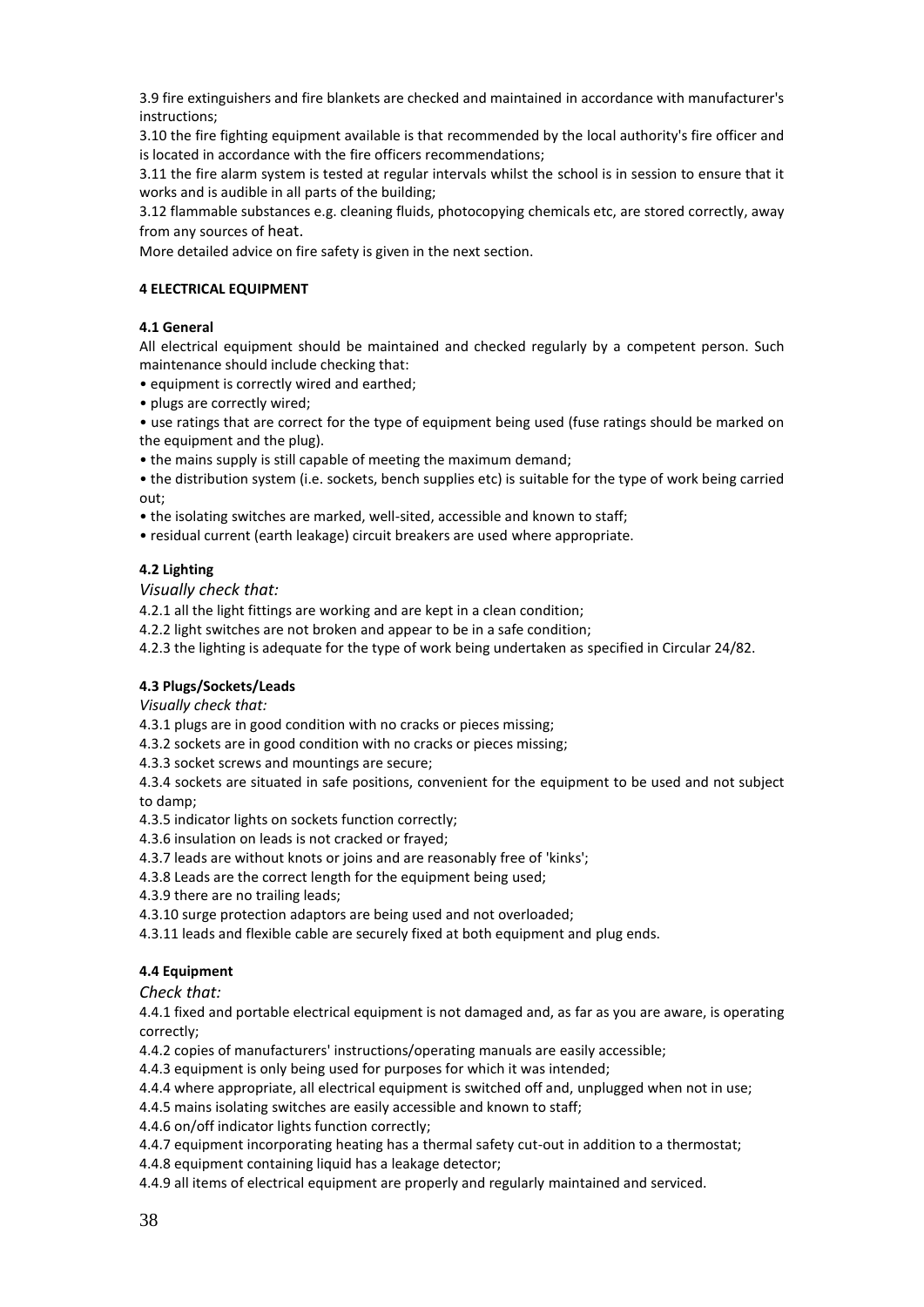#### **5 USE OF GAS**

*There are currently no gas installations in the school.*

#### **6 FIRST AID**

*Check that:*

6.1 notices are posted in prominent positions detailing:

- procedure for calling ambulances etc;
- telephone number of local doctor, gardai, hospital.
- procedure for dealing with individual pupils emergencies due to known conditions/allergies etc

6.2 first aid boxes are readily available and adequately stocked

6.3 the accident book is readily available and kept up-to-date.

#### **7 GENERAL PURPOSE CLASSROOMS**

7.1 look again at sections 1-4;

*Check that:*

*7.2* hazards are not arising from overcrowded classrooms;

7.3 all cupboards, fixed blackboards, display units are stable;

7.4 classroom furniture is not damaged;

7.5 wherever possible, there are no sharp edges or corners on the furniture;

7.6 furniture is positioned safely;

7.7 all shelf mountings are secure.

#### **8 ART FACILITIES**

*Check that:*

8.1 safety rules are clearly displayed in all art rooms;

8.2 chairs and stools are sound;

8.3 floors are in good condition and are non-slip;

8.4 guillotines are fitted with an approved safety guard which can be locked;

8.5 floors are swept regularly and studios washed down at least every term;

8.6 materials and partly finished work are stored safely.

#### **9 COOKERY ROOM**

*Check that:*

9.1 floors are in good condition and are non-slip;

9.2 working surfaces are in good condition and are impermeable;

9.3 refrigerators and freezers are operating within safety temperature ranges and are only used for the storage of foods;

9.4 there is a wash basin with hot water, soap and disposable towels for washing hands prior to handling foods;

9.5 all cleaning materials and other potentially dangerous substances are stored correctly, clearly labelled and the shelf life is known and kept in check.

#### **10 HALLA**

*Check that:*

10.1 floors are clean, even, non-slip and splinter proof;

10.2 all brackets securing ropes, wall bars etc are sound;

10.3 PE equipment is stacked securely and positioned so as not to cause a hazard;

10.5 there is a regular routine for inspecting furniture, floors, apparatus, equipment and fittings;

10.6 wooden beams, benches etc are free from splinters and generally sound;

10.7 vaulting horses, beams and benches are stable and do not wobble when in use;

10.8 where there is a stage:

- steps are not damaged;
- steps have an adequate handrail;
- stage lighting is properly wired and earthed, and stored correctly when not in use;

• curtains run freely.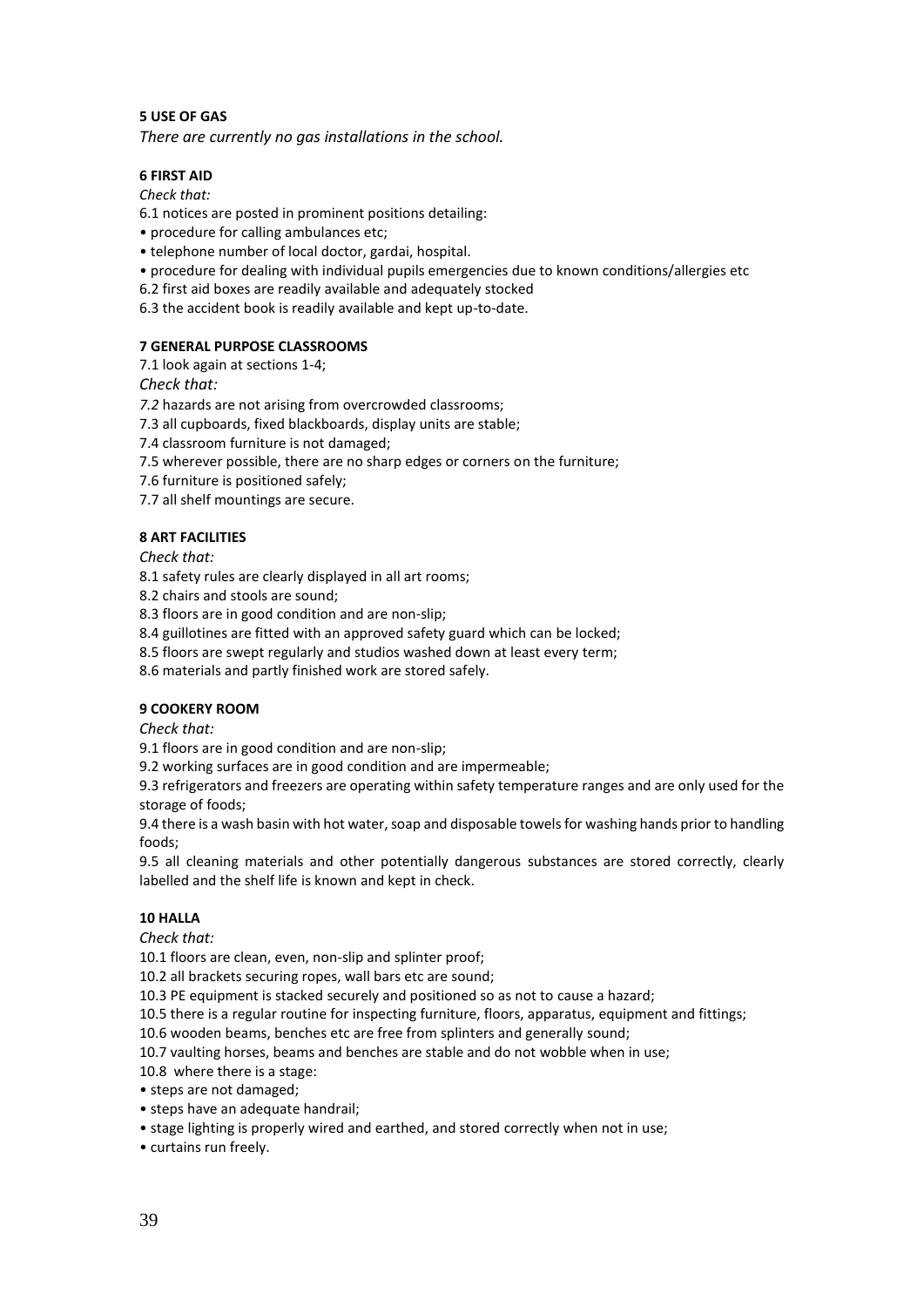#### **11 NON-TEACHING AREAS**

#### **11.1 Offices**

#### *Check that:*

11.1.1 substances for use with photocopying/duplicating machines are stored correctly, and that the room where photocopying/duplicating machines are operated is adequately ventilated;

#### **11.2 Kitchen Areas**

- 11.2.1 the kitchen/dining area is kept clean;
- 11.2.2 the kitchen floors are sound and non-slip, especially when wet;
- 11.2.3 first aid boxes are available in the kitchen area;
- 11.2.4 equipment is adequately guarded.

#### **11.3 Boiler Rooms**

11.3.1 there is no combustible waste stored in boiler rooms or elsewhere (e.g. oily rags);

11.3.2 all safety devices in the boiler room are in proper working order;

11.3.3 the boiler is regularly maintained by a competent person;

11.3.4 all cleaning materials, particularly those which might be hazardous, are securely stored;

11.3.5 in the case of solid fuel boilers, there are covered containers to enable ashes to be removed without delay to an area where pupils are not liable to come into contact with them.

#### **11.4 Staff Facilities**

11.4.1 the staffroom is clean, warm and well lit;

11.4.2 there are adequate cloakroom facilities and storage facilities for personal belongings, books etc; 11.4.3 the staffroom is large enough for the numbers to be accommodated and sufficient seating is proved, both with upright chairs and tables or desks for working and with comfortable seating;

11.4.4 there is provision for tea and coffee to be made;

11.4.5 staff sanitary facilities are suitable, sufficient and properly cleaned.

#### **11.5 Hygiene**

*Check that the following are available:*

11.5.1 soap

- 11.5.2 hand drying facilities
- 11.5.3 hot water

11.5.4 toilet paper

- 11.5.5 litter bin per classroom
- 11.5.6 provision for disposal of sanitary towels
- 11.5.7 safe, suitable, sufficient and properly cleaned sanitary facilities.

#### **11.6 Outside Areas**

- 11.6.1 there are no uneven/broken/cracked paving slabs;
- 11.6.2 outside steps are secure, with a firmly fixed handrail;
- 11.6.3 roofs, guttering, drain pipes etc are, as far as can be seen, sound and well maintained;
- 11.6.4 all play areas, are kept clean and free from glass;
- 11.6.5 outside play/PE appliances are securely anchored;
- 11.6.6 holes for goalposts, netball posts, tennis posts are covered when posts are not in position;
- 11.6.7 outside lighting works and is sufficient;
- 11.6.8 all parking facilities for cars and cycles are safe in regard to the presence of pedestrians;
- 11.6.9 all builders' materials, caretakers' maintenance equipment etc are kept securely.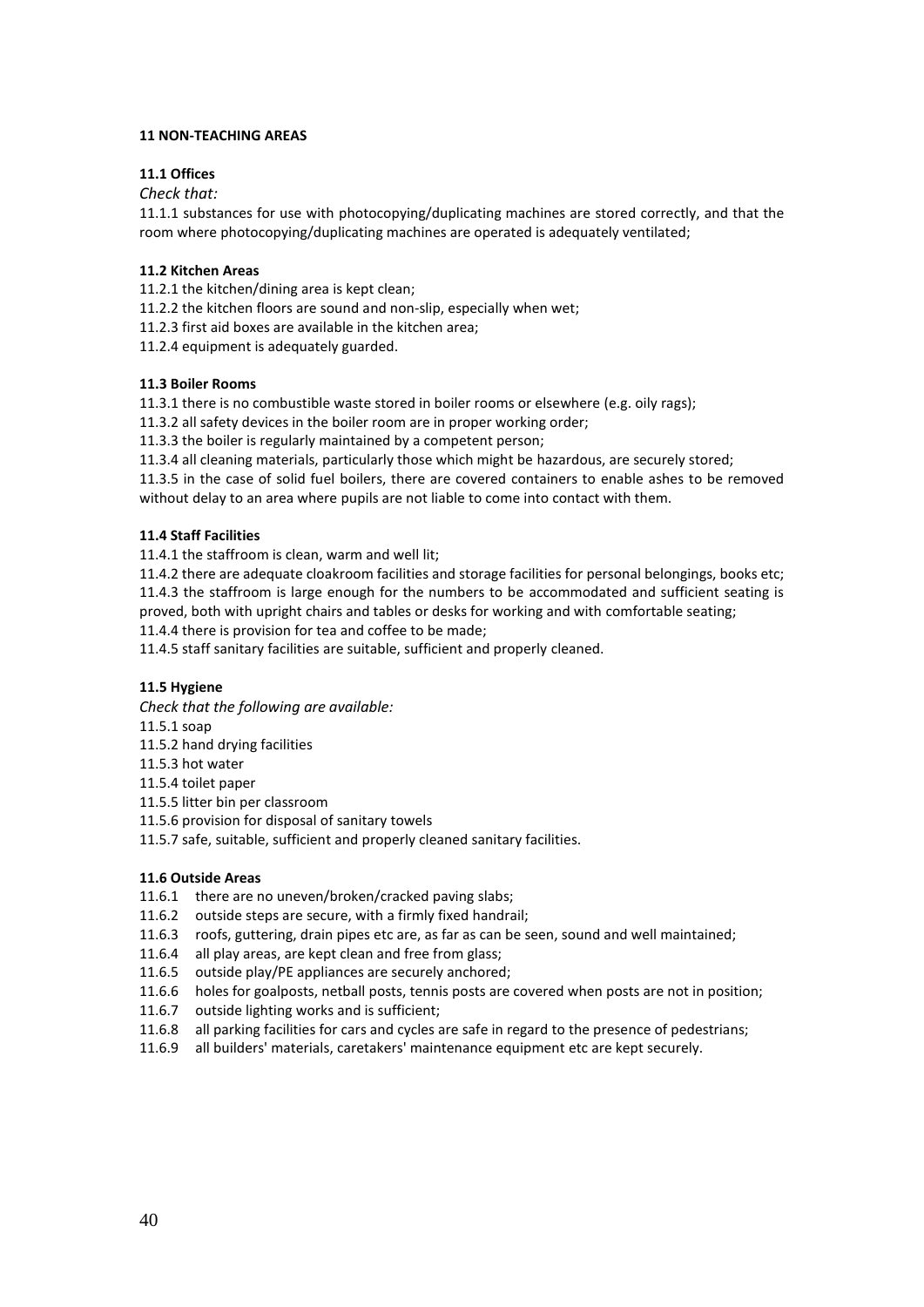### **APPENDIX 5**

#### PROCEDURE IN THE EVENT OF AN ACCIDENT/SERIOUS ILLNESS

When a teacher witnesses an accident involving a pupil or other employee, or when an accident or serious illness is brought to the notice of a teacher the following procedure will be followed:

- The teacher will ascertain the seriousness of injury or illness.
- Minor injuries will be dealt with in a manner consistent with what any prudent parent would do in a similar situation. However, this treatment will not generally include administration of medication (See Appendix 2).
- In a case where serious injury or illness is suspected, the teacher will take a decision as to whether or not the injured/ill person can be moved. Where it is felt a breakage or other such serious injury has occurred, the injured/ill person will be made comfortable and kept warm in situ until the emergency services can be contacted.
- If the injured/ill person is a pupil, the parents or guardians will be contacted immediately in all instances.
	- $\circ$  If it is felt the pupil needs to be brought to casualty, parental permission will be sought. If a parent/guardian cannot be contacted a decision will be made by a member of staff in the best interests of the child. This may involve a trip to casualty or the calling of an ambulance. Written parental consent for such action will be a prerequisite for enrolling a child in the school.
	- o In such circumstances, repeated attempts will be made to contact parents.
	- o Where a pupil is carried in a member of staff's vehicle, it is policy to carry additional pupils to ensure that a pupil will not be alone in the vehicle with a staff member at any time.
- If the injured/ill person is an adult, the next of kin will be contacted immediately in all instances. The procedure will follow the same lines as with a pupil adapted to an adult's circumstances having regard to the health & safety of the injured/ill person.
- A written report will be kept of all serious accidents.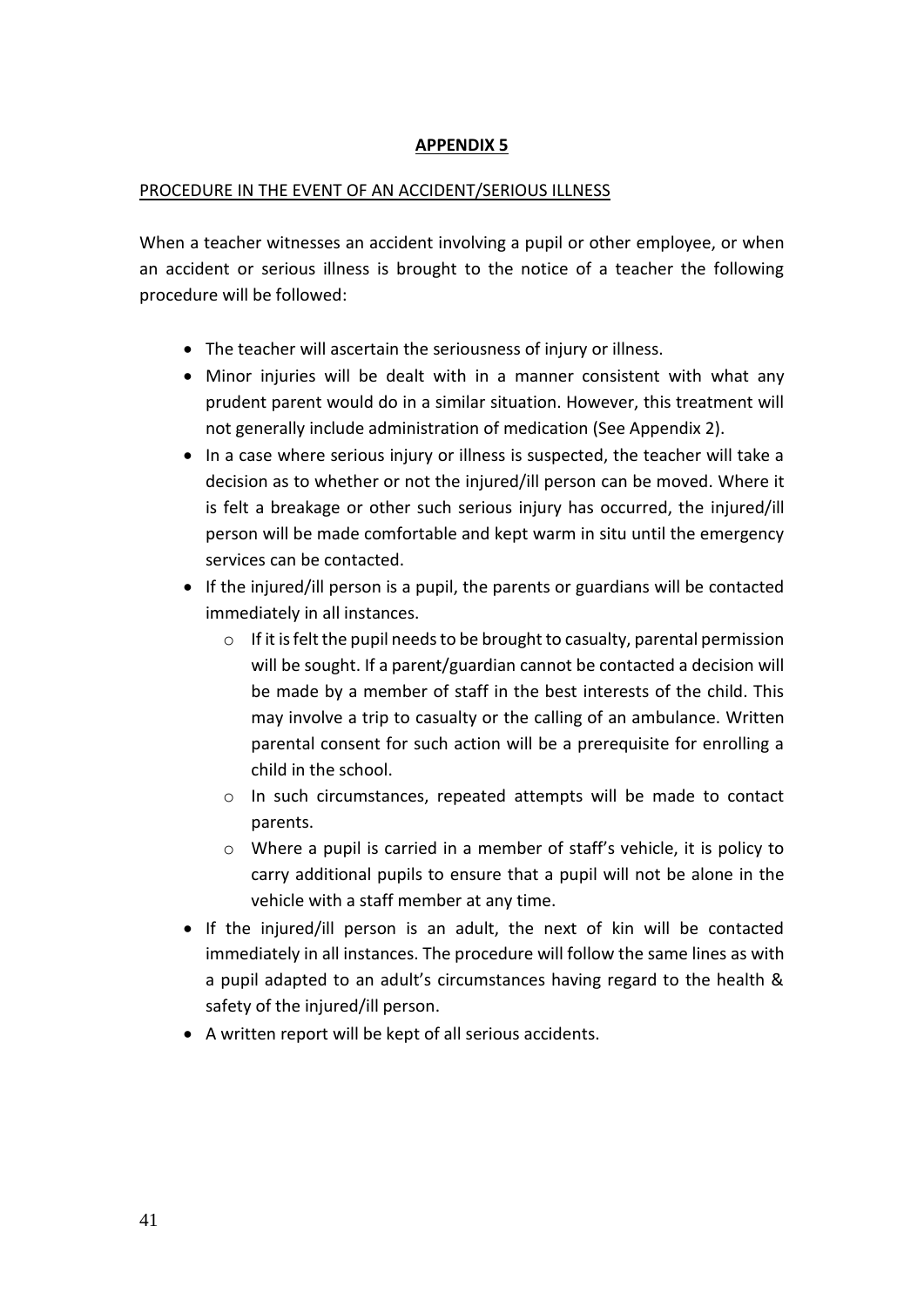#### **APPENDIX 6**

#### **Dignity at Work: Building & Maintaining a Positive & Effective Work Environment**

- The Board of Management of XXXXX has adopted the following as part of the school's Health & Safety Statement.
- This document was formulated in light of a number of background documents, including the Health & Safety Authority's *Code of Practice for Employers and Employees on the Prevention and Resolution of Bullying at Work* (2007) and the Equality Authority's *Code of Practice*, given legal effect in the Statutory Instrument entitled *Employment Equality Act 1998 (Code of Practice) (Harassment) Order 2002* (S.I. No. 78 of 2002).

#### **A. Core Principles**

This school is committed to a positive work environment where work is done in an atmosphere of respect, collaboration, openness and equality.

Adult bullying and harassment in the workplace are phenomena which this school will seek to prevent and will not tolerate. All employees have the right to be treated with dignity and respect. Management is committed to intervening in an appropriate manner - utilising one of the accepted Management/INTO procedures - to investigate and deal with allegations of bullying or harassment. The provisions of Circular 40/97 on *Assaults on Staff in Primary Schools* will be utilised as appropriate.

#### **B. What is Workplace Bullying and Harassment?**

The Board of Management adopts the definition of adult bullying as set out by the Task Force (2001):

*"Workplace Bullying is repeated inappropriate behaviour, direct or indirect, whether verbal, physical or otherwise, conducted by one or more persons against another or others, at the place of work and/or in the course of employment, which could reasonably be regarded as undermining the individual's right to dignity at work. An isolated incident of the behaviour described in this definition may be an affront to dignity at work but, as a once off incident, is not considered to be bullying".* 

Harassment is covered by Employment Equality legislation and is based on a person's standing within one of the nine categories (or grounds) specified in that legislation (gender, marital status, religion, sexual orientation etc.) Harassment is defined in law as "*unwanted conduct*" related to one or more of the discriminatory grounds which "*has the purpose or effect of violating a person's dignity and creating an intimidating, hostile, degrading, humiliating or offensive environment for the person*."

It is recognised that bullying and harassment complaints may arise among work colleagues but may also arise in relation to visitors to the school. In either case, the commitment to a positive workplace, where dignity at work is respected, prevails.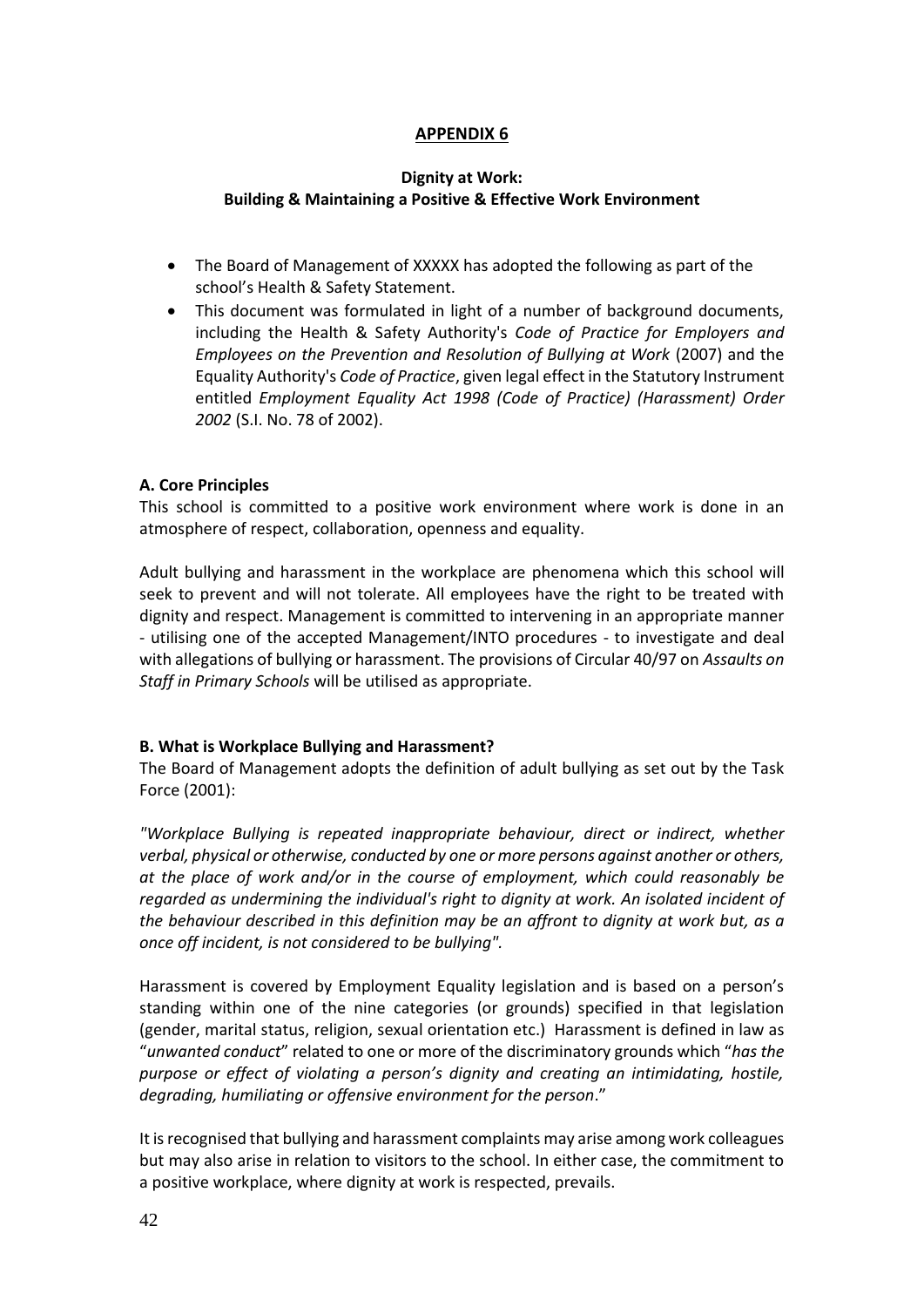#### **C. A Positive Work Environment**

It is agreed that we will all work to make this school a happy place to work. A happy place to work has a positive work environment characterised by

- Our Catholic Ethos and our Ursuline Philosophy
- A supportive atmosphere
- Good and open communication (e.g. through opportunities at regular staff meetings)
- Appropriate interpersonal behaviour
- Collaboration
- Open discussion and resolution of conflict
- Recognition, feedback and affirmation as appropriate
- Fair treatment of all staff (including fair systems of selection and promotion in line with agreed procedures)

Every person has a responsibility to play his/her part in contributing to a positive work environment. In this regard, a person who is a witness or bystander has a clear responsibility to raise concerns about dignity at work and threats to this, in an appropriate and timely manner.

The Safety Statement - as mandated under the Safety, Health and Welfare at Work Act 2005 – will also include a commitment to a positive work environment, in light of the Employer's obligations as outlined at Section 8 of that Act, including the duty to manage work activities in such a way as to prevent "*improper conduct or behaviour*" likely to put health and safety at risk.

It is agreed that the adoption of this policy in our school will be accompanied by a number of steps to examine our work environment and, as necessary, to agree changes which reflect a commitment to dignity at work. These steps will be initiated by Management, and be repeated by way of review at appropriate intervals.

The actions to be undertaken may generally be described as Identification, Assessment, Implementing Strategies and Monitoring.

#### **D. Adult Bullying as a Problem**

Our school recognises that Adult Bullying and Harassment are problems where they occur in any workplace.

Bullying behaviour generally amounts to psychological abuse which causes serious pain and suffering. Studies have shown that any person may become a target, irrespective of their personality or ability. In addition to its unacceptable effects on persons who are its targets, workplace bullying and harassment is extremely detrimental to organisational effectiveness.

Bullying may include behaviours such as:

- Verbal abuse/insults, undermining remarks
- Excessive monitoring of work
- Withholding work-related information
- Exclusion with negative consequences.